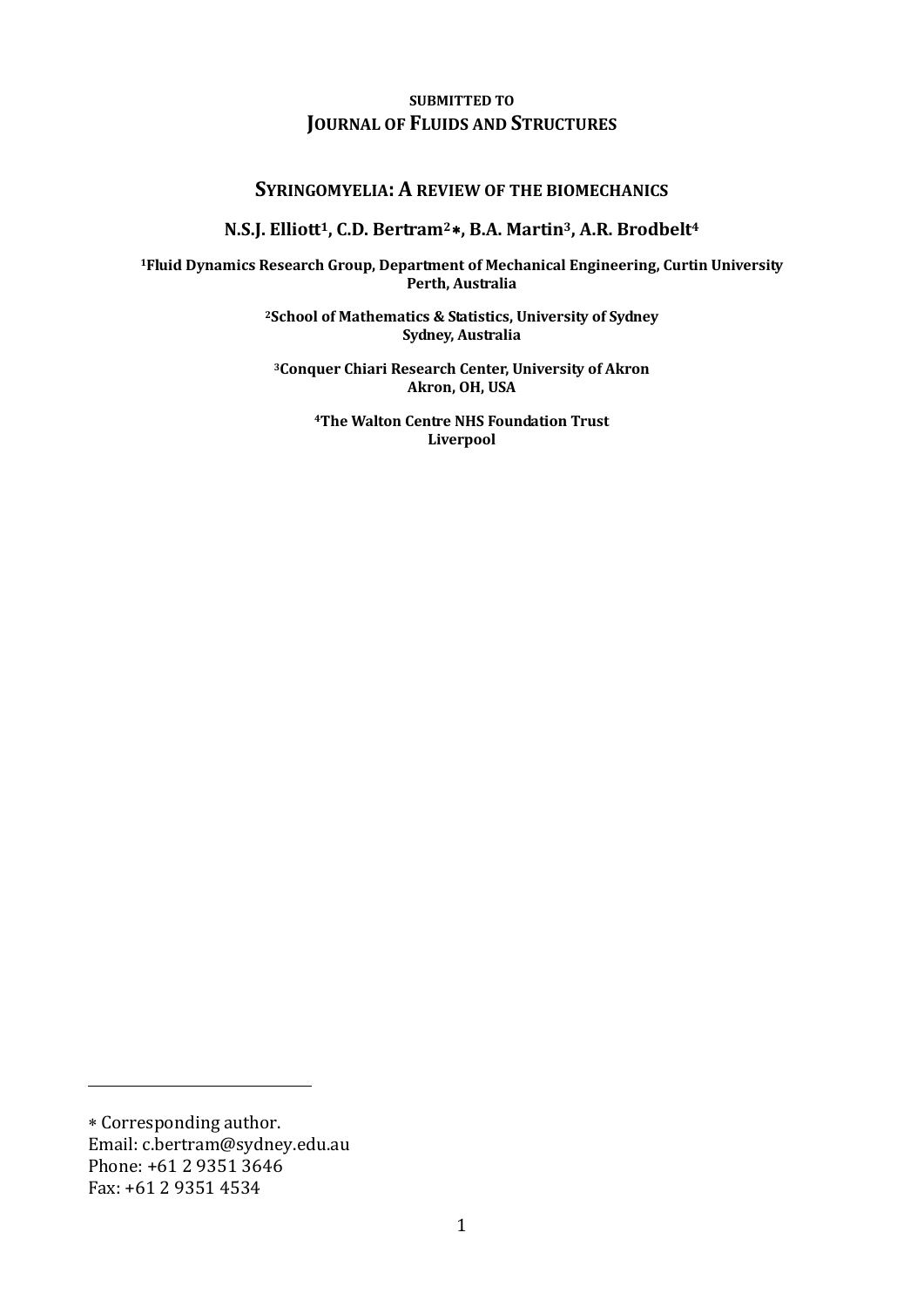#### **Contents**

### **Abstract**

#### **1 Introduction**

#### **2 Anatomy & physiology: structure and function**

- 2.1 Gross anatomy
- 2.2 Meninges
- 2.3 Material properties
- 2.4 CSF spaces and circulation
- 2.5 Cerebrospinal blood supply and CSF interactions

### **3 Biological hypotheses**

### **4 Mechanical hypotheses from neurosurgery**

- 4.1 Pressure dissociation (Williams)
- 4.2 Piston (Oldfield/Heiss)
- 4.3 Intra-cord pulse pressure (Greitz)

### **5 Analysis of the neurosurgical hypotheses**

- 5.1 Waves
- 5.2 Syrinx
- 5.3 Subarachnoid stenosis
- 5.4 Syrinx and subarachnoid stenosis
- 5.5 Venturi effect
- 5.6 Forcing fluid into the cord

# **6 Mechanical hypotheses from engineering**

- 6.1 An analogue of the hydrodynamic hypothesis
- 6.2 Elastic jump (Carpenter)
- 6.3 Peristalsis (Bilston)

#### **7 Current status**

- 7.1 What is the nature of CSF flow?
- 7.2 How does an extracanalicular cavity first arise?
- 7.3 Where does syrinx fluid originate?
- 7.4 Why are syrinxes few and large?
- 7.5 Why are syrinxes localised to sites of SSS abnormality?
- 7.6 What causes an existing syrinx to grow?
- 7.7 How can syrinx pressure exceed CSF pressure in the SSS? *7.7.1 PVS valving (Bilston)*
	- *7.7.2 Flexible SSS stenosis (Bertram/Martin)*
- 7.8 Why does syringomyelia develop slowly?

# **8 Conclusion and outlook**

#### **Conflict of interest statement**

#### **Acknowledgements**

**References**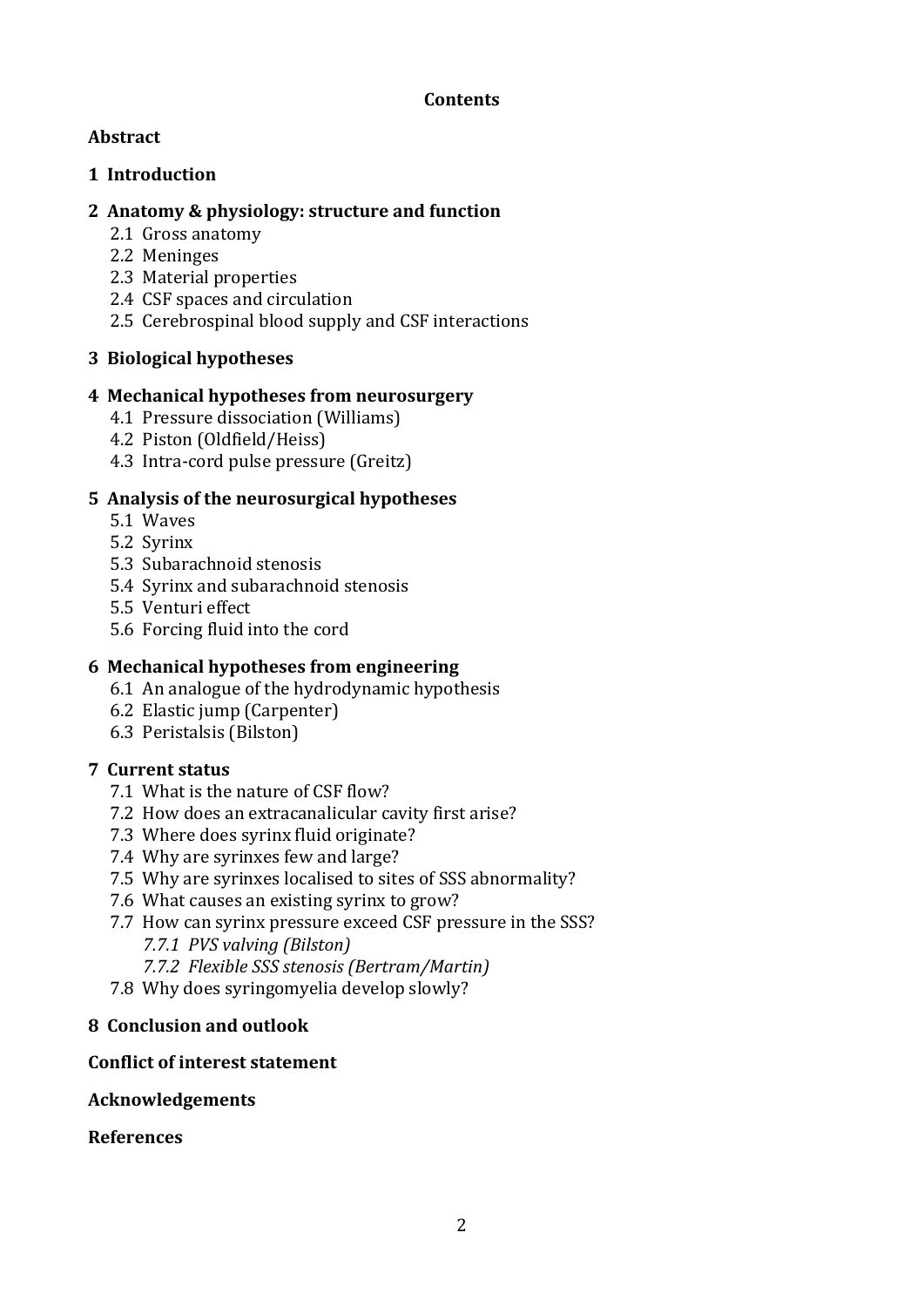# **Abstract**

Syringomyelia is a neurological disorder caused by the development of one or more macroscopic fluid-filled cavities in the spinal cord. While the aetiology remains uncertain, hydrodynamics appear to play a role. This has led to the involvement of engineers, who have modelled the system *in silico* and on the bench. In the process, hypotheses from the neurosurgical literature have been tested, and others generated, while aspects of the system mechanics have been clarified. The spinal cord is surrounded by cerebrospinal fluid (CSF) which is subject both to the periodic excitation of CSF expelled from the head with each heartbeat, and to intermittent larger transients from cough, sneeze, etc., via vertebral veins. The resulting pulsatile flow and pressure wave propagation, and their possible effects on cord cavities and cord stresses, have been elucidated. These engineering contributions are here reviewed for the first time.

**Keywords**: spinal cord, cerebrospinal fluid, Chiari malformation, spinal arachnoiditis, wave propagation, fluid-structure interaction.

# **List of acronyms**

- CNS Central nervous system<br>
CSF Cerebrospinal fluid
- CSF Cerebrospinal fluid<br>ECS Extracellular space
- ECS Extracellular space<br>FSI Fluid-structure inte
- FSI Fluid-structure interaction<br>HRP Horseradish peroxidase
- HRP Horseradish peroxidase<br>ISF Interstitial fluid
- ISF Interstitial fluid<br>
MRI Magnetic resona
- MRI Magnetic resonance imaging<br>PVS Perivascular space
- PVS Perivascular space<br>SC Spinal cord
- SC Spinal cord<br>SSS Spinal suba
- Spinal subarachnoid space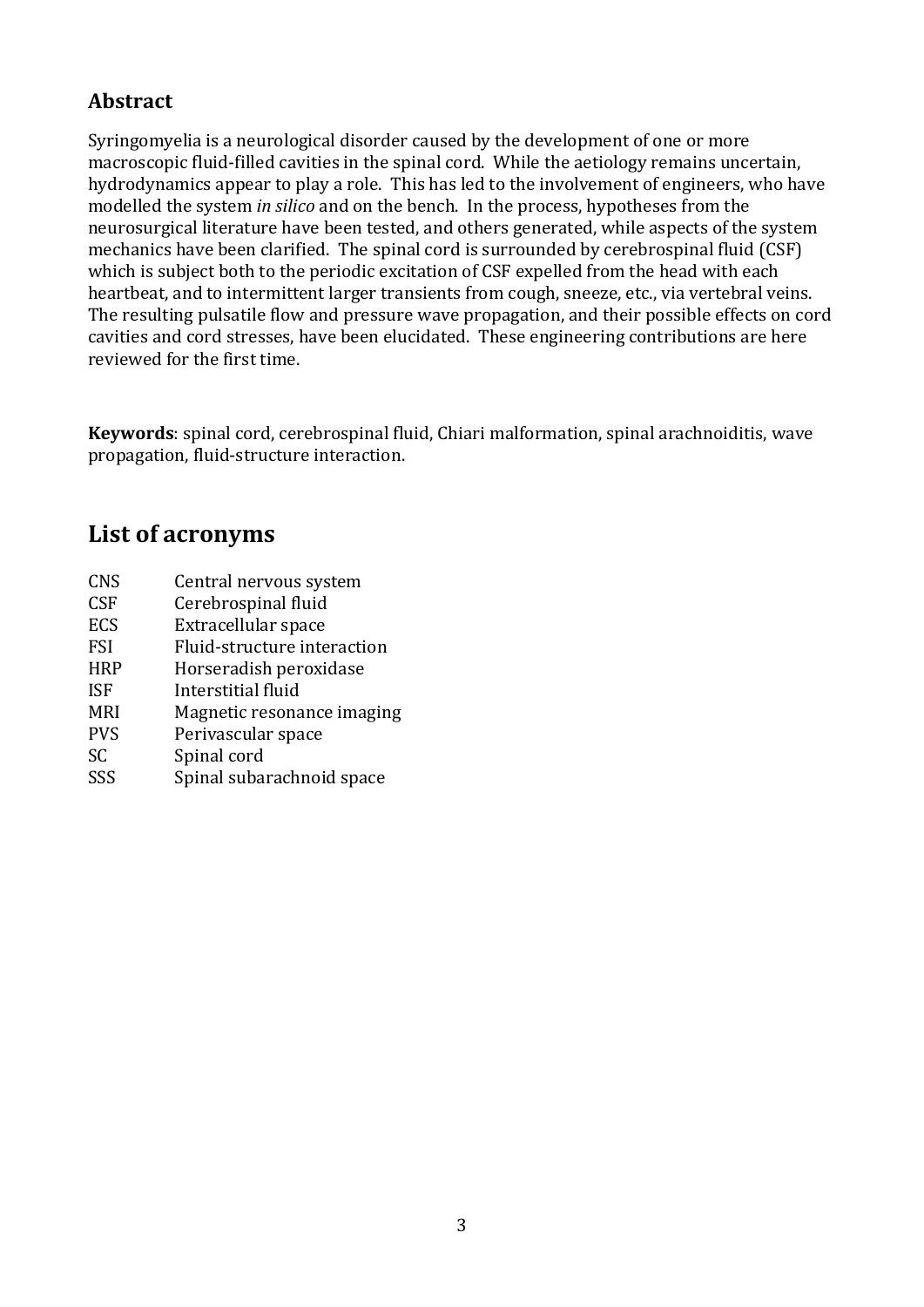# **1 Introduction**

i<br>I

The urge to analyse and understand the workings and malfunctions of the human body has led to intense development of particular areas of mechanics. These include wave travel in fluid-filled conduits [\(Grotberg and Jensen, 2004;](#page-33-0) [Beulen et al., 2009\)](#page-30-0), two-phase and multiphase modeling of poroelastic media [\(Tully and Ventikos, 2011\)](#page-38-0), pulsatile flow in laminar and transitional regimes [\(Stettler and Fazle Hussain, 1986\)](#page-38-1), rheology of deformable-particle suspensions [\(Hoskins et al., 2009;](#page-34-0) [Clausen et al., 2011\)](#page-32-0), and time-dependent elasticity formulations for nonlinear solids undergoing finite deformations [\(Humphrey, 2003\)](#page-34-1). Given the omnipresence in the body of soft tissue and relatively large structural deformations, fluidstructure interaction (FSI) is central to or intimately involved with all of these topics. Largedeformation FSI is quintessential to contracting cardiac muscle [\(Nash and Hunter, 2000;](#page-36-0) [Peskin, 2002\)](#page-37-0), but also inherent in the operation of cardiac [\(Watton et al., 2008\)](#page-39-0), venous and lymphatic valves [\(Margaris and Black, 2012\)](#page-35-0), collapsible conduits [\(Païdoussis, 2004;](#page-36-1) [Chouly](#page-32-1)  [et al., 2008\)](#page-32-1), and the larynx [\(Howe and McGowan, 2009\)](#page-34-2). Heil and Hazel [\(2011\)](#page-33-1) have recently reviewed prominent examples of physiological internal-flow FSI.

Analysis of such situations has given bioengineers tools with which to understand fluid flow and transport phenomena in other, less often studied parts of the body, including those filled with cerebrospinal fluid (CSF) which bound the brain and spinal cord. Using the concepts of wave travel and convective, viscous and diffusive fluid transport past and within deformable solid media, engineers have begun to contribute to understanding of medical problems of the CSF spaces in the body. One such problem is the subject of this review: syringomyelia.

Syringomyelia is a condition in which macroscopic fluid-filled cavities, called syrinxes<sup>1</sup>, form and enlarge within the spinal cord (SC). Enlarging syrinxes often cause progressive neurological damage, through a combination of direct pressure on neural tissue, and ischaemia. The location of functional impairment depends on the site of neuronal damage. Syrinxes are most common in the cervical SC and this can lead to symptoms in both the arms and legs. Symptoms include chronic burning or aching pain, progressive muscle weakness and/or stiffness, numbness, and autonomic dysfunctions such as excessive sweating and bladder irritability. If the syrinx extends into the brainstem (syringobulbia) then coordinated oral functions, including chewing and swallowing, may also be lost.

Syringomyelia is associated with a number of different pathologies, although the great majority of cases can be related to either past spinal trauma or to Chiari malformation [\(Klekamp, 2009\)](#page-35-1), in which congenital condition the base of the skull and part of the hindbrain combine to obstruct normal passage of cerebrospinal fluid (CSF) between the head and the spinal subarachnoid space (SSS). Idiopathic syringomyelia, although diagnosed in up to 16% of patients, may simply be a situation where the underlying cause is not visible with the imaging methods used [\(Sakushima et al., 2011\)](#page-37-1). Treatment depends on the associated pathology and, to a degree, surgical preference, and is limited to surgical interventions that aim to reduce fluid pressure in the SC or improve freedom of flow in the surrounding subarachnoid space. This is achieved by variously removing bone (the lower back portion of the skull and/or the posterior part of the vertebra), draining the syrinx, inserting a shunt, and/or enlarging the enveloping soft tissue sheath [\(Klekamp and Samii, 2002\)](#page-35-2). In the

<span id="page-3-0"></span><sup>1</sup> Some sources advocate syringes (Stedman['s Medical Dictionary, 2006b\)](#page-30-1) as the plural of syrinx, but the more commonly accepted form is syrinxes [\(Merriam-Webster](#page-30-2)'s Medical [Dictionary, 2006a\)](#page-30-2).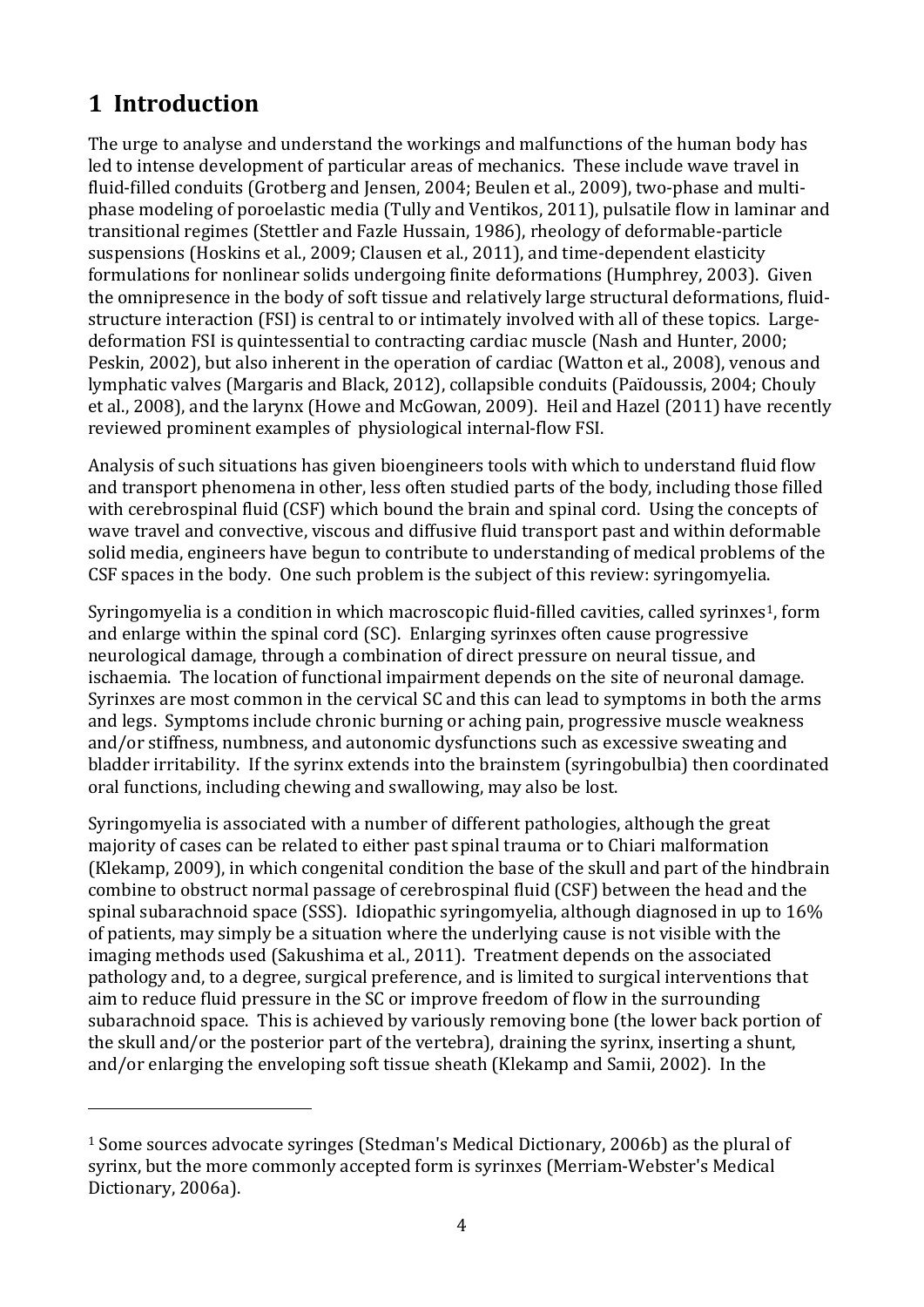majority of patients, such procedures stop further deterioration, and can relieve headache, but more rarely effect significant improvements. The SC has limited regenerative capacity and once neuronal damage occurs, symptoms are not relieved even with good syrinx control. Furthermore, most shunts fail eventually [\(Batzdorf et al., 1998\)](#page-30-3), surgery can produce scarring that can lead to recurrence and worsening of symptoms, and even radiologically 'successfully treated' patients can deteriorate [\(Brodbelt and Stoodley, 2003;](#page-31-0) [Levine, 2004\)](#page-35-3).

Underlying this poor prognosis is a fundamental lack of understanding—the pathogenesis of syringomyelia [\(complicated by differing opinions on its clinical definition; Klekamp, 2002\)](#page-34-3) has eluded physicians and surgeons for three centuries<sup>[2](#page-4-0)</sup>. Not until the advent of magnetic resonance imaging (MRI) in the 1980s was even its diagnosis straightforward or reliable; see Fig. 1. In the majority of syringomyelia cases symptoms appear around 30 years of age and the condition progresses slowly [\(Boman and Iivanainen, 1967;](#page-31-1) [Edgar and Quail, 1994;](#page-32-2) [Moriwaki et al., 1995;](#page-36-2) [Milhorat et al., 1999;](#page-36-3) [Sakushima et al., 2011\)](#page-37-1). There is a plethora of hypotheses for the causes of syringomyelia. Many of these hypotheses have since been contradicted by clinical evidence. The remaining candidates share recognition of a fluidmechanical aspect to the disease progression, but the involvement of such physics has yet to solve the more puzzling aspects of syrinx formation:

- Syringomyelia typically consists of a single cavity yet there is no consistent containing mechanism; it is unclear why the tissue does not acquire many small cavities instead.
- According to some reports [\(Hall et al., 1980;](#page-33-2) [Milhorat et al., 1997\)](#page-36-4), but not others [\(Williams, 1976;](#page-39-1) [Heiss et al., 1999\)](#page-34-4), syrinx fluid has higher pressure than the fluid surrounding the cord from which it is apparently derived.
- Syrinx fluid accumulates extremely slowly relative to the timescales of hydrodynamic disturbances, such that it is difficult to rule out completely almost any mechanism of accumulation, even if it appears quantitatively infeasible.
- It is unclear whether a single mechanism underlies all syrinx development or if each spinal pathology is associated with a different one.

Phase contrast and magnitude MRI now provide useful quantitative information on pulsatile CSF flow and neurological anatomy, respectively. However, experimental description of the fluid mechanics remains incomplete because invasive pressure measurements are problematic. For this reason engineering modelling is an attractive option for investigating the biomechanics of syringomyelia. Engineering studies are relatively recent, and are reviewed here for the first time, focusing on their contribution to our understanding of the pathological mechanism of syringomyelia. Thus far they have (i) elucidated the nature of the pulsatile flow in a syrinx and in the space around the cord, including when stenosed, (ii) defined the effects of pressure waves, due to coughs or the cardiac cycle, on cord tissue stress and CSF/syrinx pressure, (iii) demonstrated some possible CSF pumping mechanisms, and (iv) helped to evaluate existing neurosurgical hypotheses. For brevity, we here review only studies that concentrate specifically on the SC. Spinal hydrodynamics are also simulated in models of the whole cerebrospinal system, such as the anatomically realistic 3D FSI model of Sweetman and Linninger [\(2011\)](#page-38-2). However these models make few predictions that bear upon our understanding of syringomyelia with their focus being largely on the cerebral mechanics.

i<br>I

<span id="page-4-0"></span><sup>2</sup> Brunner [\(1700\)](#page-31-2) reported on a newborn treated for syringomyelia.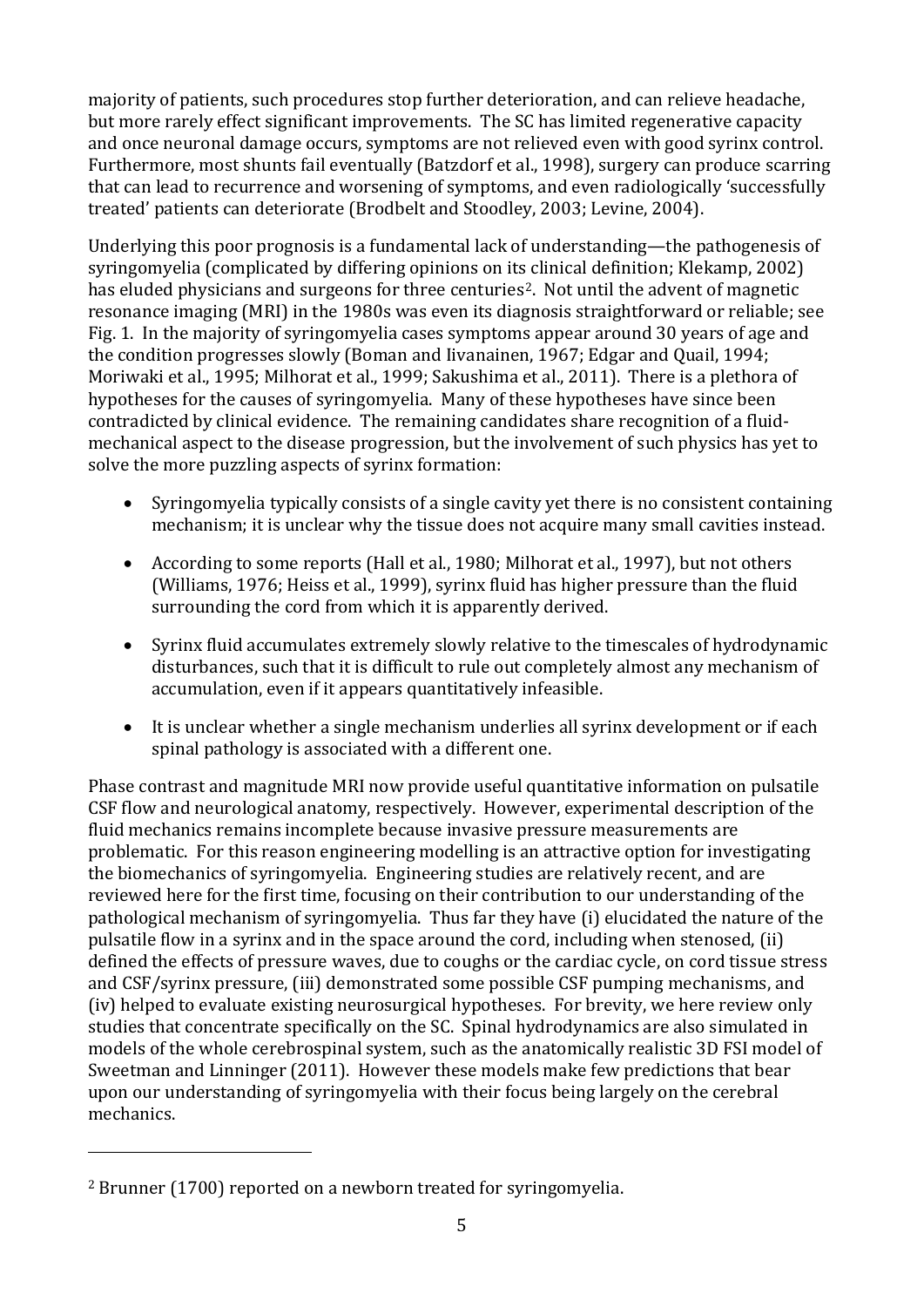# **2 Anatomy and physiology: structure and function**

The salient features of the human cerebrospinal system are given, with emphasis on the SC. Except where specific articles are cited, this section is compiled from standard reference works [\(Gray, 1918;](#page-33-3) [Marieb, 2000;](#page-35-4) [Crossman and Neary, 2001;](#page-32-3) [Martin, 2003;](#page-35-5) [England and](#page-32-4)  [Wakeley, 2006;](#page-32-4) [Guyton and Hall, 2006\)](#page-33-4).

#### **2.1 Gross anatomy**

The SC lies in the upper two-thirds of the vertebral canal, the tubular space within the vertebrae. At the skull it joins and is continuous with the hindbrain. The SC  $\sim$  40–45 cm long and 1 cm thick) transmits information to and from the trunk and limbs via 31 pairs of nerves which join the cord at intervals along its length. The vertebral column grows more than the SC, so the nerve roots in the lumbar and sacral regions descend almost vertically beyond the end of the cord to reach their exit points. This region is referred to as the *cauda equina* for its likeness to a horse's tail.

### **2.2 Meninges**

The central nervous system (CNS—the cord and brain) is supported and protected by the vertebral column and the skull. Within this bony casing it is sheathed by three layers of membrane called the meninges (Fig. 2). The outermost membrane is the *dura mater*, a tough collagenous coat. The cranial dura is fused to the skull whereas the spinal dura is lubricated externally to allow articulation of the spine. On the inner surface of the dura is the *arachnoid mater*. Following trauma or other pathology, the arachnoid may be separated from the dura by a subdural space, but normally it is in direct contact. The arachnoid is a translucent, collagenous membrane named for the cobweb-like trabeculae [\(Sanan and van Loveren, 1999\)](#page-37-2) that attach it to the *pia mater*, the innermost of the meninges. Mechanically, the arachnoid can normally be neglected in comparison with the dura, but it acquires importance through the inflammatory condition arachnoiditis (see below). The pia is a membrane of thickness of order 100 μm [\(Reina et al., 2004\)](#page-37-3) that follows the surface contours of the brain and SC although cranially there is some evidence of a thin subpial fluid space [\(Zhang et al., 1990\)](#page-39-2). Although thin, the spinal pia is mechanically important as the container of the scarcely solid tissue of the cord itself. The pia is perforated by the numerous blood vessels that enter or leave the CNS, and may have many other small fenestrations [\(Cloyd and Low, 1974;](#page-32-5) [Reina et](#page-37-3)  [al., 2004\)](#page-37-3). At its lower end the SC tapers conically and continues as the *filum terminale*, a rather elastic ligament of diameter  $\sim$ 1mm [\(Yamada et al., 2007\)](#page-39-3) that anchors it to the first segment of the coccyx.

#### **2.3 Material properties**

CNS regions that are relatively rich in nerve cell bodies (e.g., the central portion of the SC and the surface of the brain hemispheres) are called grey matter. White matter contains mostly nerve fibres sheathed in myelin, an electrical insulator due to high fat content which confers a paler colour. Together the grey and white matter constitute the functional CNS tissue and are referred to as its parenchyma. Between these nerve cells is the extracellular space (ECS), consisting of tortuous, nanoscale pores [\(Gillies et al., 2002\)](#page-33-5) filled with around 280 ml [\(Johanson, 2008\)](#page-34-5) of interstitial fluid (ISF), about 20% of the CNS tissue volume [\(Nicholson,](#page-36-5)  [1999\)](#page-36-5).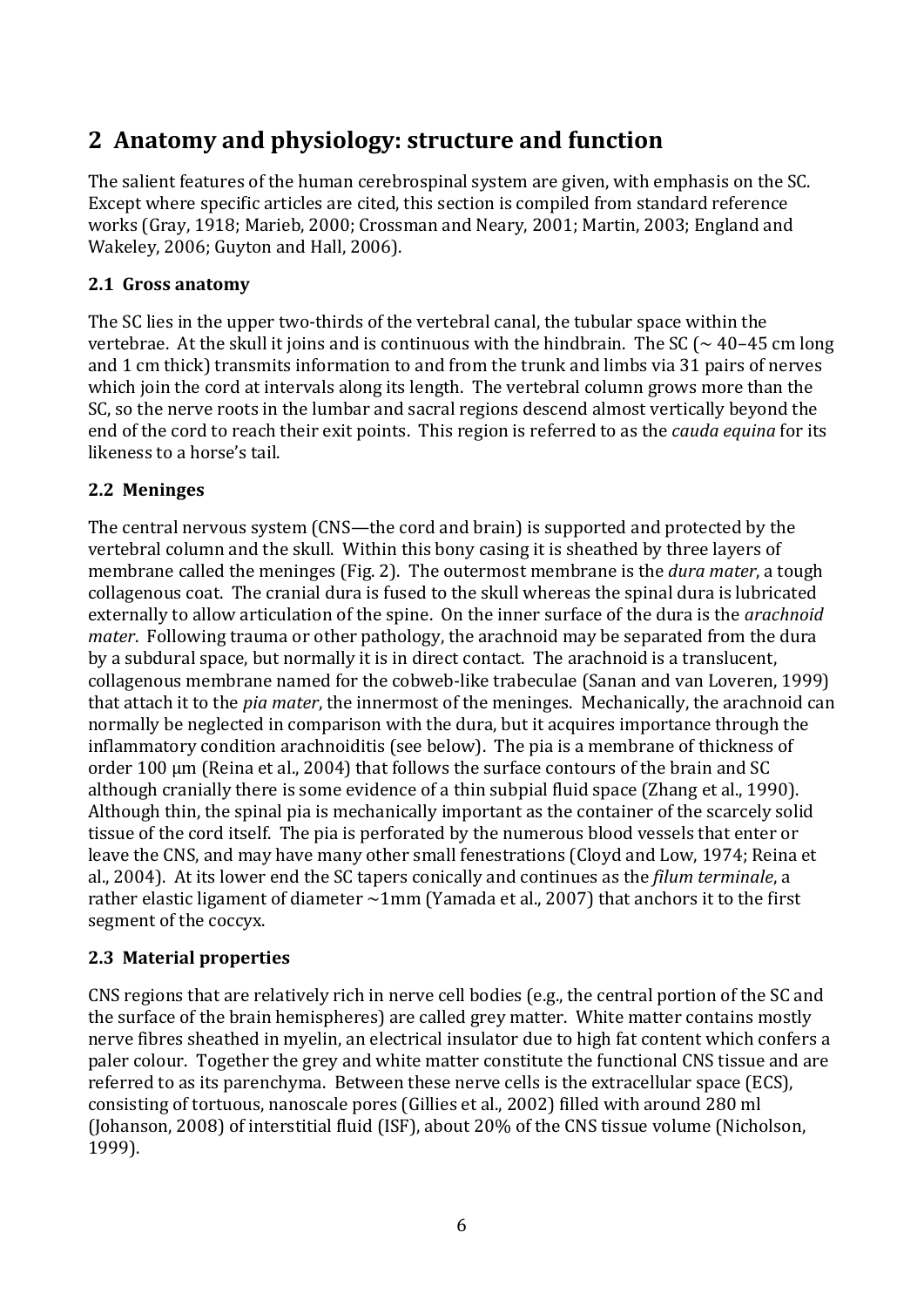The ISF and nerve cells form a poroelastic material<sup>[3](#page-6-0)</sup>. Tracer studies in animals indicate that the grey and white matter permit bulk ISF flow [\(e.g., Wong et al., 2012\)](#page-39-4), which may be anisotropic [\(Saadoun and Papadopoulos, 2010\)](#page-37-4). However, the dominant mechanism by which excess fluid is eliminated from the cord remains obscure. The mechanics of the SC are complicated by the presence of travelling waves, which are not readily incorporated in a poroelastic formulation[4.](#page-6-1) Therefore, analyses thus far of spinal FSI have modelled the SC parenchyma as a non-porous solid.

Salient data on the mechanical properties of spinal soft tissues are summarised in Table 1 [\(Tunturi, 1977,](#page-38-3) [1978;](#page-39-5) [Chang et al., 1981;](#page-31-3) [Hung and Chang, 1981;](#page-34-6) [Hung et al., 1981;](#page-34-7) [Hung et al.,](#page-34-8)  [1982;](#page-34-8) [Tencer et al., 1985;](#page-38-4) [Chang and Hung, 1988;](#page-31-4) [Patin et al., 1993;](#page-37-5) [Bilston and Thibault,](#page-31-5)  [1996;](#page-31-5) [Zarzur, 1996;](#page-39-6) [Runza et al., 1999;](#page-37-6) [Ichihara et al., 2001;](#page-34-9) [Ozawa et al., 2001;](#page-36-6) [Mazuchowski](#page-35-6)  [and Thibault, 2003;](#page-35-6) [Wilcox et al., 2003;](#page-39-7) [Ozawa et al., 2004;](#page-36-7) [Oakland et al., 2006;](#page-36-8) [Maikos et al.,](#page-35-7)  [2008;](#page-35-7) [Ouyang et al., 2008;](#page-36-9) [Saxena et al., 2009\)](#page-37-7). Only simple indices such as Young's modulus are abstracted; some experiments [\(e.g., Sparrey and Keaveny, 2011\)](#page-38-5) have yielded more sophisticated data on nonlinear or creep behaviour. The table shows a wide range of values for almost every parameter. Immediately relevant parameters for syringogenesis include cord resistance to transverse tearing (tensile stress), but compressive SC trauma may be implicated in fluid build-up [\(Saadoun and Papadopoulos, 2010\)](#page-37-4). Only recent data make the important distinction between cord properties with and without the pia. While the circumferential and longitudinal stiffnesses of the spinal dura have been characterised in several species (in the process showing clearly its orthotropy), we lack data on the resulting compliance *in vivo*, where the dura is backed by fat and bone[5](#page-6-2).

### **2.4 CSF spaces and circulation**

i<br>I

Between the arachnoid and the pia is the subarachnoid space, filled with  $\sim$ 115 ml of CSF. The spinal subarachnoid space (SSS) is annular, has  $\sim$ 25 ml volume, and is traversed by nerves, by blood vessels, by fibrous trabeculae, and by the denticulate ligaments, two membranes running down the SSS as far as the second lumbar vertebra [\(Tubbs et al., 2001\)](#page-38-6) which support the cord laterally. In terms of flow obstruction the trabeculae amount to irregularly spaced thin flexible posts. Trabeculae are more prevalent posteriorly and below the fifth cervical vertebral level, where they form a mesh-like septum [\(Nicholas and Weller, 1988;](#page-36-10) [Parkinson,](#page-37-8)  [1991;](#page-37-8) [Vandenabeele et al., 1996;](#page-39-8) [Fricke et al., 2001;](#page-32-6) [Barshes et al., 2005;](#page-30-4) [Mack et al., 2009\)](#page-35-8). The denticulate ('saw-tooth') ligaments make continuous contact with the pia, and discontinuous contact with the arachnoid. The SSS enlarges at the lumbar cistern, between the conical end of the SC and the lower end of the filum. The subarachnoid space is also larger wherever the brain surface has a depression. At the craniocervical junction, where the spine

<span id="page-6-0"></span><sup>&</sup>lt;sup>3</sup> If the blood vessels be included, the material can be thought of as multi-phasic. There have been attempts at modelling hydrocephalus using biphasic [\(e.g., Smillie et al., 2005\)](#page-38-7) and recently multiple-network [\(Tully and Ventikos, 2011\)](#page-38-0) poroelastic theories.

<span id="page-6-1"></span><sup>4</sup> See, e.g., an elementary biphasic model of cord parenchyma with/without a syrinx being loaded then unloaded [\(Harris and Hardwidge, 2010\)](#page-33-6).

<span id="page-6-2"></span><sup>5</sup> The static compliance of the whole subarachnoid space decreases with filling, and in cats about one-third of the total CSF reservoir compliance resides in the SSS [\(Marmarou et al.,](#page-35-9)  [1975\)](#page-35-9). Since it is likely that the majority of this third relates to the lumbar cistern, the segmental SSS compliance is probably much smaller. Dynamically it is almost certainly smaller again [\(Bertram, 2010\)](#page-30-5).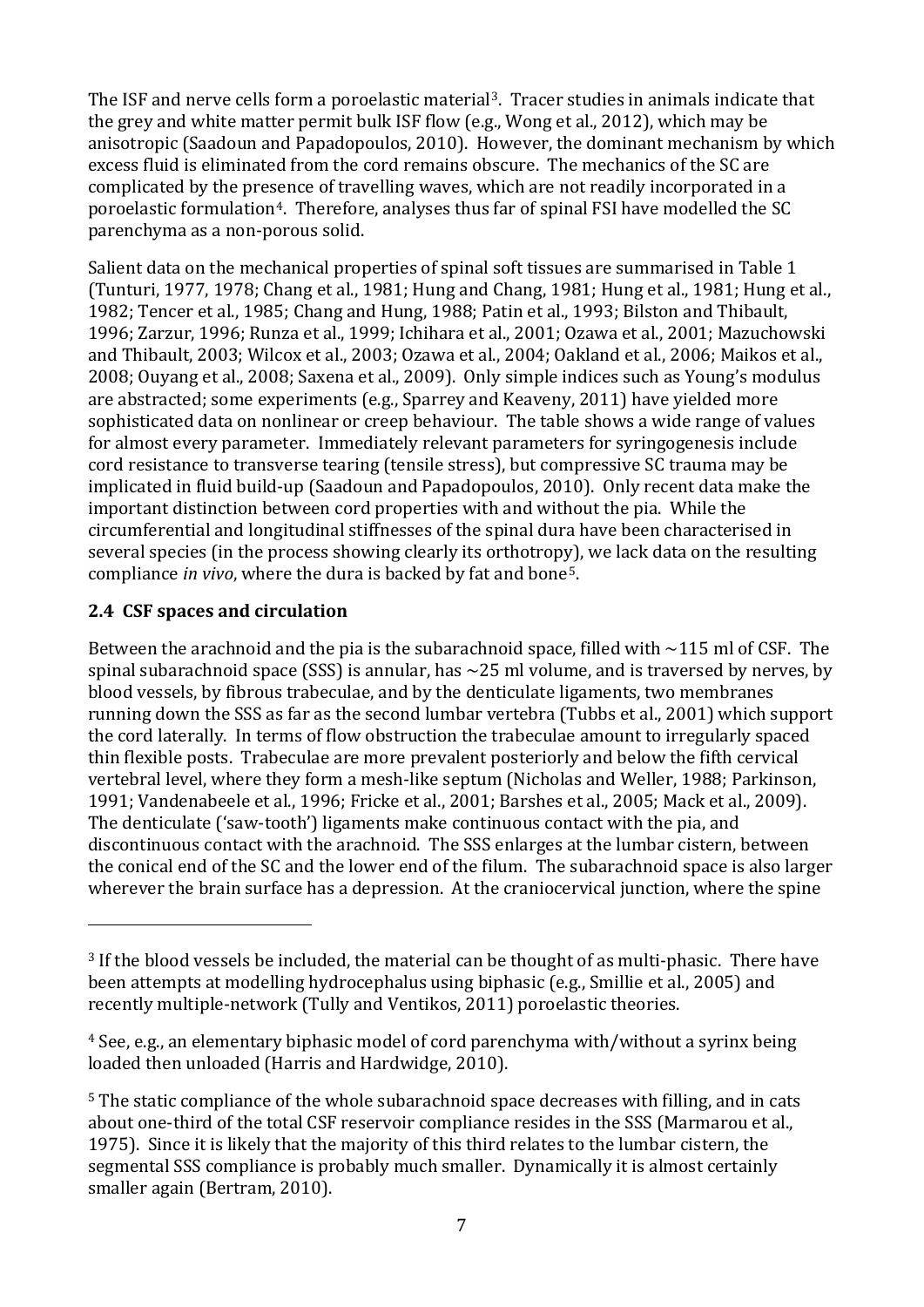articulates with the skull, there are two of these widenings, named the *cisterna magna* and the pontine cistern. The subarachnoid space is continuous with the four cavities of the brain called ventricles, of combined volume ~35 ml [\(Brodbelt and Stoodley, 2007\)](#page-31-6), where most CSF is produced.

A tissue called the choroid plexus secretes the majority of CSF—essentially water, with minor additions of proteins, salts and sugars [\(Bloomfield et al., 1998\)](#page-31-7). It flows from the two lateral ventricles down through the third and into the fourth ventricle, from where it exits the brain into the subarachnoid space, flowing around the SC and brain and finally being reabsorbed into venous blood via the arachnoid villi in the cranial subarachnoid space; see Fig. 3. An illdefined amount of CSF is also derived from interstitial fluid (itself the result of capillary transudation and local metabolism) throughout the CNS. Some CSF is also absorbed indirectly into the lymphatic system [\(Brodbelt and Stoodley, 2007\)](#page-31-6). Since both the main source and sink for CSF are located in the head, spinal CSF turnover seems to rely on a combination of lymphatic absorption, a few spinally located arachnoid villi, mixing due to postural changes, and local CSF derivation from ISF. Around 500 ml/day of CSF is produced in adult humans [\(Bradbury, 1993\)](#page-31-8) and, as the CSF spaces have a total volume of about 150 ml, the fluid is replaced several times daily [\(Nolte, 2002\)](#page-36-11). However this creeping mean flow is too slow to be measured by current MRI technology. The SC has a narrow conduit, the central canal (CC), with an opening to the fourth ventricle called the obex, but in health the CC almost disappears by adulthood [\(Milhorat et al., 1994\)](#page-36-12). CSF provides buoyancy and a hydraulic cushion for the brain and SC[6](#page-7-0), and exchanges substances between the brain and the rest of the body.

### **2.5 Cerebrospinal blood supply and CSF interactions**

The brain receives its blood supply from the left and right internal carotid and vertebral arteries, which join together to form the circle of Willis. The SC is supplied by branches from the vertebral arteries that feed into the cranial end of the anterior and paired posterior spinal arteries. Along their length the spinal arteries also receive flow from branches of mainly the intercostal arteries [\(Martin et al., 2012\)](#page-35-10). The arteries and veins serving the brain and SC run for part of their course in the subarachnoid space, where they are exposed to CSF pressure.

In the human brain parenchyma and cranial subarachnoid space electron miscroscopy has revealed that the arteries reside within tubular sheaths that extend inward and outward, respectively, from the pial surface, while the veins lose their pia-like sheaths once they enter the parenchyma [\(Zhang et al., 1990\)](#page-39-2). It seems probable but not certain that the situation is the same in the spinal canal. The annular fluid-filled spaces surrounding these vessels at the parenchyma level are called perivascular spaces (PVS)[7](#page-7-1); see Fig. 4. Cerebrospinal and interstitial fluids may pass through pores and leaky gap junctions in the otherwise apparently continuous pia although the viscous resistance may be lower within the perivascular sheaths themselves. Tracer studies have tracked CSF flow inward through the spinal pial membrane and bidirectionally through the cranial pial membrane [\(Rennels et al., 1985\)](#page-37-9). The ECS, the PVS and the subarachnoid space are thus a single continuous fluid compartment [\(Rennels et](#page-37-9)  [al., 1985;](#page-37-9) [Stoodley et al., 1996;](#page-38-8) [Johanson, 2008;](#page-34-5) [Saadoun and Papadopoulos, 2010\)](#page-37-4). It has been estimated that 10–30% of total CSF flow is associated with fluid secreted from the walls of the brain microvessels (endothelial cells) into the PVS [\(Redzic et al., 2005\)](#page-37-10). In addition, blood plasma may be filtered into the PVS through these walls (the so-called blood-brain/SC

i<br>I

<span id="page-7-0"></span><sup>6</sup> Demonstrated in the computational FSI models of SC trauma of Persson et al. [\(2011\)](#page-37-11).

<span id="page-7-1"></span><sup>7</sup> Also called Virchow-Robin spaces.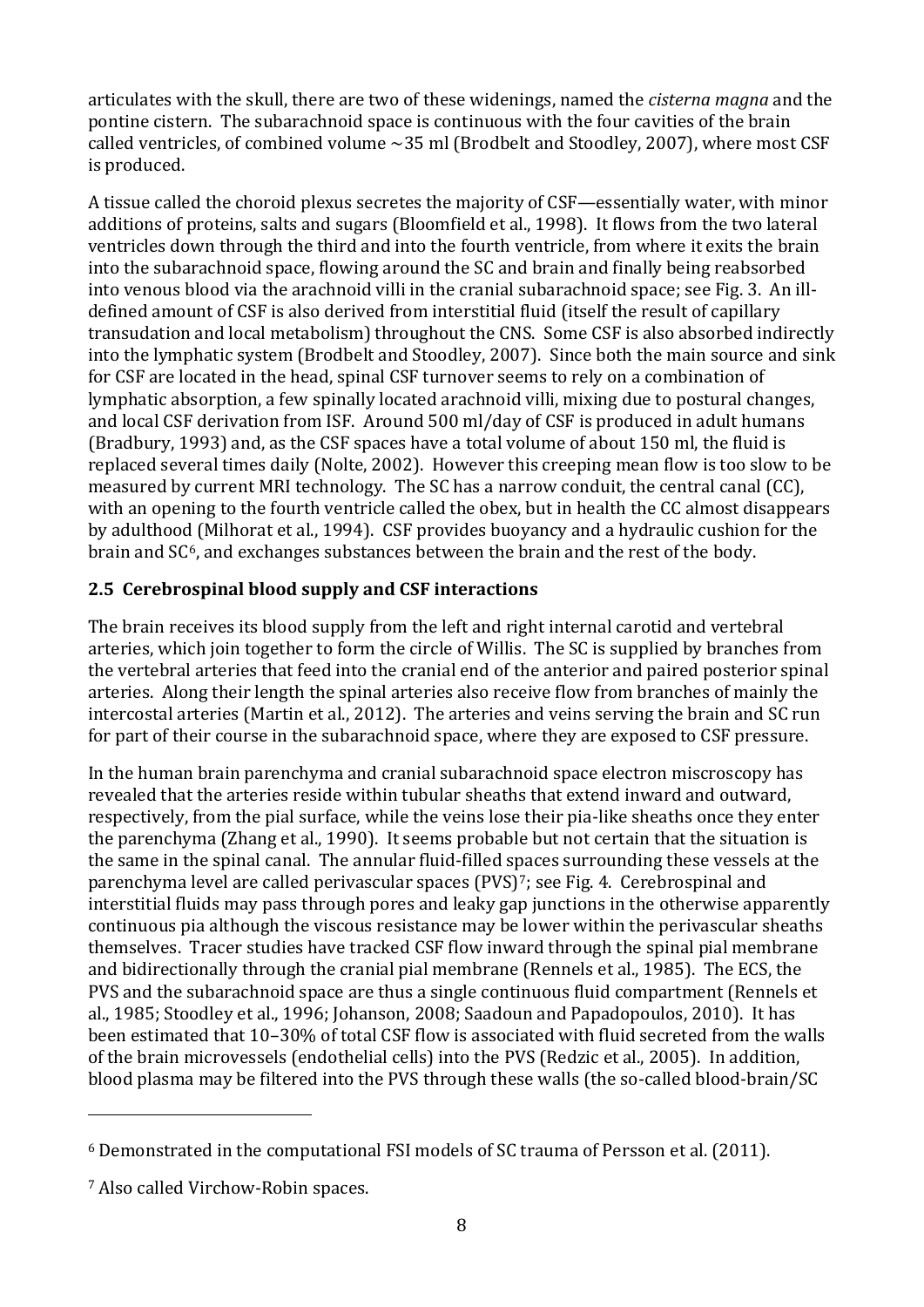barrier) under the influence of a pressure or concentration gradient. Accumulation of the same filtrate within the nerve cells and/or ECS leads to tissue swelling, referred to as oedema [\(Saadoun and Papadopoulos, 2010\)](#page-37-4). In the brain this fluid is evacuated into the subarachnoid and ventricular CSF, the latter involving passage through gaps between the ependymal cells that line the ventricles [\(Johanson, 2008;](#page-34-5) [Saadoun and Papadopoulos, 2010\)](#page-37-4). There is a dearth of evidence on the porosity of the CC ependyma [\(Wong et al., 2012\)](#page-39-4).

The heartbeat and breathing cycle are transmitted to the CSF through the time-varying distension of arteries and veins, respectively, superimposing a pulsatile component over the slow mean flow of CSF in the subarachnoid space and ventricles. The transmission is particularly efficient in the head, where the constant skull volume, along with the incompressibility of the water-saturated contents, ensures CSF displacement with arterial volume change. At the craniocervical junction, the pulse pressure is of order 67–330 Pa (0.5– 2.5 mmHg; [Takizawa et al., 1986;](#page-38-9) [Heiss et al., 1999;](#page-34-4) [Park et al., 2010\)](#page-36-13), and the stroke volume is 0.35–1 ml [\(Wagshul et al., 2006\)](#page-39-9). However, in dogs less than a quarter of lumbar CSF pulsatility is reported to be of cranial origin [\(Urayama, 1994\)](#page-39-10), and evidence suggests a similar situation in humans [\(Henry-Feugeas et al., 2000\)](#page-34-10).

# **3 Biological hypotheses**

To understand why current hypotheses for the aetiology of syringomyelia focus on hydrodynamics, it is necessary to review briefly the more biological theories that have been considered and in large part abandoned. Only the theories themselves are listed here; more detailed review, including the evidence against them, is given elsewhere [\(Tauber and](#page-38-10)  [Langworthy, 1935;](#page-38-10) [Williams, 1980;](#page-39-11) [Klekamp, 2002\)](#page-34-3).

Syrinxes were observed early on at sites of congenital malformation such as *spina bifida* (a hernia of the meninges and sometimes the cord through a cleft spinal column), leading to the idea that the syrinx was part of the congenital defect [\(Morgagni, 1769;](#page-36-14) Ollivier D['Angers,](#page-36-15)  [1827\)](#page-36-15). The concept was moved to the micro scale by Hinsdale [\(1897\)](#page-34-11), who proposed that syringomyelia constituted a developmental defect of the (glial) cells lining the CC and between the nerve fibres.

An idea popular from the mid-1800s to the late 1920s was that a glial tumour, acquired *in utero* or postnatally, cavitated due to insufficient blood supply [\(Riley, 1930\)](#page-37-12). This neoplastic concept suggested therapy by irradiation. However it was found [\(Tauber and Langworthy,](#page-38-10)  [1935\)](#page-38-10) that the cavity was typically surrounded by neural (glial) scar tissue rather than tumour cells. Eventually it was shown that radiotherapy made no difference to the long-term course of syringomyelia [\(Boman and Iivanainen, 1967\)](#page-31-1).

In parallel, there was speculation that swelling due to meningitis [\(Charcot and Joffroy, 1869;](#page-32-7) [Joffroy and Achard, 1887\)](#page-34-12) or just Chiari malformation [\(Lichtenstein, 1943;](#page-35-11) [Tarlov et al., 1953;](#page-38-11) [McGrath, 1965;](#page-35-12) [Martinez-Arizala et al., 1995\)](#page-35-13) could lead via venous obstruction and/or arterial clotting to ischaemic damage in the SC which became syringomyelia. However animal models of ischaemia tended to produce SC softening (myelomalacia) rather than cavitation.

Another blood-based theory was that syringomyelia developed from a SC haematoma caused by trauma [\(Bastian, 1867\)](#page-30-6). The clot was thought to liquefy becoming a syrinx; i.e., the two cavities were thought to be one and the same. Many animal models followed, using various methods to inflict SC trauma. All yielded a lesion of the SC and a SC cavity at the level of the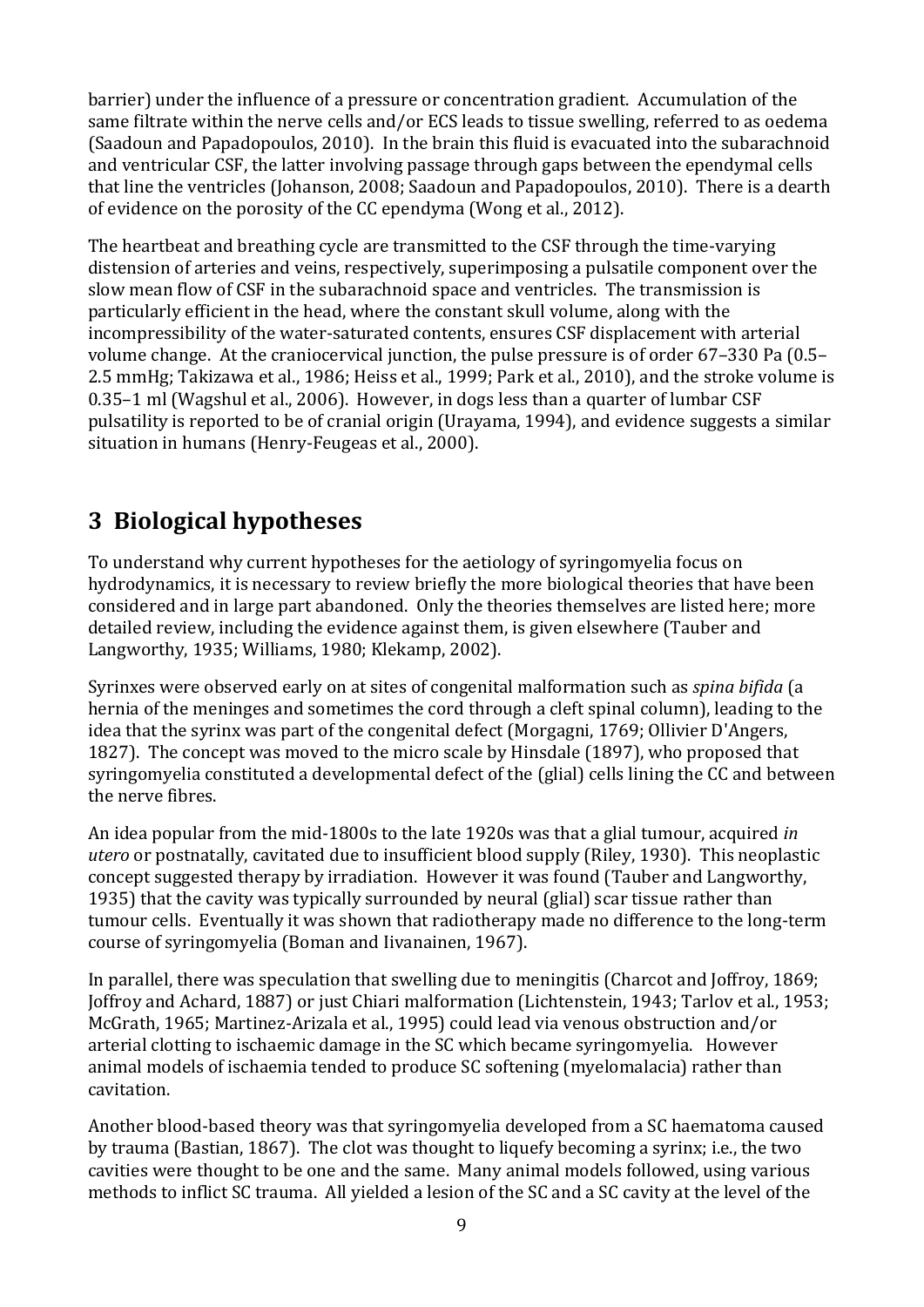trauma [\(Brodbelt and Stoodley, 2003\)](#page-31-0). Although post-traumatic cysts are often present at the site of injury, most clinicians would distinguish them from a syrinx, which enlarges, causes progressive symptoms, and will often extend beyond the site of injury [\(Brodbelt and Stoodley,](#page-31-0)  [2003\)](#page-31-0). It may be that a haematoma provides the initial fluid-filled cavity that will go on to form a syrinx sustained via a separate mechanism, but only a minority of such patients will develop a syrinx.

An imbalance between fluid delivery (by bulk flow or local secretion) and drainage in the cord has long been suggested as a possible cause for syringomyelia [\(Morgagni, 1769;](#page-36-14) [Barnett,](#page-30-7)  [1973\)](#page-30-7). The measured similarity of syrinx fluid to CSF led some to the conclusion that ependymal cells, which line the CC and ventricles, secrete CSF which accumulates and causes a syrinx if the CC is obstructed [\(Rice-Edwards, 1977;](#page-37-13) [Wiedemayer et al., 1990\)](#page-39-12). However, in humans the CC appears to occlude with age in the vast majority of healthy individuals [\(Kasantikul et al., 1979;](#page-34-13) [Milhorat et al., 1994\)](#page-36-12), whereas syringomyelia is uncommon. Nevertheless, other imbalances are not ruled out, and even today, knowledge of SC microvenous anatomy and function lags behind that of the equivalent arteries.

It has also been postulated that a syrinx arises by permeation of fluid under pressure from a primary lesion which might be trauma-induced [\(Holmes, 1915\)](#page-34-14) or a cystic tumour [\(Williams,](#page-39-13)  [1970,](#page-39-13) [1980,](#page-39-11) [1986;](#page-39-14) Lohle [et al., 1994\)](#page-35-14). In cases of cystic tumours of the cervical SC [\(Gardner,](#page-32-8)  [1965\)](#page-32-8), syrinx fluid was "thick and yellow", with a protein content two orders of magnitude higher than CSF. This idea would account for occasional cases of patients diagnosed with syringomyelia benefitting from radiotherapy. Although a third to a half of SC tumours have an associated syrinx [\(Samii and Klekamp, 1994;](#page-37-14) [Yang et al., 2009\)](#page-39-15), the idea does not explain why syringomyelia is more frequently associated with tumours at the cervical level than those lower down the cord [\(Samii and Klekamp, 1994\)](#page-37-14).

However, as might be expected, biological hypotheses continue. A recent example is a candidate explanation for post-traumatic syringomyelia as the result of fluid leaked from the microcirculation in the presence of a compromised blood-SC barrier [\(Hemley et al., 2009\)](#page-34-15) after syrinx creation by injection of excitotoxic amino acids in rats.

# **4 Mechanical hypotheses from neurosurgery**

The neurosurgical literature has a history of theories of syringomyelia involving largely hydrodynamic mechanisms, going back to 1950 [\(Gardner and Goodall\)](#page-33-7). These hypotheses are frequently quite complex, combining in an overall causal chain many different steps, some more reasonable than others. They often intersect, such that the same postulated physical process may be invoked to support more than one theory. The earliest theories [\(Gardner and](#page-33-8)  [Angel, 1959\)](#page-33-8) have now been discarded, as hypothesizing situations that did not conform to what was typically found clinically [\(Ball and Dayan, 1972;](#page-30-8) [Williams, 1980\)](#page-39-11). Each surviving theory is here outlined and an attempt is made to distil the individual physical processes involved. In subsequent sections we assess to what extent each of these processes has been verified by engineering studies.

# **4.1 Pressure dissociation (Williams)**

While credit for first drawing attention to hydrodynamic mechanisms must go to the American neurosurgeon Gardner and his colleagues [\(Gardner and Angel, 1959\)](#page-33-8), it was an English neurosurgeon, Williams, who first sought to interest engineers in the fluid-mechanical analysis of syringomyelia. Williams held that, to explain the pathological findings, a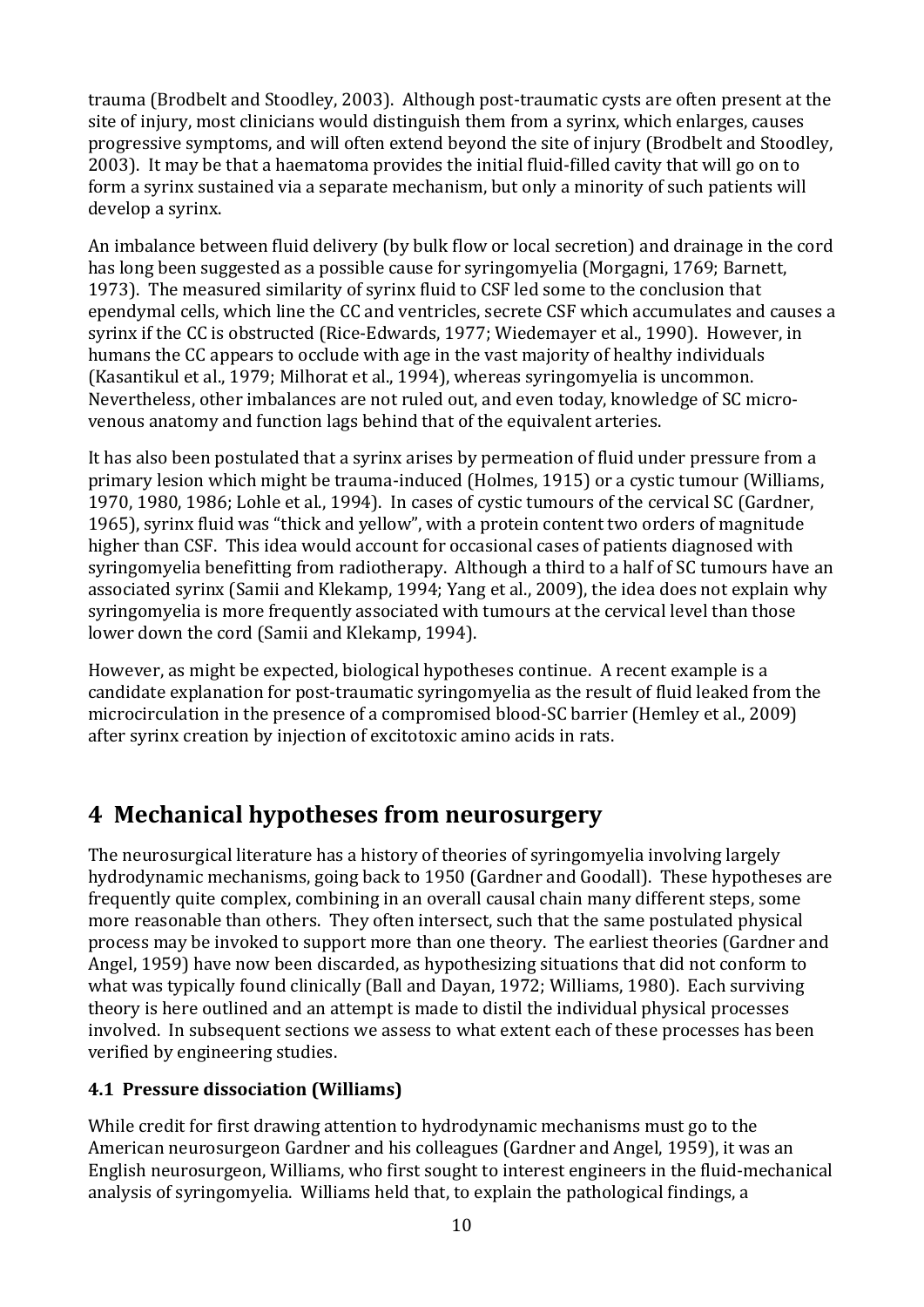mechanism must set up a significant pressure difference between the inside and outside of the cord without altering the difference in pressure between the inside and outside of the brain. He believed that venous pressure transients caused by coughing or sneezing were the main driving force behind displacement of CSF from the cranium to the spinal canal. He proposed two mechanisms pertaining to syrinx pathology, one for formation and another for expansion, termed 'suck' and 'slosh' respectively. These hypotheses contain much that is physically reasonable, if not uniformly so. Williams supported his ideas with invasive pressure measurements on conscious humans [\(Williams, 1972,](#page-39-16) [1976\)](#page-39-1). Such procedures are rarely performed [\(Häckel et al., 2001\)](#page-33-9), and the data remain invaluable empirical evidence.

Lumbar and cisternal pressures were recorded simultaneously. Cough impulses of 1.3–12.9 kPa (10–97 mmHg) peak-to-peak amplitude were measured, and the pressure wave speed was estimated<sup>[8](#page-10-0)</sup>. The cisternal wave always arrived after the lumbar wave, with a lesser amplitude, and was of longer duration. All of these features were more pronounced when there was a partial SSS blockage. The pressure recordings were interpreted as demonstrating the *craniospinal pressure dissociation* mechanism, later termed suck[9](#page-10-1) [\(Williams, 1980\)](#page-39-11). Referring to Fig. 5(a), the differential pressure trace shows that, after the cough pulse passes the cisternal transducer, the cranial and spinal compartments become dissociated—a negative pressure acts across the hindbrain, reaching a minimum of around –1.3 kPa (–10 mmHg) and decaying over half a minute. This suction pressure, ascribed to the hindbrain plugging the SSS, would tend to induce CSF to flow from the head into the CC [\(as per Williams,](#page-39-17)  [1990, fig. 7\)](#page-39-17), i.e. the hindbrain hernia acted as a one-way valve. The dissociation effect was more pronounced when the patients performed a Valsalva manoeuvre (Fig. 5(b))—an attempted expiration against a closed glottis after a full inspiration—and such manoeuvres sometimes exacerbated their symptoms. Dissociation was also observable when the SSS blockage was due to a tumour within the SC [\(Williams, 1980, fig. 3\)](#page-39-11).

The slosh mechanism was suggested for the longitudinal expansion of an existing syrinx. Compression of the SSS due to distension of the epidural veins tends to squeeze the SC, forcing the syrinx fluid to be displaced upwards. This fluid movement was observable with X-ray contrast medium in the syrinx. The surge of fluid<sup>[10](#page-10-2)</sup> was thought to damage the SC tissue and thus elongate the syrinx cavity; a similar but diminished effect was posited for the downward direction.

Suck required a patent connection between the CC and the fourth ventricle. Instances of 'noncommunicating' syrinxes were assumed to involve tumour exudate [\(Williams, 1969,](#page-39-18) [1970\)](#page-39-13). Williams later dismissed perivascular flow as a source of syrinx fluid, stating that "Fluid may not … be forced along the perivascular spaces to initiate or inflate a syrinx because uniformly

i<br>I

<span id="page-10-0"></span><sup>8</sup> The SSS wave speed was subsequently shown [\(Greitz et al., 1999;](#page-33-10) [Kalata et al., 2009\)](#page-34-16) to be around 5 m/s, considerably lower than he estimated; see Bertram [\(2010\)](#page-30-5) for discussion of the subject. Recent (as-yet unpublished) measurements by Loth suggest wavespeeds at the craniospinal junction as low as 3 m/s.

<span id="page-10-1"></span><sup>&</sup>lt;sup>9</sup> The full suck hypothesis, including anatomical assumptions, must be distinguished from pressure dissociation alone. Pressure difference always accompanies flow past a SSS stenosis. Williams had in mind here the longer-lasting pressure dissociation seen in his measurements *in vivo*.

<span id="page-10-2"></span><sup>10</sup> Williams used 'slosh' to convey the sense of the syrinx fluid motion, not the splashing sound and implied free fluid surface of the onomatopoeic everyday use of the word.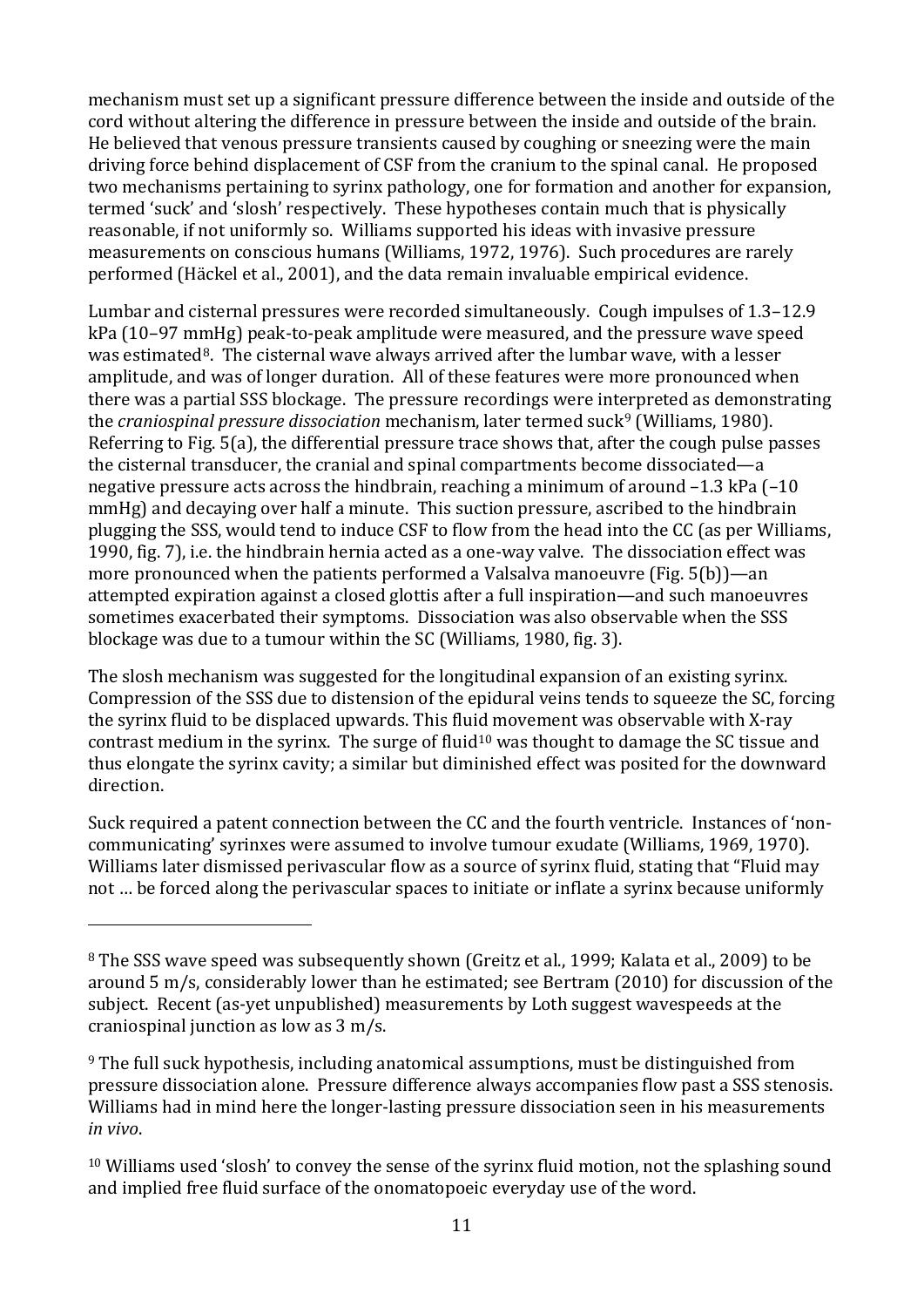raised pressure around the cord must tend to compress rather than expand it" [\(Williams,](#page-39-11)  [1980\)](#page-39-11)—see §5.6. However, this thinking was revised when he sought to account for posttraumatic syringomyelia. If the SSS blockage was caused by subarachnoid scar tissue, he reasoned [\(Williams, 1986\)](#page-39-14), SSS pressure waves during coughing will force upward fluid movement past the obstruction both inside and outside the cord, and in the recovery period fluid will be sucked into the cord directly through the cord tissue, causing distension of the lower part of the cavity and fluid build-up.

Earlier, Williams [\(1974\)](#page-39-19) built a physical model of the craniospinal fluid system and interacting organ systems to support his theories. He was able to demonstrate craniospinal pressure dissociation through 'coughing' as a result of the hindbrain hernia valve, and filling of a communicating syrinx whenever the intrasyrinx pressure was lower than intracranial pressure (ICP). Increasing SSS compliance damped intraspinal pulsations and weakened the pressure dissociation.

The syrinx container retained all fluid received because of an additional valve in the model, corresponding to one presumed to operate in the upper CC due to external compression of the SC by the hindbrain. This valve appeared to have a functional equivalent in dogs [\(Hall et al.,](#page-33-2)  [1980\)](#page-33-2) but the purpose of the CC hence any associated valve, although not completely understood [\(Storer et al., 1998\)](#page-38-12), is now thought to be species-specific.

# **4.2 Piston (Oldfield/Heiss)**

Oldfield et al. [\(1994\)](#page-36-16) formulated a theory for syrinx formation and progression based on perivascular flow. They proposed that systolic pulsations in the head create a piston-like action on the hindbrain which excites caudal-moving pressure waves that squeeze the SC. forcing fluid into the SC via the PVS to originate a syrinx, and propelling intra-syrinx fluid downwards maintaining its progression. In support of their theory Heiss et al. [\(1999\)](#page-34-4) presented a study of healthy subjects and patients with Chiari malformation and signs of syringomyelia. MRI (static and dynamic), ultrasound and invasive pressure measurements were taken. Compared to the volunteers, the patients had obstructed CSF flow and impaired pressure transmission between the head and spinal canal, and the SSS had lower compliance. Flow in the SSS was downward during systole and upward during diastole, synchronous with hindbrain movements. Syrinx compression coincided with raised SSS pressure and descent of the hindbrain. Gross deformations of the SC and syrinx cavity were observable with intraoperative ultrasonography. Patients were treated by decompression of the hindbrain but the syrinx was left intact. After surgery the piston-like action of the hindbrain ceased, SSS compliance increased, pressure and flow characteristics normalised, and the syrinx diameter decreased. Symptoms tended to persist, but this was attributed to irreversible SC damage.

They found that the syrinx tended to be compressed during systole, which argued against early hydrodynamic theory [\(Gardner and Angel, 1959\)](#page-33-8), and that the syrinx diameter did not increase during the Valsalva manoeuvre as predicted by Williams. The piston hypothesis was later taken up by Fischbein et al. [\(1999,](#page-32-9) [2000\)](#page-32-10)—see §7.2. It postulates a failure process for spinal tissues involving eventual yielding to stresses which are far below any short-term threshold for damage. This idea is not backed up by evidence.

# **4.3 Intra-cord pulse pressure (Greitz)**

Greitz and co-workers [\(Greitz, 1995;](#page-33-11) [Greitz et al., 1999;](#page-33-10) [Josephson et al., 2001;](#page-34-17) [Greitz and](#page-33-12)  [Flodmark, 2004;](#page-33-12) [Greitz, 2006\)](#page-33-13) presented an ambitious attempt to explain the pathogenesis of syringomyelia in all its guises, i.e. in association with Chiari malformation, spinal trauma or arachnoiditis, as well as occurring secondary to tumours in the spinal canal or the base of the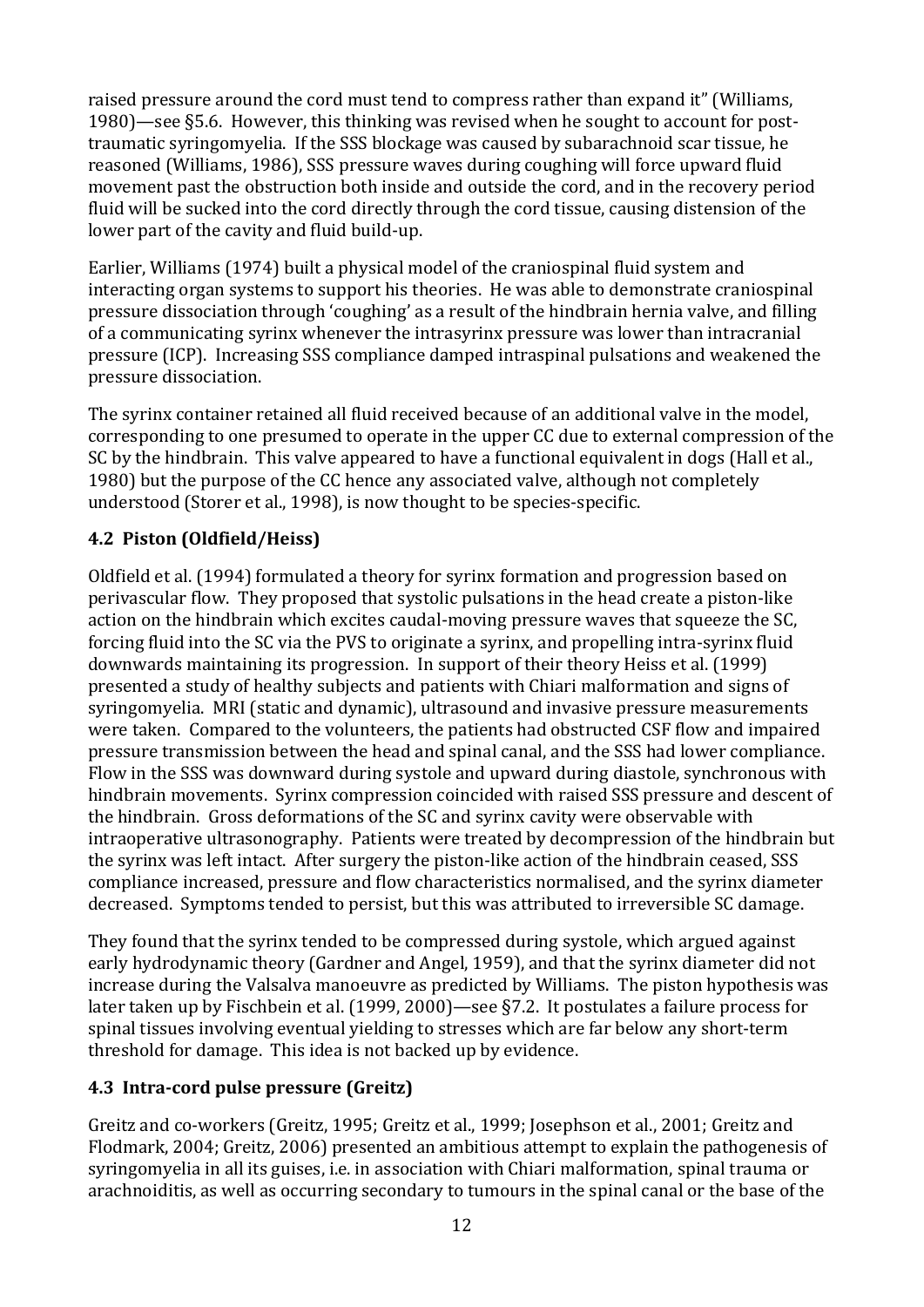skull. The emphasis was on the pulse pressure of capillaries within the SC.

The proposed mechanism rested on ideas about the separate propagation of pressure waves—one in the SC and another in the CSF in the SSS—which were developed diagrammatically [\(e.g., Greitz, 2006, fig. 1\)](#page-33-13). The proposal also emphasized a Venturi effect in the SSS, which was thought to cause suction on the SC and so act to distend it. In support of this idea, Greitz's group presented dynamic MRI measurements in humans showing CSF velocity increases of up to four times, with peak ~80 mm/s through a partial SSS obstruction [\(Greitz et al., 1999\)](#page-33-10). In animal experiments, constriction of the SSS by ligature led to syrinxes forming at adjacent sites above and below [\(Josephson et al., 2001;](#page-34-17) [Greitz and Flodmark,](#page-33-12)  [2004\)](#page-33-12); these outcomes were interpreted as supporting the separate-waves part of the theory. However, Milhorat, in an appendix to Josephson et al. [\(2001\)](#page-34-17), comments that the ligature almost certainly also caused SC ischaemia, leading to the acute paraplegia which was seen in surviving animals. Both the wave and the Venturi aspects of the proposal have now been questioned following engineering examination.

# **5 Analysis of the neurosurgical hypotheses**

In this section we describe the extent to which the physical processes associated with wave propagation, syrinxes, stenoses, etc., have been verified by engineering studies. These are employed to assess the merits of the above neurosurgical hypotheses.

# **5.1 Waves**

The SSS and its bounding structures, including a part of the SC with a syrinx, can be thought of as a pair of coaxial thick-walled fluid-filled elastic tubes. Such a system supports four modes of wave propagation [\(Bertram, 2009;](#page-30-9) [Cirovic, 2009\)](#page-32-11). In order of increasing wave speed these are as follows (using descriptors related to the present topic).

- 1. What is normally thought of as the SSS pressure pulse wave, also comprising radial cord compression and dura distension.
- 2. A wave causing outward deflection of both cord and dura, and axial cord tension.
- 3. A wave superficially similar to wave 2 but causing cord axial compression.
- 4. A wave almost entirely confined to axial tensile stress and deformation of the dura.

In the absence of a syrinx, this system can also be interpreted as relating to a cord with patent CC. As the inner fluid conduit shrinks to negligible diameter, waves 1 and 2 progressively acquire similar speed [\(Cirovic, 2009;](#page-32-11) [Cirovic and Kim, 2012\)](#page-32-12), and in the limit of no CC or syrinx, combine; the system then supports only three wave types: the pressure pulse in the SSS (approximating the Young wave in a non-annular conduit), an intermediate-speed wave of mixed type, and a Lamb wave of axial tension in the dura.

The important waves involve the interaction of the elastic solids with the dense fluid; Greitz's concept of separate waves in the cord and the CSF does not hold. Reflection, refraction and subsequent interaction of the various waves in the spinal canal at the borders of a syrinx are complicated [\(e.g., Bertram, 2009, fig. 10\)](#page-30-9) even before involving a partial SSS obstruction, and do not lend themselves to intuitive theorizing. However the papers from Greitz's group have sparked much interest and discussion.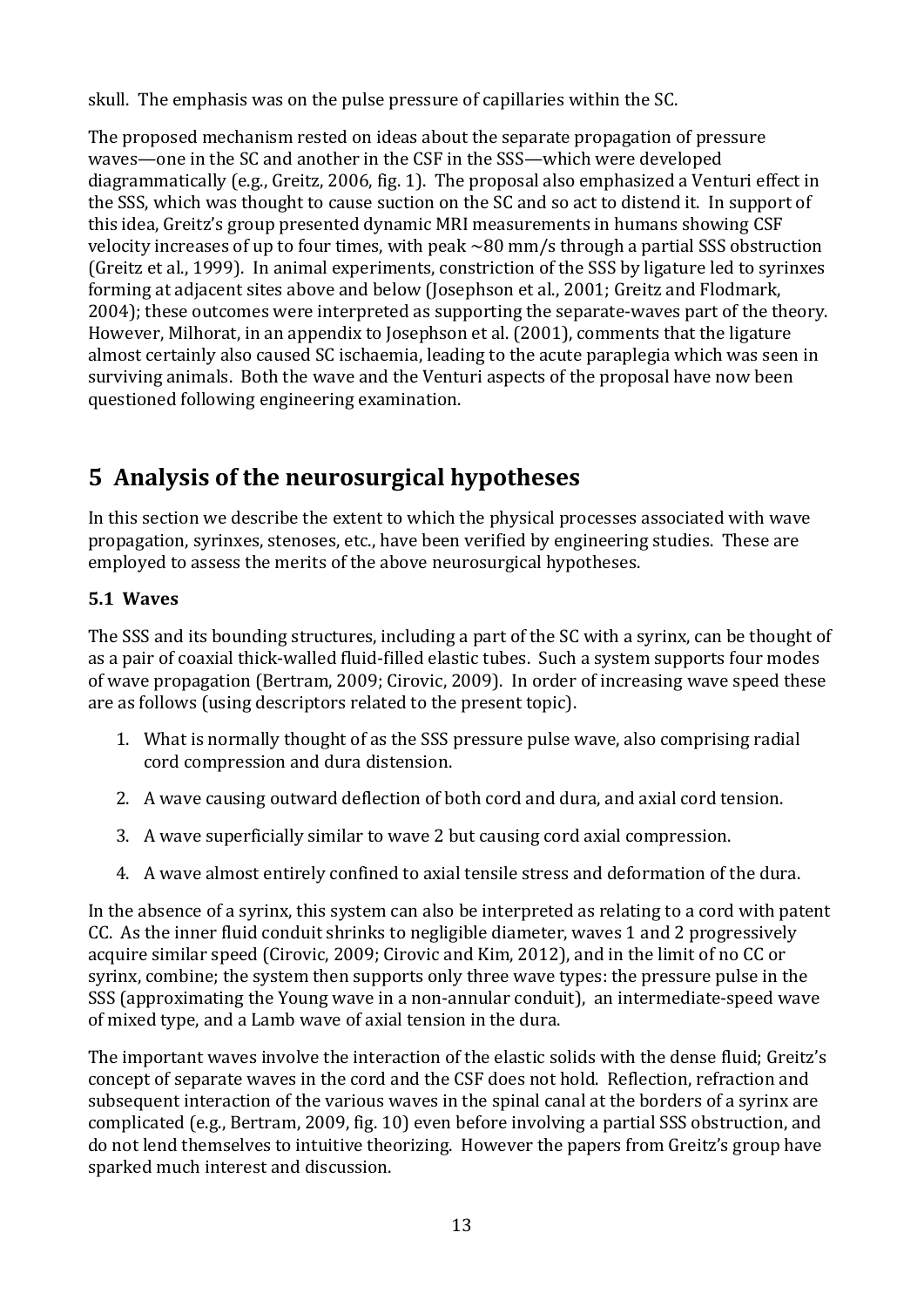#### **5.2 Syrinx**

When a syrinx is present, the contained fluid is stirred into motion by the progressive deformation of the cord as a pressure wave is transmitted along the spinal canal. The numerical model of Bertram [\(2009\)](#page-30-9) demonstrates this; the rostrocaudal propagation of pressure waves in the SSS induces axial motion of the syrinx fluid relative to the syrinx walls, of comparable magnitude to that measured *in vivo* [\(Heiss et al., 1999;](#page-34-4) [Brugières et al., 2000\)](#page-31-9). The motion also leads to fluid pressure at the caudal end of the syrinx exceeding SSS pressure at the same level, and tensile radial stress at the caudal tip of the syrinx wall, i.e. arresting the momentum of the syrinx fluid incurs stress in the cord with potential to tear the tissue. Although pressure waves slow down significantly past the syrinx, as predicted analytically [\(Cirovic, 2009\)](#page-32-11), they remain much faster than the relative axial fluid motion achieved in the syrinx, producing rather ineffective peristaltic action on the syrinx contents [\(Bertram, 2009\)](#page-30-9). The effects of the syrinx (slowed wave speed, peristaltic syrinx flow, raised end pressures, raised cord radial stress) were reduced when the homogeneous SC was differentiated into a thin tough pia and softer cord tissue, showing a protective role for the pia [\(Bertram, 2010\)](#page-30-5).

The modest magnitude of the effects suggested that slosh-induced tissue dissection, proposed by [Williams \(1980\)](#page-39-11) and taken up by Oldfield et al. [\(Oldfield et al., 1994\)](#page-36-16), could not induce immediate syrinx expansion. However, although the geometrical and material property values used were reasonable and the wave-speed/fluid-speed disparity agrees with clinical measurements [\(Bertram, 2009\)](#page-30-9), the magnitude of the simulated excitations (0.1 or 1 kPa; 0.75 or 7.5mmHg) was small compared to maximum recorded CSF pressures when coughing (10 kPa; 75 mmHg). Linear extrapolation of the results (scaling up) is possible but incurs further approximation owing to nonlinearity of the FSI and *in vivo* material properties. The stress concentration at the ends of the syrinx was also under-resolved.

#### **5.3 Subarachnoid stenosis**

The first engineering investigation of a pressure wave propagating in a stenosed SSS was by Lockey et al. [\(1975\)](#page-35-15). In their 1D analysis the dura was flexible, the SC was rigid, the SSS fluid inviscid and the stenosis a rigid attachment to the SSS surface. The speed of the radial expansion wave of the dura was chiefly determined by the thickness of the dura, this being the only source of compliance. The wave slowed with increasing SSS blockage, but the effect on SSS pressure was not obtainable. This information is provided by more recent physical [\(Martin and Loth, 2009;](#page-35-16) [Martin et al., 2010\)](#page-35-17) and computational [\(Bertram, 2010\)](#page-30-5) modelling. In their physical models without a syrinx, Martin and colleagues [\(Martin and Loth, 2009;](#page-35-16) [Martin](#page-35-17)  [et al., 2010\)](#page-35-17) also had only one source of compliance, but chose this to be the SC (a silicone polymer); an annular flow obstruction was attached to the rigid dural surface at an intermediate location. When excited by a flux impulse to the SSS representative of percussive [\(Martin and Loth, 2009\)](#page-35-16) or cardiac-like [\(Martin et al., 2010\)](#page-35-17) CSF pulsation, the stenosis attenuated the amplitude of passing CSF pulsations, and transients were set up of alternating positive and negative pressure difference between the ends of the model. In a computational model that had an elastic dura as well, Bertram [\(2010\)](#page-30-5) found that the system behaved very differently depending on the timescale of the initial perturbation. Brief excitation, either cranially or abdominally, produced mainly wave propagation rather than bulk fluid motion along the SSS, hence little pressure differential across a subarachnoid stenosis, irrespective of severity. Conversely, cardiac-timescale transients generated pressure gradients that mostly had to do with acceleration of fluid along the SSS. This is an important finding, as most intuitive clinical/qualitative theories, including all three from neurosurgery described above (§4), assume that pressure wave propagation and bulk fluid motion go hand in hand.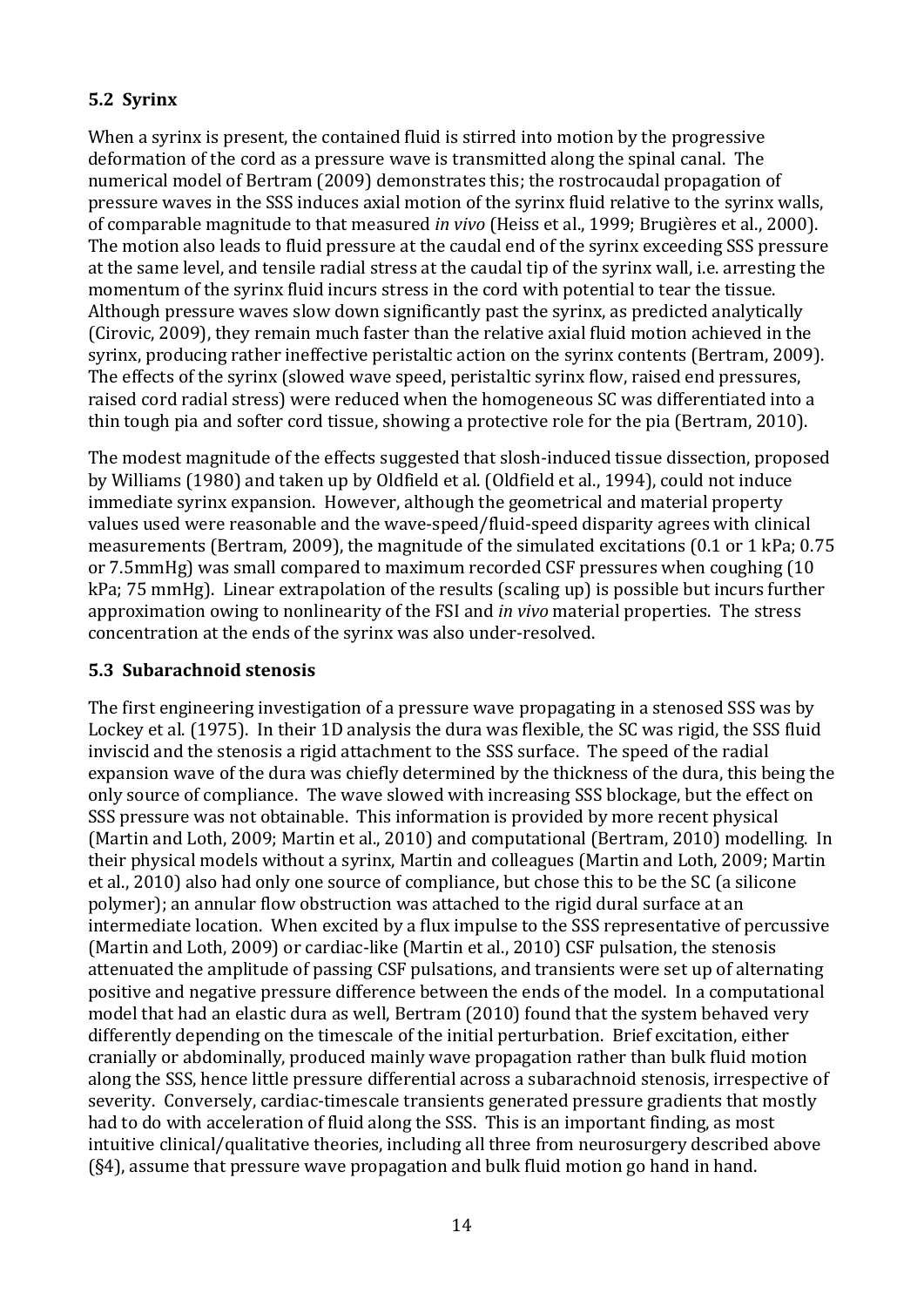The complex three-dimensional narrowing of the subarachnoid space at the craniospinal junction which is the result of Chiari malformation has received much attention, particularly from Haughton and colleagues, in terms of MR measurements of CSF velocity and computational fluid flow simulation [\(Roldan et al., 2009;](#page-37-15) Hentschel [et al., 2010;](#page-34-18) [Linge et al.,](#page-35-18)  [2010\)](#page-35-18). The condition is often attended by flow heterogeneities including vortices and jets [\(Bunck et al., 2011\)](#page-31-10). In general the small velocities make accurate measurement of the CSF flow field challenging [\(Santini et al., 2009;](#page-37-16) [Battal et al., 2011;](#page-30-10) [Odéen et al., 2011\)](#page-36-17). Readers are referred to a detailed recent review [\(Shaffer et al., 2011\)](#page-38-13).

# **5.4 Syrinx and subarachnoid stenosis**

i<br>I

In Martin and colleagues' experiments on physical models with a flexible SC, when a syrinx was included in combination with a co-located subarachnoid stenosis and the excitation was a cardiac-like pulsation, there were pronounced swings in SSS pressure difference across the stenosis. The trans-stenosis pressure difference caused the syrinx to be compressed at one end and dilated at the other, which tended to narrow the SSS passage past the stenosis. During diastole the stenosed passageway transiently offered higher resistance to flow, thus forming a dynamic valve between the syrinx wall and the stenosis; a caudorostral (rostral: directed toward the head) tension was also induced in the SC. This valve did not feature in the experiments with a simulated cough. The presence of the syrinx tended to reduce the pressure differential acting across the obstruction [\(Martin and Loth, 2009\)](#page-35-16). In a further model with flexible dura and therefore increased SSS compliance, the pressure pulse (amplitude and mean value) was damped and consequently the pressure differential was reduced.

Bertram's [\(2010\)](#page-30-5) simulations also predicted this one-way valve mechanism<sup>11</sup>, elevating mean SSS pressure caudal to the stenosis and causing axial translation of the cord in the cranial direction, even though only partial valve closure occurred. Flow past the stenosis was allied to substantial pressure dissociation in the SSS. When the excitation was an arterial transient, stenosis caused rapid decay of the to-and-fro fluid motions and associated pressure swings after the transient. There were small movements of fluid in the syrinx (in line with published *in vivo* measurements) but stenosis increased this motion only somewhat. The decoupling between SSS pressure dissociation and syrinx fluid motion (slosh) was due to a difference in time scale between relatively immediate responses of syrinx fluid to external forces and the rather slow characteristic frequency of to-and-fro motions of fluid in the SSS. For related reasons, quick SSS transients (exciting shorter-wavelength cord displacements) were more efficient in creating syrinx fluid motions, although also more rapidly damped. Bertram's [\(2010\)](#page-30-5) computations for a syrinx with an adjacent stenosis predicted that radial tensile stress in the cord could reach 80% of the magnitude of the initial pressure transient.

Martin et al. [\(2010\)](#page-35-17) also constructed a physical model in which the obstruction was positioned rostral to the syrinx, representative of a Chiari malformation. No one-way valve action was recorded but the obstruction was not able to move independently of the dura and plug the SSS. Pressure dissociation at the craniocervical junction, as proposed by [Williams](#page-39-11)  [\(1980\)](#page-39-11), may be fundamentally different than at a subarachnoid stenosis due to the ability of the hindbrain to move independently of the cord and dura and its more intimate involvement with the cranial CSF dynamics.

<span id="page-14-0"></span><sup>11</sup> Chang & Nakagawa [\(2004\)](#page-31-11) had also predicted a raised SC pressure with respect to the SSS just below the obstruction.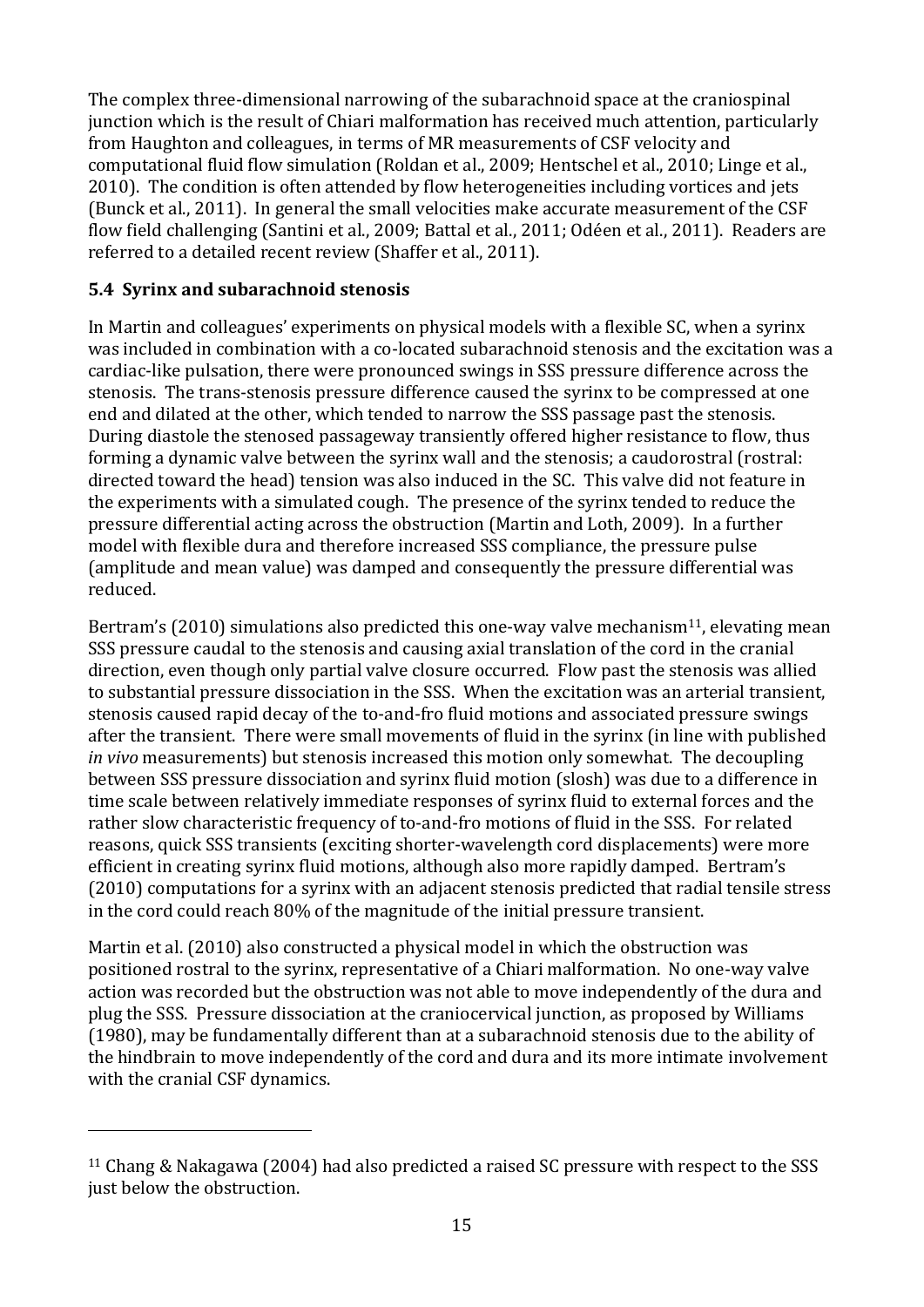Alternating distension and compression of the ends of a syrinx with an overlying stenosis, as suggested by Greitz [\(2006\)](#page-33-13), is borne out in bench-top [\(Martin and Loth, 2009;](#page-35-16) [Martin et al.,](#page-35-17)  [2010\)](#page-35-17) and computational [\(Bertram, 2010\)](#page-30-5) studies. However, reasoning qualitatively, Greitz [\(2006\)](#page-33-13) predicted the opposite SSS valve action at the site of a syrinx to that which occurred in the physical and numerical models.

## **5.5 Venturi effect**

Greitz [\(2006\)](#page-33-13) proposed much significance for a Venturi effect, but the idea was not backed up by measurements of pressure or cord displacement. The thinking behind the hypothesis neglected viscous losses and the dominance of unsteady flow-driving pressure changes in the SSS. These lead to substantial deviations from Bernoulli's eighteenth-century insight based on steady potential flow.

In their bench-top experiments Martin and colleagues found that the Venturi effect was negligible for both percussive [\(Martin and Loth, 2009\)](#page-35-16) and simulated cardiac [\(Martin et al.,](#page-35-17)  [2010\)](#page-35-17) CSF excitation, even with >90% flow stenosis. For cardiac input in the rigid-dura model with a syrinx, CSF pressure in the SSS did not recover downstream of the obstruction. When a syrinx was present the mean pressure at the stenosis site increased, contrary to prediction on the basis of Venturi [\(Martin et al., 2010\)](#page-35-17). The unsteady nature of the flow dominated the fluid mechanics. For the simulated cough experiments SSS pressure only recovered slightly downstream to the stenosis when the dura was flexible. The outward ballooning of the syrinx did not require a Venturi effect, only a decrease in overall SSS pressure while syrinx pressure remained uniform [\(Martin and Loth, 2009\)](#page-35-16). In contrast, the computational results of Bertram [\(2010\)](#page-30-5) did demonstrate a small outward cycle-average radial displacement of the cord surface under the stenosis due to a Venturi effect when excited by periodic cardiac-frequency pressure pulsations. This was pronounced only at the cranial margin of the stenosis where the gap was particularly small at one phase of the cycle; a stenosis that did not deform with the dura would have occasioned even less effect.

#### **5.6 Forcing fluid into the cord**

The neurosurgical hypotheses include various suggestions about the forcing or drawing of SSS fluid into the cord tissue based on intuition rather than strict physics. The situation is complex, since the tissue is poroelastic (includes a non-bound fluid component) and its borders at the pia (and for present purposes at the glial surface of a syrinx) are variously semi-permeable. However, one statement can be made with certainty. As pointed out by Carpenter et al. [\(2003\)](#page-31-12), elevated SSS pressure will tend to constrict the SC and drive fluid out; this fluid would be recovered, at best, upon relaxation of the cord deformation demonstrated by the subsequent analytical model of Elliott [\(2012\)](#page-32-13). Fluid cannot be 'squeezed' into the cord [\(Carpenter et al., 2003\)](#page-31-12); in the absence of a pumping mechanism it can only be drawn in as the cord dilates.

# **6 Hypotheses from engineering**

This section describes hypotheses derived from mathematical analysis or numerical modelling that were later assessed as unlikely.

#### **6.1 An analogue of the hydrodynamic hypothesis**

Medical evidence casting doubt on Gardner's hypothesis [\(Gardner and Angel, 1959\)](#page-33-8) predates most engineering attempts at modelling syringomyelia. Consequently, the lumped-parameter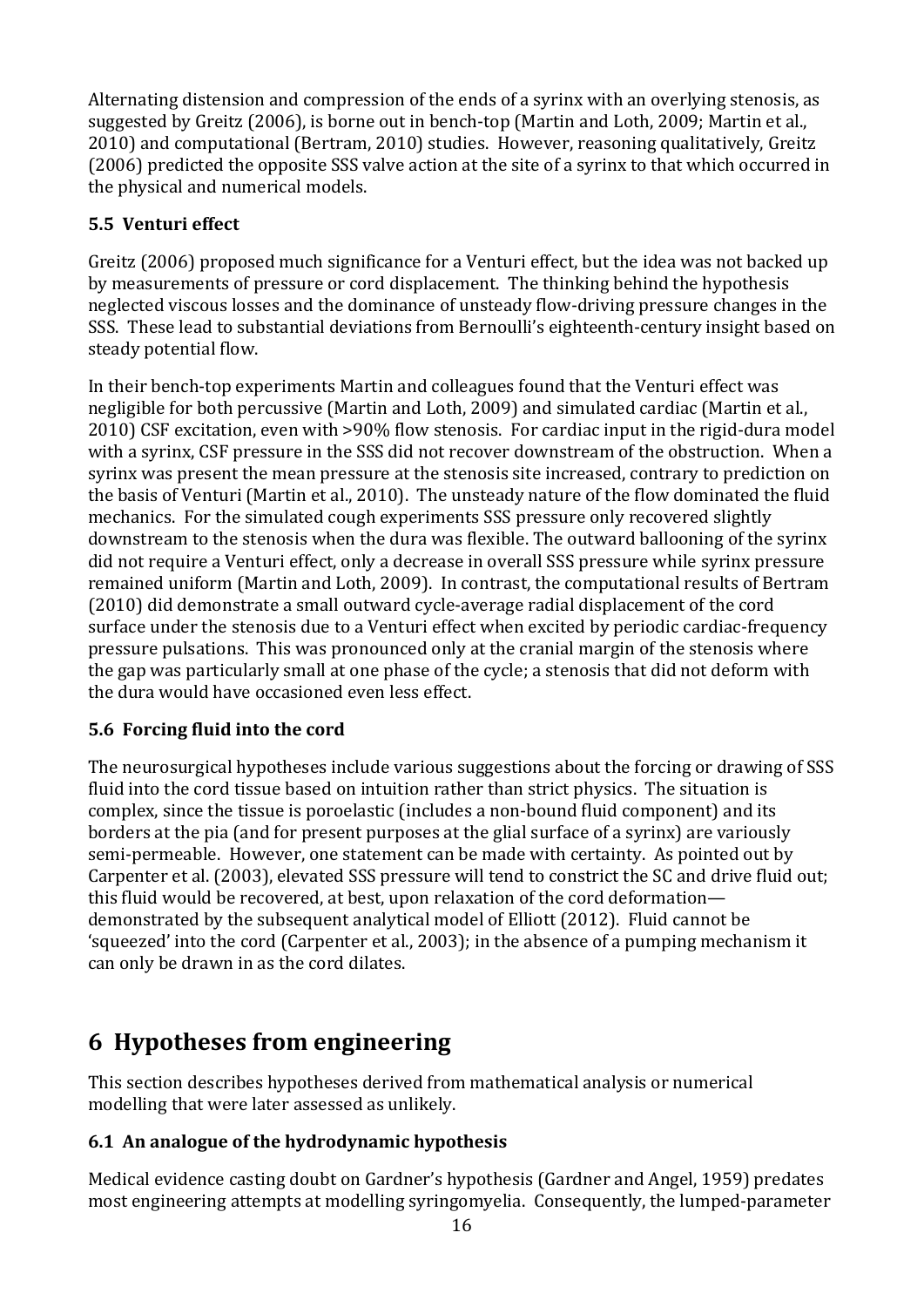models of Chang and Nakagawa [\(2003,](#page-31-13) [2004\)](#page-31-11) remain the only computational models to have included a connecting fluid passage (obex) between the fourth ventricle and a patent CC. They adopted an electric circuit analogue, with cranial chamber pressures represented by voltages. The CC and SSS fluid conduits were each represented by a series of resistors, connected at the caudal end; an additional resistor simulated the obex. Compliance ascribed to axial segments of the SC and dura was represented by capacitors, and two further capacitors represented the compliances of the lumbar cistern and the cisterna magna. By exciting the model with an impulse between the fourth ventricle and prepontine cistern and observing that the CC pressure became transiently elevated as the cisterna magna compliance was reduced, Chang and Nakagawa were led to suggest that the cisterna magna acts as a "shock absorber" against the pulsatile CSF waves from the cranium, and that the loss of this compliance due to crowding of the base of the skull (Chiari) causes an increase in the pressure in the CC, leading to syringomyelia. In other words, their predictions supported the hydrodynamic hypothesis.

Chang and Nakagawa [\(2003\)](#page-31-13) gave little justification for the physiological parameter values used, which spanned 10 orders of magnitude, on the grounds that they were only interested in qualitative behaviour. However, the relative size of the various parameters is still of importance. The second model [\(Chang and Nakagawa, 2004\)](#page-31-11) was a modification to simulate flow obstruction in the SSS.

### **6.2 Elastic jump (Carpenter)**

i<br>I

Carpenter and colleagues presented a hypothesis for syringomyelia pathogenesis [\(Berkouk et](#page-30-11)  [al., 2003;](#page-30-11) [Carpenter et al., 2003\)](#page-31-12) based on a model consisting of a pair of fluid-filled coaxial tubes, the inner one being flexible, the outer rigid, and the enclosed and intervening fluid inviscid. The outer tube represented the dura and surrounding structures and the annular fluid space corresponded to the SSS. The flexible tube was originally interpreted as the SC and the fluid space within was thus the CC [\(Carpenter et al., 1999;](#page-31-14) [Berkouk et al., 2003\)](#page-30-11). The flexible tube was later reinterpreted as the pia, with the contained fluid approximating the SC tissue [\(Carpenter et al., 2003\)](#page-31-12).

They developed a weakly-nonlinear theory for propagation of long small-amplitude pressure waves [\(Berkouk et al., 2003\)](#page-30-11). The wave speed was a strong function of the ratio of the tubes' cross-sectional areas. They showed that the leading edge of a pressure pulse steepens to form a shock-like elastic jump, a phenomenon akin to a beach wave breaking as it reaches shallow water. When such an elastic jump reflected from a complete blockage of the SSS it formed a localised transient of amplified transmural pressure, greater than the doubling predicted by linear theory. *In vivo* the effect would be strongest for a hindbrain stenosis and coughinduced pressure disturbance, and it was proposed [\(Carpenter et al., 2003\)](#page-31-12) that this might elevate the pressure within the SC sufficiently to cause tissue damage and generate a syrinx. The importance of the theory was its potential to explain how input pressures might be greatly scaled up.

The elastic-jump hypothesis has subsequently been shown to be quantitatively implausible. Elliott et al. [\(2009\)](#page-32-14) determined the dependence of both the distance required for an elastic jump to form, and the pressure amplification factor of a subsequent reflection, on the geometry of the cord and dura. Since the SC cross-sectional area is far from the asymptotic limits (negligibly sized SC or SSS) of the theory<sup>12</sup>, a distance of  $10-100$  cord lengths would be

<span id="page-16-0"></span><sup>&</sup>lt;sup>12</sup> Just as well, as the viscous forces which were ignored become non-negligible as the asymptotic limit is approached [\(Elliott et al., 2009\)](#page-32-14).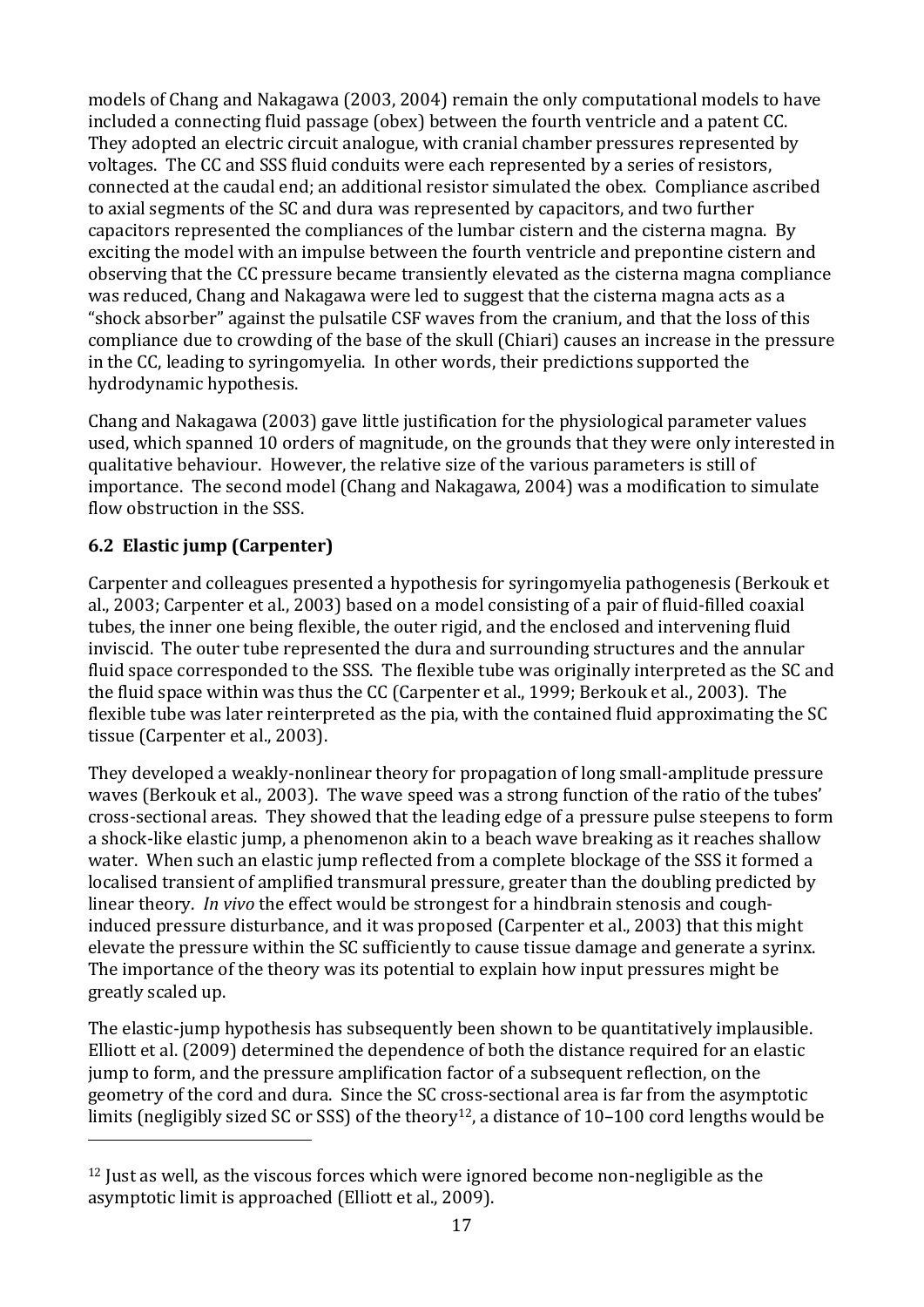required for the pressure pulse to form an elastic jump, and the amplification would then only be a few percent greater than linear doubling, less than the measured attenuation of cough impulses [\(Lockey et al., 1975\)](#page-35-15). Elastic jumps are thus unlikely to be of significance in the SSS.

However, the elastic jump theory approximated the SC crudely. Could shock-like phenomena feature in a more realistic model? Bertram et al. [\(2005\)](#page-30-12) investigated this in a numerical model where the SC and dura were both homogeneous linear elastic solids, and the fluid was viscous. The system was excited with pressure impulses equivalent to arterial pulsation and coughing, then the wave propagation and reflection were observed. At cardiac frequencies the dynamic response was close to that of a lumped system with the pressure along the length of the SSS rising and falling almost in synchrony. A more distributed response was observed at the higher frequencies found in cough pulses. However, at no frequency studied did the wave speed fall sufficiently low for the SC to be long relative to the wavelength. The pressure pulse tended to flatten as it propagated (dispersion). On this basis syringogenesis by shock formation is again unlikely [\(Bertram et al., 2005\)](#page-30-12).

# **6.3 Peristalsis (Bilston)**

Bilston et al. [\(2003\)](#page-30-13) proposed that the pressure wave travelling down a spinal artery sets up a peristaltic flow into the SC through the surrounding PVS. The PVS was modelled as an axisymmetric annular fluid conduit, with the pressure pulse in the contained spinal artery as a prescribed travelling wave of inner wall deformation. The chosen parameters predicted pumping against a syrinx pressure of 3.6 kPa (27 mmHg) that it was estimated could expand the CC from a diameter of 1 mm to 1.6 mm. Thus there was a mechanical explanation for how CSF could flow 'up-hill' from the SSS to form a syrinx.

A parametric sensitivity analysis was performed of the 'wave' shape, speed, amplitude and wavelength, but there was no physical justification for the range of values investigated [\(Bilston et al., 2003\)](#page-30-13). The assumed arterial wall pulse had a wavelength<sup>[13](#page-17-0)</sup> of 19–60  $\mu$ m, and these pulses occurred 100–300 µm apart along a perivascular artery of diameter 100 µm. However, in reality, the wavelength of the arterial pulses generated by cardiac action is extremely long relative to the dimensions of the PVS. For such waves the peristalsis would be inefficient to vanishing point.

Abandoning this hypothesis, Bilston's group later demonstrated another perivascular pump, which would work with long waves [\(Bilston et al., 2007;](#page-31-15) [Bilston et al., 2010\)](#page-31-16); see §7.7.1.

# **7 Current status**

Much has been learned about the mechanics of syringomyelia through engineering investigations, but there are still many open questions. Theoretical models can have contradictory elements yet not be mutually exclusive, when they propose mechanisms based on different aspects of the overall physics. As each model is tailored to the physics it seeks to elucidate, a model designed to demonstrate one mechanism is not necessarily well suited to evaluate another. For this reason it is not always possible to resolve differences between them. What follows is a partial synthesis of the current state of knowledge.

# **7.1 The nature of CSF flow**

i<br>I

<span id="page-17-0"></span><sup>&</sup>lt;sup>13</sup> Determined as the length enclosing 99% of the given pulse height.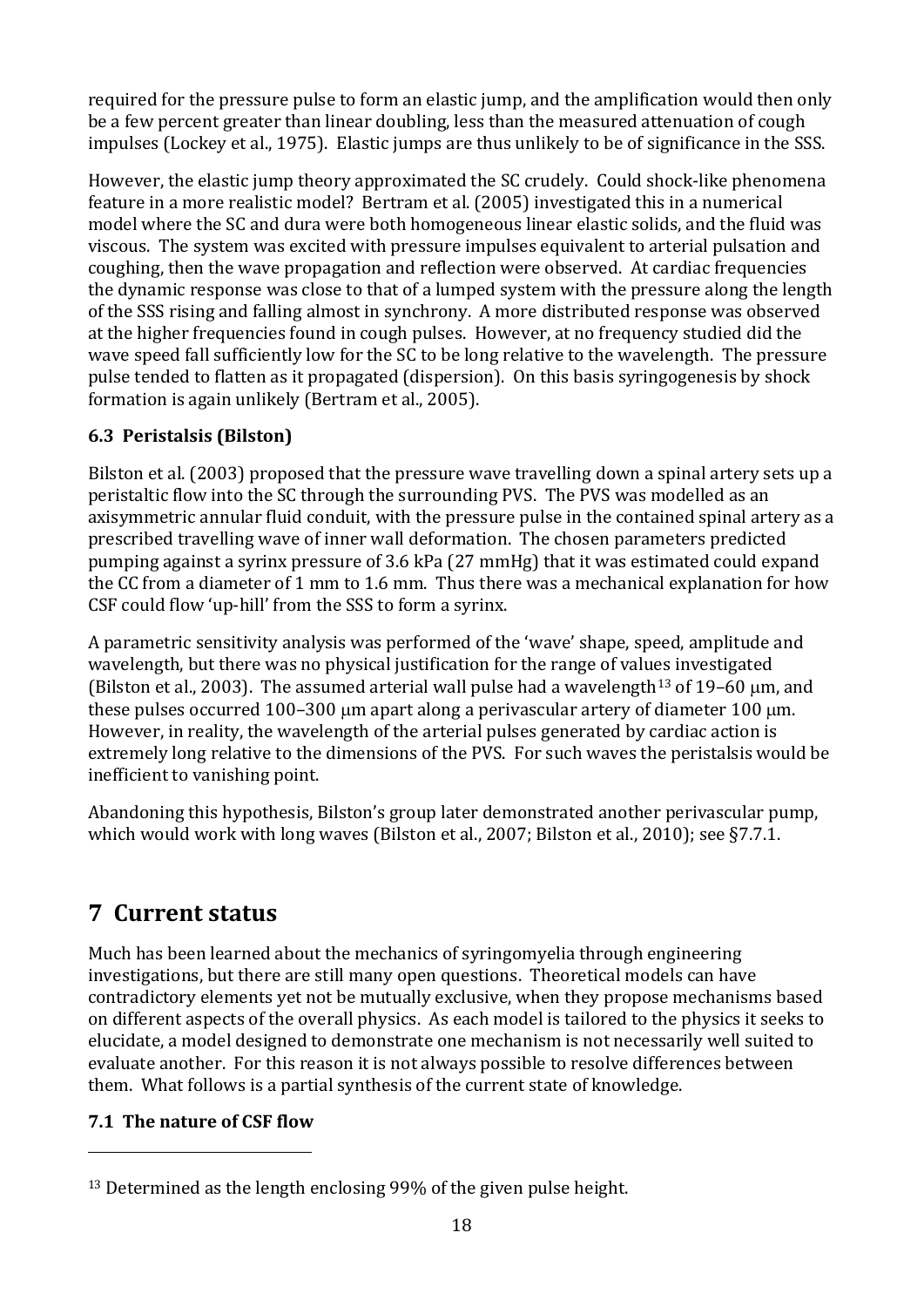Pulsatile CSF flow in the SSS is laminar; Loth et al. [\(2001\)](#page-35-19) computed Reynolds numbers in the range 150–450. It is largely inertia-dominated; Womersley numbers of 5–17 and rather flat velocity profiles were found in a CFD model based on anatomical geometry (The Visible Human Project®, U.S. National Library of Medicine), which is consistent with analytical predictions from measured CSF flow rates [\(Gupta et al., 2008\)](#page-33-14). Stockman [\(2006\)](#page-38-14) has shown in a lattice-Boltzmann model that the structures which inhabit the SSS (nerves, trabeculae and ligaments) modify the flow only slightly, although modelling of the cranial subarachnoid space as a Brinkman porous medium [\(Gupta et al., 2009\)](#page-33-15) suggested that they increase flow resistance significantly. In the intact cord viscous forces dominate the interstitial fluid transport [\(Elliott, 2012\)](#page-32-13) but these give way to inertial forces in syrinxes occupying the greater part of the cord diameter [\(Bertram, 2010\)](#page-30-5). Transport by mixing is more important in the SSS than mean flow [\(Greitz and Hannerz, 1996;](#page-33-16) [Stockman, 2007\)](#page-38-15). Taylor dispersion greatly augments drug transport along the SSS [\(Hettiarachchi et al., 2011\)](#page-34-19). However consensus on quantitative indices for abnormal CSF flow and pressure in the SSS has not yet been reached.

### **7.2 How does an extracanalicular cavity first arise?**

i<br>I

Fischbein et al. [\(1999,](#page-32-9) [2000\)](#page-32-10) suggested that there may exist a normal dynamic equilibrium of flow between the SSS and SC via the PVS. The normal situation was also assumed to include a CC divided into isolated segments. It was argued that if the SSS pressure is periodically raised by systolic pulsations of a hindbrain hernia then there may be a net inflow of CSF into the SC (but see §4.2). Patent segments of CC were thought to inflate to form syrinxes, but if no such segments existed then CSF would diffuse into the cord tissue resulting in oedema and cord swelling. Noting the similarity on MRI of oedema and syrinxes, they proposed that SC oedema was a reversible "pre-syrinx" state. However, while mechanisms of oedema formation and resolution in the SC are not well understood, if similar to those operating in the brain then the excess fluid seems more likely to originate from the SC vascular system [\(Saadoun and](#page-37-4)  [Papadopoulos, 2010\)](#page-37-4).

Stoodley and colleagues proposed that adhesive arachnoiditis might potentiate syrinx formation by CSF flow obstruction, cord tethering and/or a change in SSS compliance. They examined [\(Brodbelt et al., 2003c\)](#page-31-17) the effects of altering global SSS compliance by shunting the CSF from the lumbar cistern into the abdomen whilst maintaining the localised effects of arachnoiditis. Syrinx formation was unaltered. As the arachnoiditis did not significantly obstruct tracer flow it was concluded that the important effect of the arachnoiditis was localised compliance change preferentially diverting CSF into the SC and syrinxes<sup>14</sup>, although the experiments did not rule out a mechanism based on tethering, nor did they investigate an effect on pulsatile flow. The study also does not rule out an important effect of flow obstruction when this exists [\(see e.g., Gottschalk et al., 2010\)](#page-33-17). Others also propose that a Chiari-based reduction in SSS compliance concomitantly reduces spinal venous compliance, leading to diminished venous ISF absorption and subsequent syringomyelia [\(Bateman, 2004,](#page-30-14)  [2010;](#page-30-15) [Koyanagi and Houkin, 2010\)](#page-35-20), albeit without fresh evidence.

Bertram et al. [\(2008\)](#page-30-16) drew attention to tensile radial stress on cord tissue, arising transiently in the course of events associated with SSS wave propagation, as the crucial variable in a proposed mechanism for transverse tearing of cord tissue leading to syrinx formation. They

<span id="page-18-0"></span><sup>14</sup> It was earlier conjectured that the success of hindbrain decompression surgery for syringomyelia associated with Chiari malformation might be due to the increase in SSS compliance and concomitant reduction in SSS pulse pressure and perivascular flow [\(Stoodley](#page-38-16)  [et al., 1997\)](#page-38-16).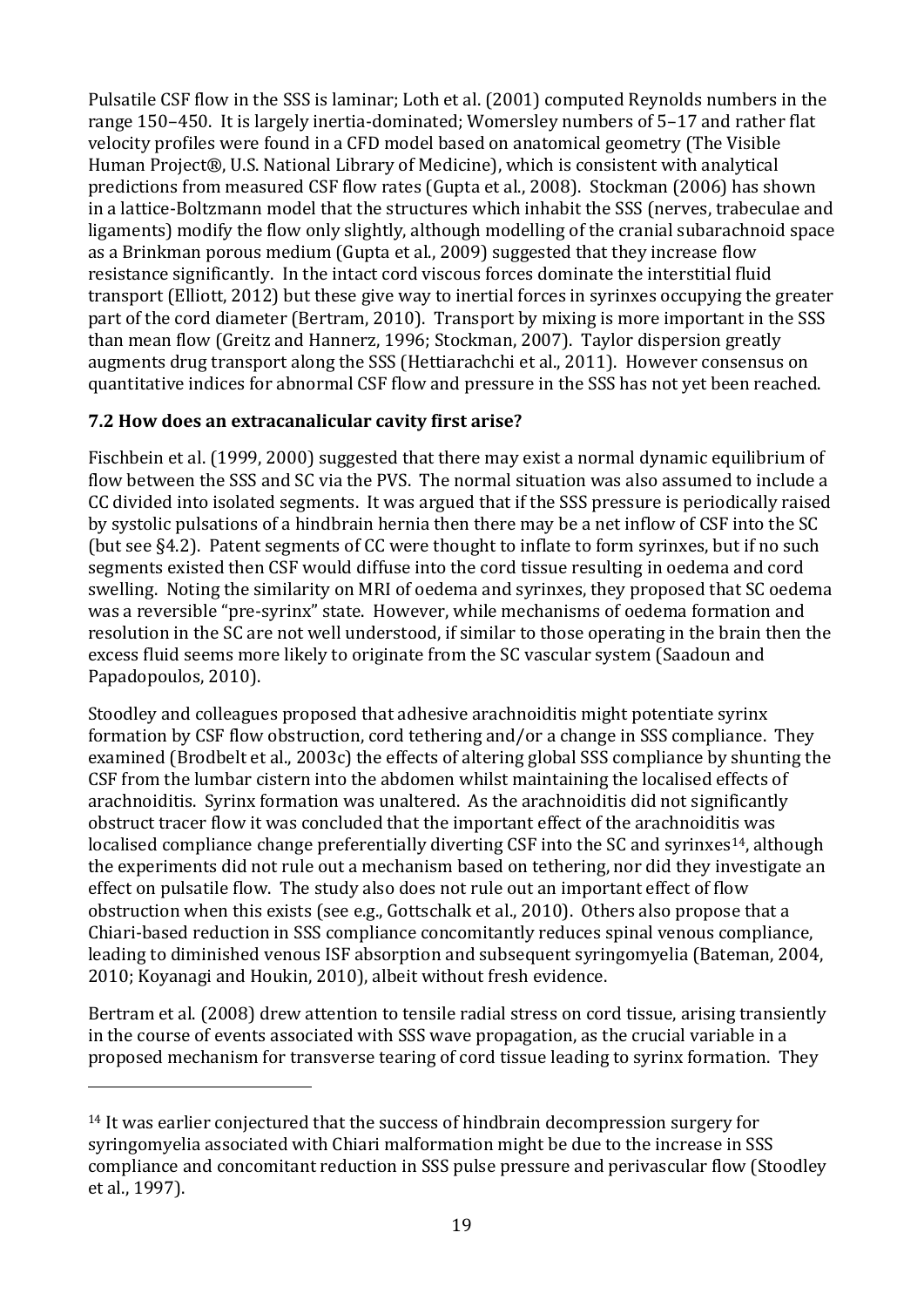showed examples where such stresses could be generated as a result of abnormally increased degrees of cord-to-dura linkage (tethering) in arachnoiditis. The computed stresses did not reach values that the cord was likely to find difficult to withstand. However, the simulations omitted other effects of subarachnoid scarring, including SSS stenosis, that would normally accompany cord tethering.

### **7.3 Where does syrinx fluid originate?**

i<br>I

There have been many speculations (e.g., [Levine, 2004;](#page-35-3) [Greitz, 2006\)](#page-33-13). Ball and Dayan [\(1972\)](#page-30-8) established the PVS as a fluid conduit connecting the SSS with the syrinx. Water-soluble contrast media injected into the SSS accumulated in the PVS and syrinx; the PVS were dilated in histological sections, indicating a raised lumen pressure. In an animal model of posttraumatic syringomyelia [\(Brodbelt et al., 2003c\)](#page-31-17), tracer studies using horseradish peroxidase (HRP) also sourced the syrinx fluid to the SSS. Tracer passed through the PVS, across the interstitial space and into the CC. No CSF path between the rat fourth ventricle and the CC was found, and the CC was observed to consist of isolated segments. Thus fluid could accumulate and syrinxes develop without CC action as a conduit. The flow was believed [\(Stoodley et al., 1996\)](#page-38-8) to be driven by arterial pulsations, following an earlier suggestion [\(Rennels et al., 1985\)](#page-37-9): "HRP influx [via PVS] results from a convective process which is facilitated by the pulsations of penetrating … arterioles."

Further evidence for the arterial-pulsation idea was provided by a study [\(Stoodley et al.,](#page-38-16)  [1997\)](#page-38-16) on sheep: tracer movement from the SSS to the CC was abolished when the SC arterial pulsation was reduced (by partial vertebral artery ligation) while maintaining mean arterial pressure. When SC cavities were induced in rats by kaolin injection into the SSS [\(Stoodley et](#page-38-17)  [al., 1999\)](#page-38-17), CSF took the same flow path into the syrinxes as into the CC, the syrinxes being simply dilated segments of the CC. However, CSF made its way into these syrinxes even when the surrounding tissue was visibly compressed, presumably due to raised lumen pressure. The kaolin also caused a SSS blockage, which, it was speculated, may induce elevated SSS pressure pulsation of cardiac frequency at rostral locations. Similar observations were made when non-CC syrinxes were created using an excitotoxic amino acid [\(Stoodley et al., 2000;](#page-38-18) [Yang et al., 2001;](#page-39-20) [Brodbelt et al., 2003b\)](#page-31-18). These extra-canalicular syrinxes enlarged when a subarachnoid block due to arachnoiditis was present. In fact, CSF flowed preferentially into the syrinx, ahead of perivascular flow into the rostral portions of the SC [\(Brodbelt et al.,](#page-31-19)  [2003a\)](#page-31-19). A more recent animal study from the same group demonstrated extra-canalicular syrinx fluid egress by tracking HRP reaction product in adjacent grey and white matter and around the central canal and perivascular spaces [\(Wong et al., 2012\)](#page-39-4).

However, at this time, the alternative view, that syrinx fluid stems from capillary filtration, cannot be ruled out. Greitz [\(2006\)](#page-33-13) and co-workers hypothesised that syringomyelia develops in the distended cord by accumulation of ISF derived from blood plasma, rather than from CSF[15](#page-19-0). Others have also argued that syrinx fluid differs in composition from CSF sufficiently that it is unlikely to be drawn from it [\(Levine, 2004\)](#page-35-3), albeit without putting forward new evidence.

<span id="page-19-0"></span><sup>&</sup>lt;sup>15</sup> Greitz et al. further argued that the pressure of the syrinx would then exert a compressive force on the venous outflow network which would increase venous resistance and increase arterial and capillary pressure, thereby reinforcing the pressure gradient driving the extracellular flow into the syrinx and making the mechanism self-sustaining. However, this step is separate from the basic premise of syrinx fluid from blood plasma via ISF.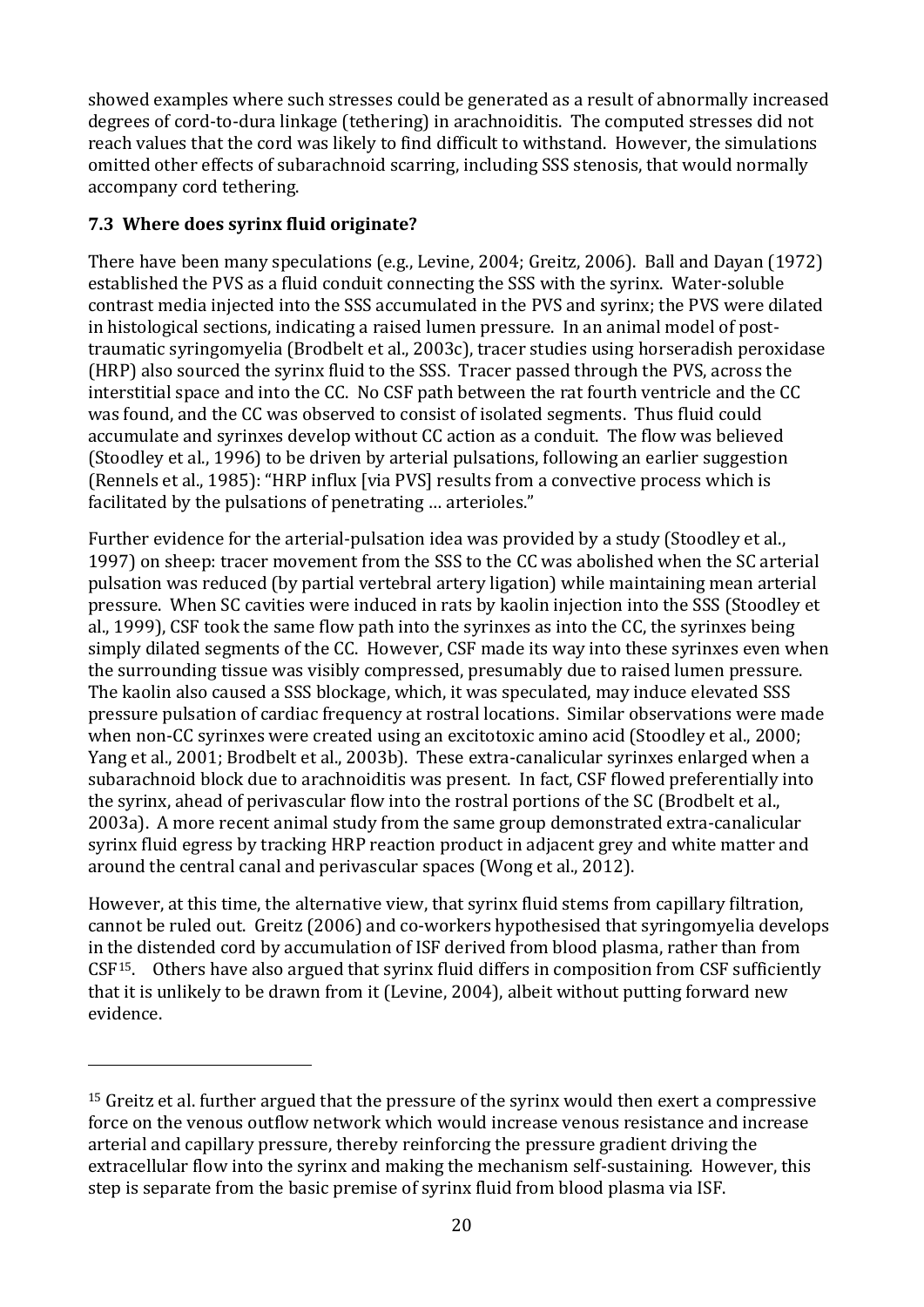#### **7.4 Why are syrinxes few and large?**

i<br>I

Arguably this question is ripe for engineering investigation, there having been so far little contribution from physical scientists. There are scarce reports of multiple cord syrinxes [\(Enomoto et al., 1984;](#page-32-15) [Wester et al., 1989;](#page-39-21) [Hamada et al., 1990;](#page-33-18) [Hinokuma et al., 1992;](#page-34-20) [Milhorat et al., 1995;](#page-36-18) [George and Higginbotham, 2011\)](#page-33-19) and septated syrinxes [\(Lederhaus et](#page-35-21)  [al., 1988;](#page-35-21) [Davis and Symon, 1989;](#page-32-16) [Pillay et al., 1991;](#page-37-17) [George and Higginbotham, 2011\)](#page-33-19), and Do-Dai et al. [\(2010\)](#page-32-17) recently stated that "the syrinx fluid spaces are contiguous despite the loculated appearance"<sup>[16](#page-20-0)</sup>, a description also used by others [\(Roosen et al., 1988;](#page-37-18) Davis and [Symon, 1989;](#page-32-16) [Pillay et al., 1991;](#page-37-17) [George and Higginbotham, 2011\)](#page-33-19). In principle, a given macroscopic syrinx may have originated from just one microscopic syrinx, or from a large number of microscopic cavities, with all others having been competitively ousted. The observations of Fischbein et al. [\(1999,](#page-32-9) [2000\)](#page-32-10) suggest that a local oedematous state may precede syrinx development, but it remains unknown how and why the conditions that provoked the original oedema will ultimately resolve in typically a single large syrinx. If oedema is indeed a precursor of syringomyelia, it would seem that some as-yet unidentified instability favours the further growth of a small cavity at the expense of its neighbours once it passes some threshold (of size or other property)[17](#page-20-1).

### **7.5 Why are syrinxes localised to sites of SSS abnormality?**

Any site of SSS property change will cause pressure wave reflections. At a partial blockage these reflections will increase the pressure. In linear theory, the maximum possible is local doubling of the pressure, but the wave will already have been attenuated in transit from its site of inception, and the localisation is not that sharp [\(Bertram et al., 2005\)](#page-30-12). Carpenter et al. invoked reflection of nonlinearly steepened waves as a mechanism which pressure could increase very locally by more than a factor of two, but this was ultimately judged quantitatively infeasible. SSS stenosis may produce a Venturi effect as Greitz suggested, but the effect is likely to be small and overshadowed by larger pressure changes associated with overcoming flow resistance and accelerating fluid. A stenosis also causes transient 'pressure dissociation', reciprocal (and reciprocating) swings in SSS pressure and cord deformation at the two ends of a co-located syrinx, but on average these balance out, unless a further nonlinear action occurs. An association of syringomyelia with SC tethering has also long been noted [\(Klekamp, 2009\)](#page-35-1). Bertram et al.'s [\(2008\)](#page-30-16) modelling demonstrated a possible mechanical basis for this, as discussed above in §7.2.

Wave-induced fluid exchange across the pial membrane may play a role in syrinx filling. Elliott investigated this conjecture with a pair of 1-d analytical models based on elastic tube theory coupled with Darcy's law for either perivascular or interstitial flow [\(Elliott, 2012\)](#page-32-13). Results showed that transpial flux serves as a mechanism for damping CSF pressure pulse waves by alleviating the contained hoop stress. The timescale ratio over which viscous and inertial forces compete was determined explicitly, which predicts that dilated PVS, SSS flow obstructions, and a stiffer and thicker pial membrane—all associated with syringomyelia—

<span id="page-20-0"></span><sup>16</sup> Also the predominant experience of neurosurgeon A. Aschoff (personal communication to CDB, July 2011).

<span id="page-20-1"></span><sup>&</sup>lt;sup>17</sup> The mechanism might involve the law of Laplace as it applies to thin-walled pressure vessels; more wall stress is induced for a given pressure and wall thickness as the radius increases. The parenchymal surface of a small cavity is not a thin wall, but the mechanical principle favouring further enlargement of the larger of two small cavities still holds.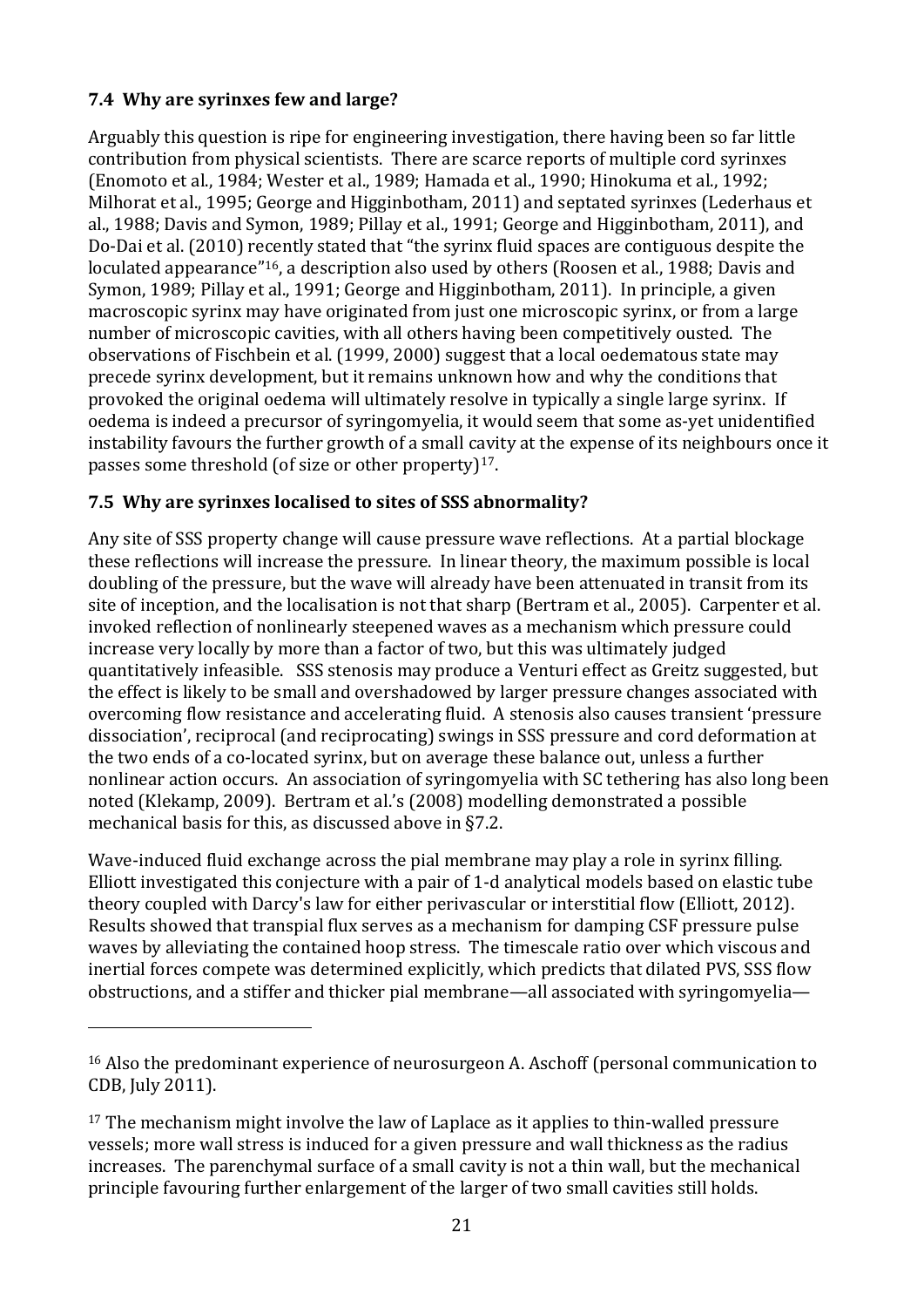will increase transpial flux and retard wave travel.

#### **7.6 What causes an existing syrinx to grow?**

Syrinxes tend to be co-located with SSS stenosis, whether from post-traumatic scarring or from Chiari malformation. Although a juxtaposed stenosis causes considerable SSS pressure dissociation, this appears to augment the syrinx fluid motions caused by adjacent SSS pressure wave transit to only a minor extent. Cord tearing stress induced by syrinx fluid motion does not seem likely to exceed the magnitude of SSS pressure transients, but can reach 40% of their magnitude, while that induced at the cranial end of a syrinx with co-located severe SSS stenosis by periodic (sinusoidal) excitation at cardiac frequencies [\(Bertram, 2010\)](#page-30-5) can exceed 80% of excitation amplitude. Coughing can cause transients of up to 10 kPa [\(75](#page-39-1)  [mmHg; Williams, 1976\)](#page-39-1), which is twice the measured transverse tensile stiffness of cord tissue [\(Ozawa et al., 2004\)](#page-36-7). Together these figures suggest that syrinx lengthening by fluidslosh is feasible.

In competition with any lengthening mechanism though is the extent to which the syrinx can be stabilised. Stoodley and colleagues recently demonstrated in a rat model of post-traumatic syringomyelia that after the initial syrinx formation there is a proliferation of cells around the syrinx that are involved in (glial) scar formation, which they proposed may act to limit further syrinx enlargement [\(Tu et al., 2010;](#page-38-19) [Fehlings and Austin, 2011;](#page-32-18) [Tu et al., 2011\)](#page-38-20). Using a sheep model to demonstrate syrinx fluid outflow [\(Wong et al., 2012\)](#page-39-4), they have also revived the question of whether syrinx growth could be due to a small imbalance between substantial inand outflows.

### **7.7 How can syrinx pressure exceed CSF pressure in the SSS?**

i<br>I

Some syrinxes appear on MRI to distend the cord locally into the SSS, and a significant proportion of syrinxes in the CC (22%) and parenchyma (37%) have been shown to rupture through the pia [\(Milhorat et al., 1995\)](#page-36-18); this is persuasive evidence of elevated syrinx pressure. However, SSS pressure is itself above atmospheric, so that surgical opening of first the SSS and then of a syrinx can lead to fluid spurting in both instances, without any excess syrinx pressure [\(e.g., Brodbelt and Stoodley, 2003, fig. 3B\)](#page-31-0). The true situation remains controversial.

The question also relates to how a pre-syrinx oedema might arise. [Greitz \(2006\)](#page-33-13) suggested that syrinx fluid came via ISF from a relatively high-pressure source, the intra-cord capillaries, not the SSS. All other suggestions depend on a valve effect. Williams postulated one in the upper CC plus hindbrain hernia, but most syrinxes are non-communicating, either because they are extra-canalicular or because the CC has become discontinuous. Ellertsson and Greitz [\(1970\)](#page-32-19) measured intra-syrinx pressure under resting conditions and found it to be greater than SSS pressure but with lower pulse amplitude. During Queckenstedt<sup>[18](#page-21-0)</sup> and Valsalva manoeuvres the syrinx pressure rose later and persisted longer than the SSS pressure. This suggested to them that there exists a pathway between the CSF and syrinx spaces other than the CC, and that a transiently favourable pressure gradient at the syrinx 'inlet' in combination with defective syrinx drainage accounted for the persistently raised syrinx pressure. However this much does not amount to a full mechanism for elevated syrinx mean pressure. Furthermore, these percutaneous measurements may have interfered with the intra-syrinx

<span id="page-21-0"></span><sup>&</sup>lt;sup>18</sup> The jugular veins are manually compressed to raise venous pressure and intracranial CSF pressure. If lumbar CSF pressure (measured by lumbar puncture) remains almost unaltered, or its rise is delayed, there is a SSS blockage.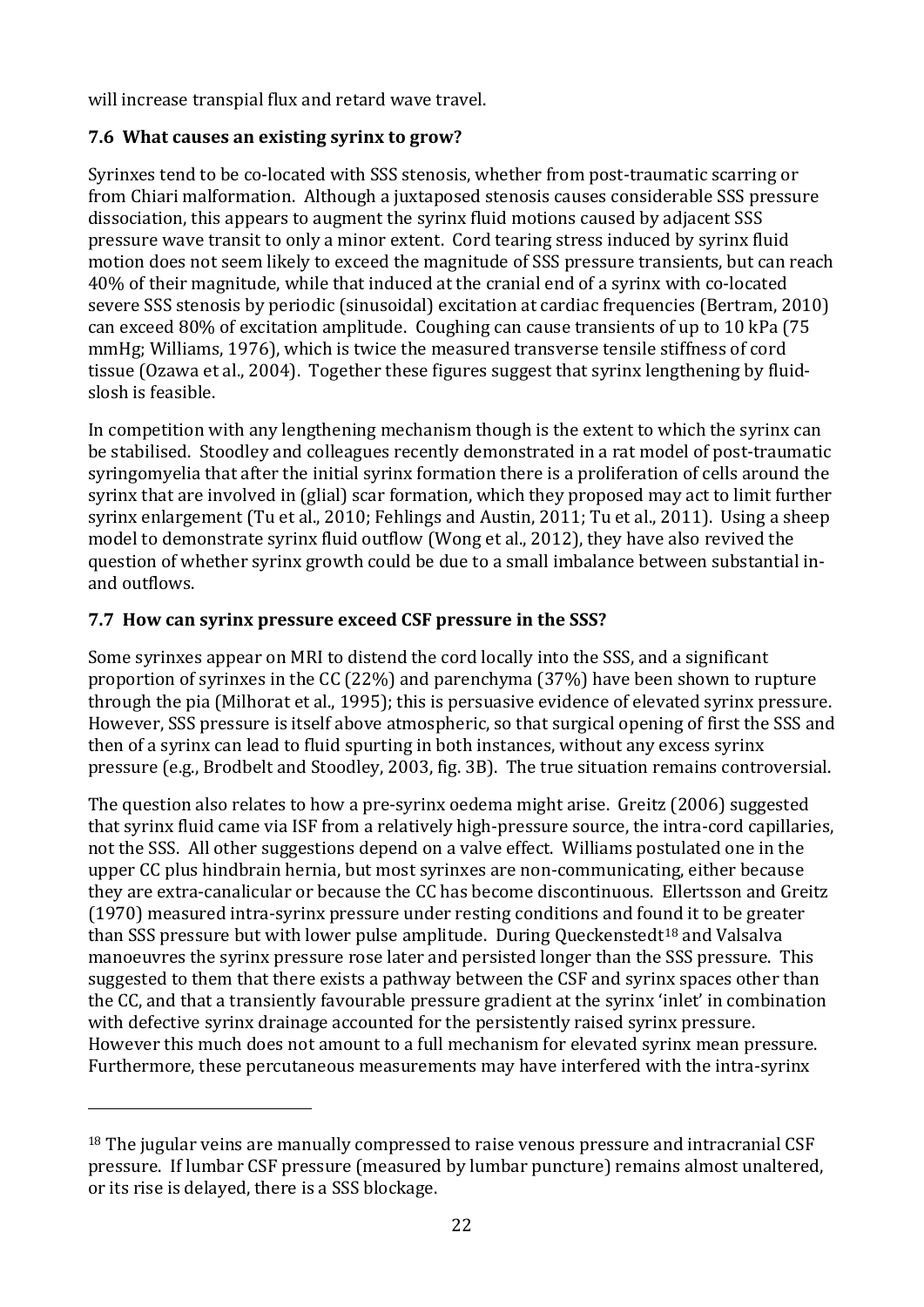pressure that they sought to quantify.

Engineering contributions have identified two functional valves. One, at the level of the PVS [\(Bilston et al., 2010\)](#page-31-16), relies on out-of-phase arrival of arterial and SSS pressure pulses. The other is the result of flexible SSS stenosis [\(Bertram, 2010;](#page-30-5) [Martin et al., 2010\)](#page-35-17).

## *7.7.1 PVS valving (Bilston)*

i<br>I

The resistance of a PVS enclosing an artery is influenced by the distension of that vessel, which varies with the cardiac pulse. Bilston et al. modelled a PVS as an annular cylinder, applying a prescribed (axisymmetric) long-wavelength deformation based on human arterial measurements to the inner surface [\(Bilston et al., 2007;](#page-31-15) [Bilston et al., 2010\)](#page-31-16). SSS pulse pressure computed from human SSS flow-rate measurements [\(Bilston et al., 2006\)](#page-30-17) was applied to the SSS end of the PVS, and zero pressure at the other end. Phase difference between the two pulses caused a net flux in one direction, with maximal PVS inflow corresponding to the pulses being out of phase, making it easy for fluid to enter the cord but difficult to leave. Bilston et al. [\(2010\)](#page-31-16) hypothesized that interruptions to the local blood supply such as scar tissue could lead to such phase differences.

Although only a feasibility study, the model's usefulness is limited by the fact that the greater part of the cerebrospinal system was omitted. Furthermore, with the intra-cord pressure fixed at zero the effect of PVS flow on cord/syrinx pressure could not be ascertained.

Elliott et al. [\(2011\)](#page-32-20) addressed these concerns with lumped-parameter models of the whole cerebrospinal system. Both models had compartments representing (i) the SC, (ii) the SSS, (iii) the venous bed of the SC, (iv) the venous bed of the SSS and epidural space, and  $(v)$  a vascular pressure source, and the more detailed model included (vi) ventricles and (vii) the brain. CSF could be exchanged between the SC (interstitium) and SSS via perivascular conductance at the pia. The change in volume of the SSS and SC compartments in response to a pressure difference across the pia was modelled by a compliance at that boundary. Similar compliances allowed for collapse of the SC venous bed and displacement of fluid in the epidural space. The vascular source compartment provided a sinusoidal driving pressure to the SC and SSS via further compliant interfaces.

When pial conductance was varied periodically with a phase lag relative to SSS vascular driving pressure, the eventual mean pressures in the SC and SSS differed. The excess SC pressure was maximally positive if pial conductance and vascular pressure were completely out of phase, but approached zero (mean and pulse amplitude) in the limit of zero compliance of the SC venous bed; i.e., the pressure gradient driving fluid into the cord also constricts the cord so the two effects cancel, unless the SC venous fluid can be independently displaced. Thus for the mechanism to operate, the SC must have volume compliance due to displacement of blood from the SC venous bed. This requirement is quite restrictive as the SC venous volume, although as yet unmeasured, is unlikely to be substantial.

The feature of Elliott et al.'s [\(2011\)](#page-32-20) models<sup>[19](#page-22-0)</sup> that is most difficult to assess is the vascular system. Its functional division into pressure source and volume compliance does not lend itself readily to physiological estimates of the associated compliance and pulsation parameters. Another limitation is the use of constant rather than volume-dependent

<span id="page-22-0"></span> $19$  A second, more detailed model was used to investigate the role that phasic pumping might play in post-traumatic syringomyelia (subarachnoid scar tissue, syrinx) and standard surgical treatments (syringo-subarachnoid shunt, subarachnoid bypass).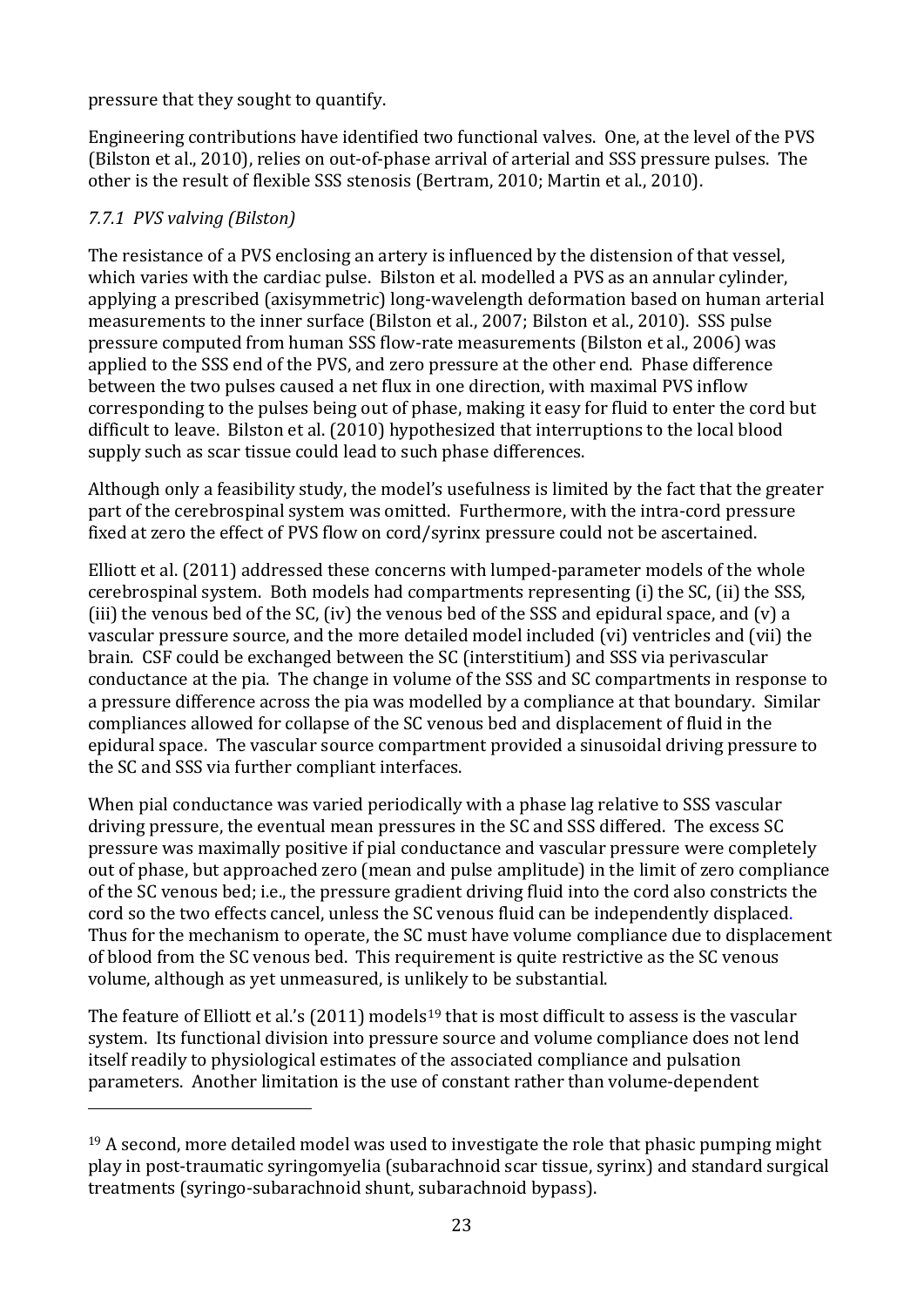compliances; the overall compliance of the SSS is strongly volume-dependent [\(Marmarou et](#page-35-9)  [al., 1975\)](#page-35-9). Phasic PVS pumping only addresses the question posed in the section title; if anything it would seem that the required phase differences, and therefore syrinxes, were most likely to develop at the caudal end of the spinal canal, rather than in the neck and thorax.

To assess the possible phase differences that might exist between CSF and arterial pulsations along the spinal cord, Martin et al. [\(2012\)](#page-35-10) constructed a coupled model of the cardiovascular and CSF system in the spine including blood flow along the SC. They found that the relative arrival time of CSF and arterial pulsations along the SC were strongly impacted by CSF system compliance and vascular anatomy. This model was also used to predict axial distribution of perivascular flow to the SC based on the results of Bilston et al. [\(2010\)](#page-31-16) for the PVS of a single arteriole. As with the study of Elliott et al. [\(2011\)](#page-32-20) the lumbar spine was found to have greater perivascular flow than other regions.

### *7.7.2 Flexible SSS stenosis (Bertram/Martin)*

This putative mechanism for elevated syrinx pressure, which has yet to be fully investigated, does not depend on phase. A flexible SSS stenosis elevates mean SSS pressure caudal to itself [\(Bertram, 2010;](#page-30-5) [Martin et al., 2010\)](#page-35-17). Bertram showed that in the absence of syrinx inflow, and for a stenosis located at syrinx mid-point, simulated mean syrinx pressure was much closer to SSS pressure rostral to the stenosis [\(Bertram, 2010, fig. 9b\)](#page-30-5). The excess of SSS pressure caudal to the stenosis would appear to favour inflow to the syrinx, whether via the PVS or filtered through cord tissue, leading to a syrinx pressure above the mean CSF pressure rostral to the syrinx. The same might apply to a syrinx caudal to a site of SSS stenosis, although this situation has yet to be tested. Following subarachnoid scarring in the thoracic region, syrinxes typically extend cervically [\(Brodbelt and Stoodley, 2003;](#page-31-0) [Klekamp, 2009\)](#page-35-1), whereas cervical syrinxes due to scarring [\(Klekamp, 2009\)](#page-35-1), and Chiari-based syrinxes, are typically slightly lower down the cord than the scar or site of tonsillar herniation; this mechanism would suggest that only syrinxes located lower down would be expected to have high pressure. This in turn might explain the lack of unanimity in the literature about elevated syrinx pressure.

# **7.8 Why does syringomyelia develop slowly?**

i<br>I

Computer models [\(Bertram et al., 2005;](#page-30-12) [Bertram et al., 2008;](#page-30-16) [Elliott et al., 2009;](#page-32-14) [Bertram,](#page-30-5)  [2010;](#page-30-5) [Elliott et al., 2011\)](#page-32-20) under various scenarios of system excitation (frequency content, transient/repetitive, cranial/abdominal) and pathology (syrinx presence, subarachnoid stenosis or tethering) have uniformly failed to predict unwontedly large fluid pressures or cord-tissue tearing stresses. This is perhaps not surprising; syringomyelia is a rare disease<sup>[20](#page-23-0)</sup> that takes years to develop. Thus it is possible that the causal mechanism will lurk below any anticipated threshold for acute or immediate damage in response to stimuli simulating physiological events such as the arterial pressure pulse or cough-related transients.

However, such thresholds may themselves be lower than most of what Table 1 suggests. In elegant experiments, Ozawa et al. [\(2004\)](#page-36-7) measured the resistance to transverse pulling of

<span id="page-23-0"></span><sup>20</sup> Prevalence estimates range from 0.84 to 8.5 cases per 10,000 [\(Brewis et al., 1966;](#page-31-20) [Speer et](#page-38-21)  [al., 2003\)](#page-38-21). In the European Union a rare disease is defined to have a prevalence of less than 5 per 10,000 [\(European Commission, 2004\)](#page-30-18); in the U. S. A. a prevalence of less than 200,000 individuals (equating to less than 7 per 10,000 in 2011) qualifies as a rare disease [\(Rare](#page-30-19)  [Diseases Act of 2002, Public Law 107-280, 116 Stat. 1987\)](#page-30-19).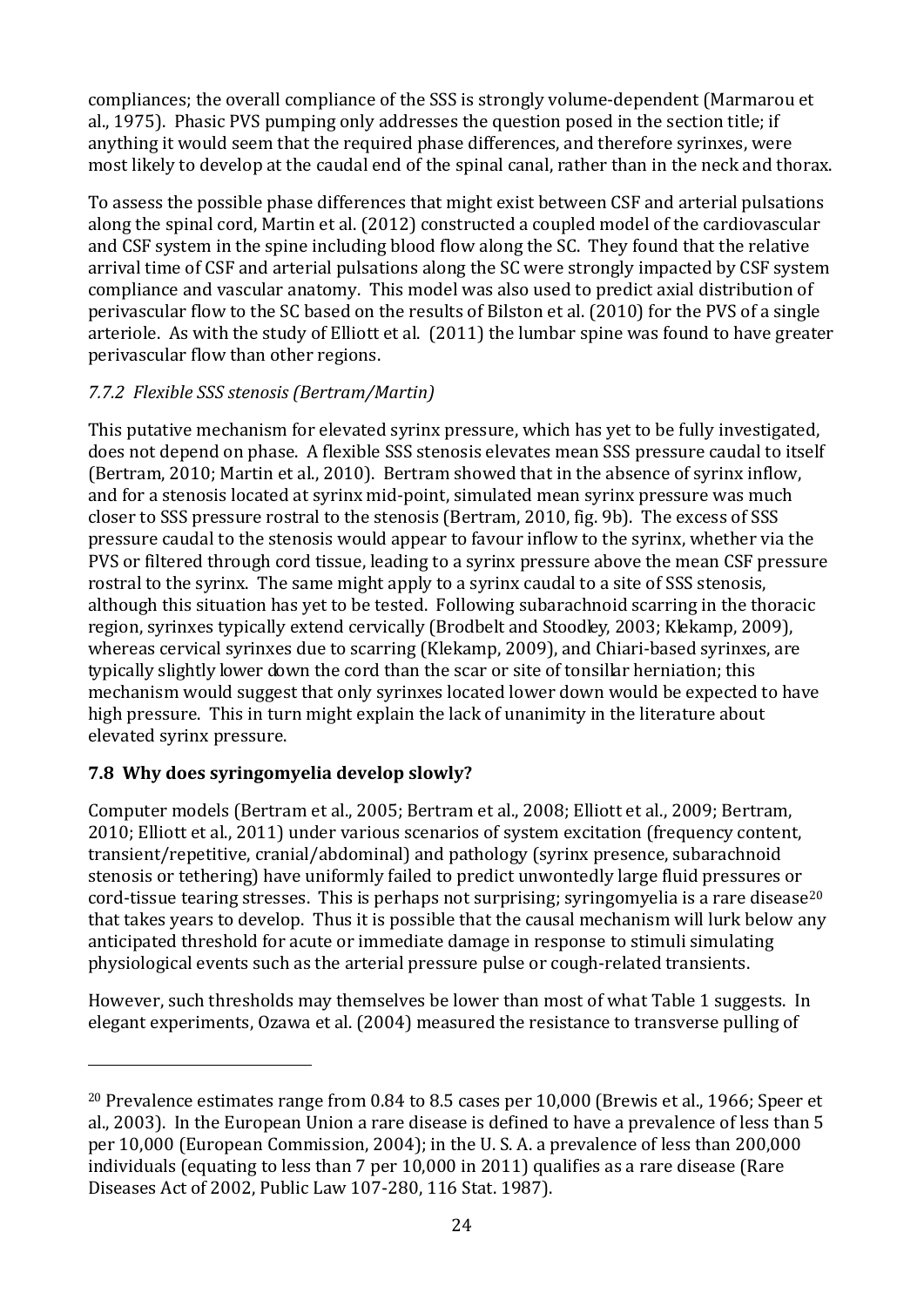segments of rabbit SC with intact pia mater, then separately measured the properties of the pia. By comparison of the two datasets they extracted a figure for the transverse tensile stiffness of cord tissue itself:  $5\pm 2$  kPa. This is much lower than most solids, and recalls words quoted by Carpenter et al. [\(2003\)](#page-31-12) about the custard-like consistency of the material. In combination with an unlucky conjunction of circumstances, bringing about (e.g.) a system resonance, it is then conceivable that the physical circumstances needed for a cavity to develop, to grow, and to contain fluid at elevated pressure, lie within the remit of the mechanisms that engineers are now investigating.

# **8 Conclusion and outlook**

The tools that engineers bring to bear on the investigation of syringomyelia, whether analysis, or physical or numerical modelling, inevitably drastically oversimplify the multi-scale complexity of the biological situation. They also rest on the presumption, certainly not proven, that the condition is largely if not completely a consequence of mechanical factors rather than cellular biology. This is a rather strong assumption, encouraged by those neurosurgeons who sought the assistance of bioengineers originally, and makes syringomyelia almost uniquely suited to biomechanical investigation. Nevertheless, it may still ultimately prove that the premise was mistaken, and that both the origin and the cure will reside in fields far from engineering. The engineer does well to keep this in mind and remain humble.

However, simplification can also be an advantage if it reduces a situation in which cause and effect cannot be discerned to a comprehensible model. We have reviewed here the mechanical hypotheses for syrinx formation and expansion from neurosurgery and engineering. In doing so much has been established about the cerebrospinal physiology. We know that the flow of CSF in the SSS and of the fluid in fully-expanded syrinxes is inertiadominated. Excitation from short pressure transients, such as from a cough or a sneeze, will generate pressure waves that impose stress on the cord tissue. This is especially true at pathological sites, where an impinging hindbrain or post-traumatic scar tissue acts to reflect and/or refract the incident waves due to local changes in compliance, flow resistance and cord tethering. The mechanics are timescale-dependent. Short-lived pressure waves do not induce much SSS fluid movement, unlike the slower systolic perturbations that are responsible for the reciprocating SSS flow, but are relatively efficient in provoking syrinx fluid motion.

Regarding pathogenesis hypotheses, elastic jumps, perivascular peristalsis and substantial Venturi effects are quantitatively unlikely. Our present state of knowledge suggests that syrinx fluid derives from either ISF, flowing down a pressure gradient, or CSF, being pumped uphill. For the latter, two systolic valve mechanisms have been identified: (i) a PVS valve that depends on the phasing of the CSF and arterial pulses, (ii) a cyclic pressure dissociation about a flexible SSS stenosis with an underlying syrinx. Williams' slosh mechanism for syrinx expansion remains feasible.

The above insights are gleaned from physical and mathematical models, with the latter subdividing into lumped-parameter models and continuum models. One of the more robust model validators is the pulse wave speed, which can be measured *in vivo* and on the bench, thus favouring the continuum approach. To predict the correct wave speed the model must have a functionally realistic system compliance. Both analytical and numerical solution methods have been used in what are mostly idealized models. More data on the distribution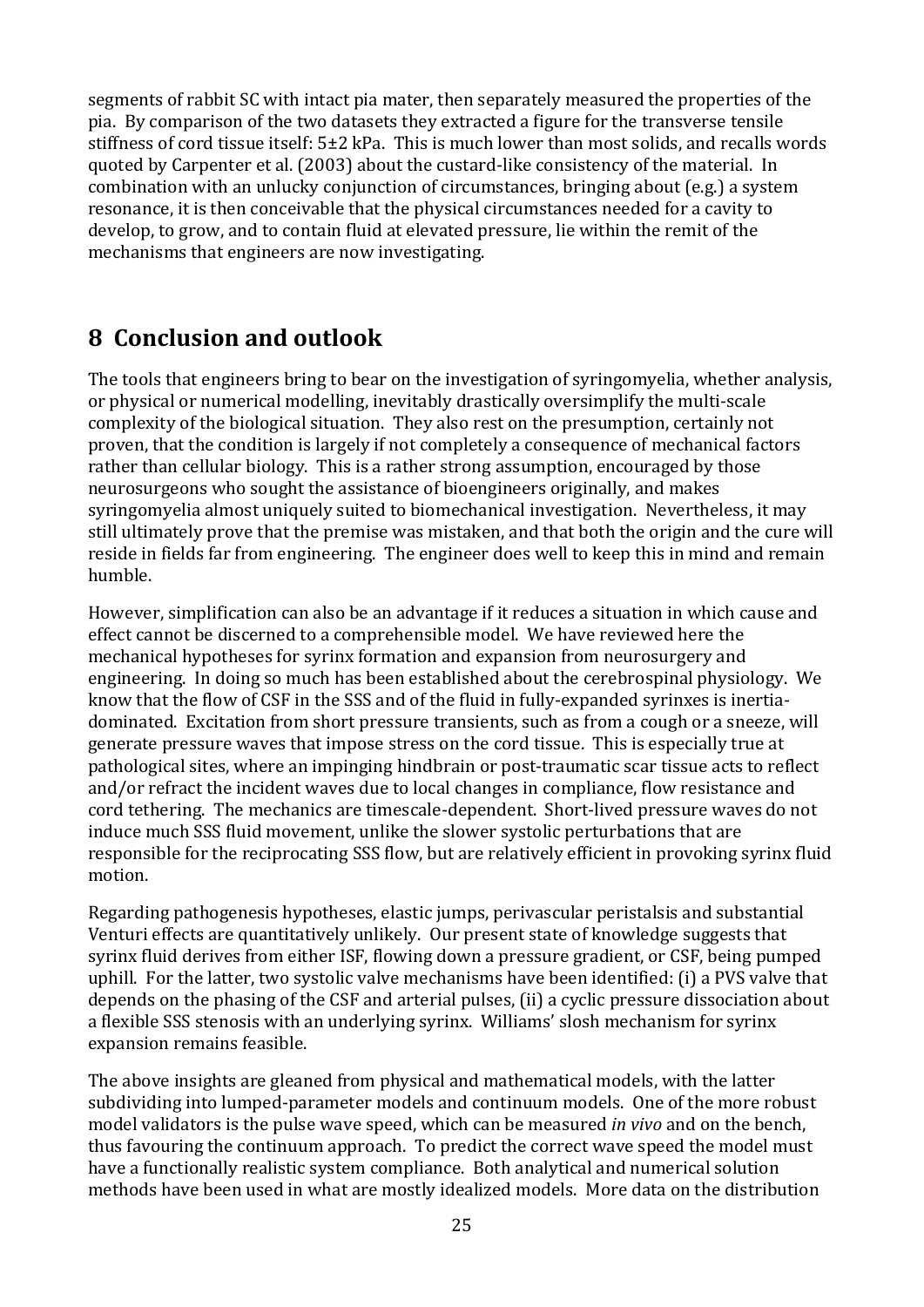of SSS compliance and the extent of wave propagation and reflection *in vivo* are sorely needed.

The most significant ongoing challenges to the engineer are measuring the *in-situ* constitutive properties of the spinal tissues and structures, and the multi-scale nature of the problem. The first is a challenge to the ingenuity of biomechanics experimenters. Regarding the second, the anatomical length scales span six or seven orders of magnitude, and the pathophysiological time-scales are even wider. This poses extreme demands of a numerical model; thus, there is some appeal for asymptotic methods.

There is an increasing trend for patient-specific modelling, driven largely by the ever-higher resolution of MR scanners and new MR measurement sequences. While this promises practical benefits to the surgeon, the increasing level of detail makes the mechanics more difficult to understand. For this reason highly idealized models will continue to serve an important role in elucidating the fundamental mechanics upon which more anatomically realistic models operate.

# **Conflict of interest statement**

The authors have no conflict of interest that would influence the content of this manuscript.

# **Acknowledgements**

CDB and NSJE would like to thank Laboratoire d'Hydrodynamique, Ecole Polytechnique, France, and the School of Mathematics, University of Manchester, U.K., respectively, for hosting them as honorary visitors during this paper's preparation. NSJE acknowledges the support of the Australian Research Council through project DP0559408 and the WA State Centre of Excellence in eMedicine. BAM acknowledges support from the Swiss National Science Foundation grant no. 205321\_132695/1, and the Hemodynamics and Cardiovascular Technology Laboratory, Ecole Polytechnique Fédérale de Lausanne, Switzerland, where he was employed during this paper's preparation. All authors thank medical illustrator Beth Croce for service beyond duty in the production of Figure 2.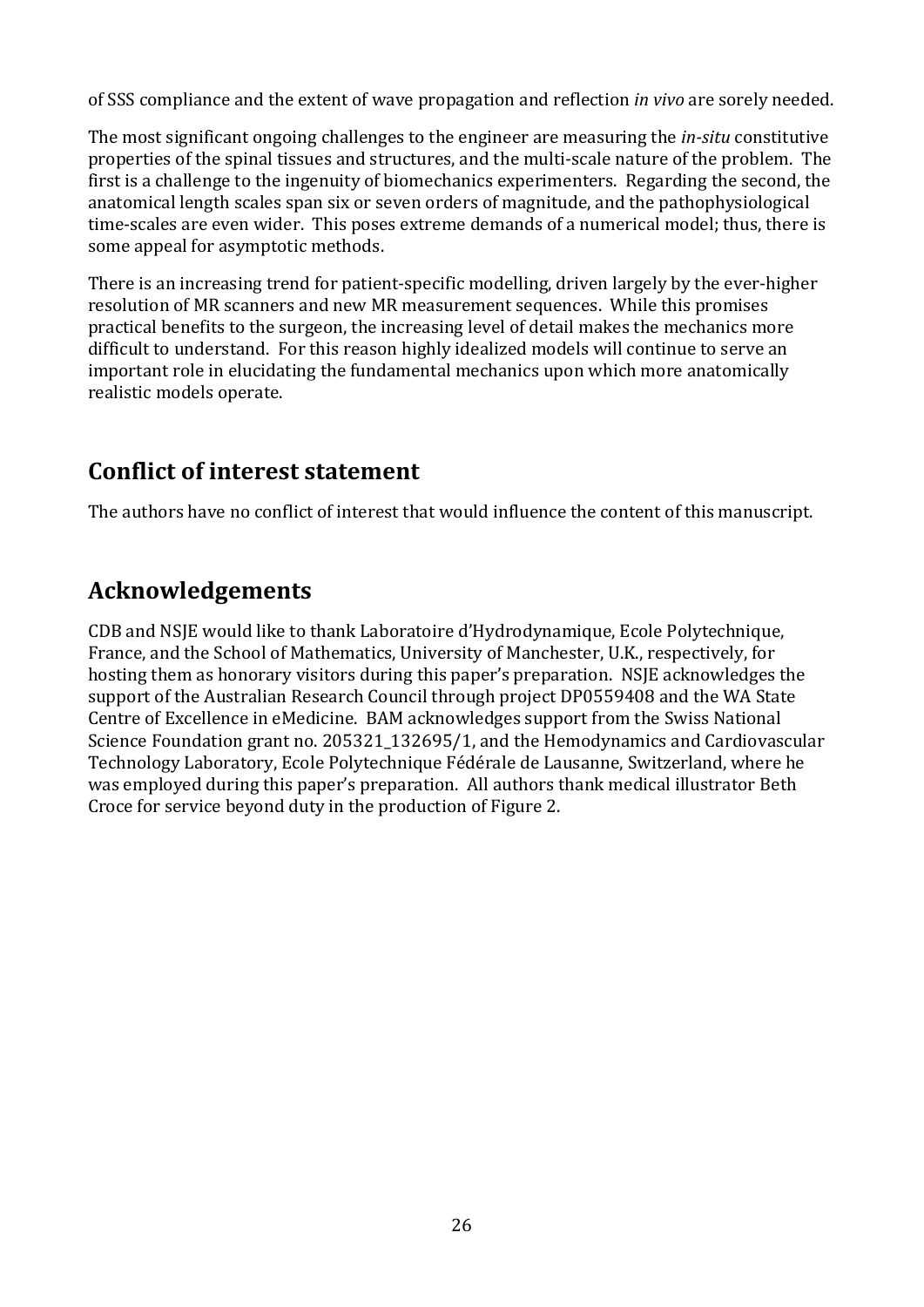# **List of table captions**

**Table 1.** Spinal cord tissues: experimental measurements of elasticity. Symbols: Young's modulus (*E*), shear modulus (*G*), stress (σ), strain (ε), applied force (*F*), Poisson's ratio (ν).

# **List of figure captions**

**Fig. 1.** T2-weighted saggital MR images showing syrinxes in association with (a,b) Chiari malformation, and (c) spinal injury. (a) In this 37-year-old patient who presented with headache the cerebellar tonsil (\*) lies low in the foramen magnum but CSF (white on this image) is seen around the tonsil. A prominent central canal (arrow head), or early syrinx, is seen. At this time analgesia alone controlled the symptoms. (b) Four years later the patient developed hand weakness and arm pain. The repeat MRI shows the cerebellar tonsil (\*) with no CSF surrounding and a new syrinx (arrow head) and cord oedema rostral and caudal to the syrinx. (c) MRI of a patient following a significant spinal cord injury. The site of a bone graft used to stabilize and repair the vertebral column is shown (X). The patient developed worsening pain and motor function. The syrinx that has developed is shown (arrowhead).

**Fig. 2.** Gross anatomy of the spinal cord featuring the meninges. (a) depicts the cord in its location within the vertebrae and (b) is a cross-sectional view in which the cord is cut at a level slightly higher than the vertebra.

**Fig. 3.** Pathways of CSF flow. Reproduced with permission from Netter [\(1953\)](#page-36-19).

**Fig. 4.** Schematic diagram showing the fluid spaces on either side of the cranial pial membrane. The situation of the spinal pial membrane and surrounding fluids is thought to be similar although this is not known for certain. Slightly different notation to the text is used here: A = arachnoid mater, SAS = subarachnoid space, PAS = periarterial space, PF = perforated, CAPS = capillary. Note the pia-like sheaths around both blood vessels, which is lost in the cortex in the case of the vein, their perforations and the subpial fluid space along the cortex surface. Not shown are the leaky gap junctions in the pial membrane that also permit fluid to be exchanged between the SAS and the PVS. Reproduced with permission from Zhang et al. [\(1990\)](#page-39-2), figure 10.

**Fig. 5.** Pressure dissociation following (a) a cough and (b) a Valsalva manoeuvre. See text for detailed explanation. Panels (a) and (b) reproduced with permission from Williams [\(1980\)](#page-39-11), figures 1 and 2 respectively.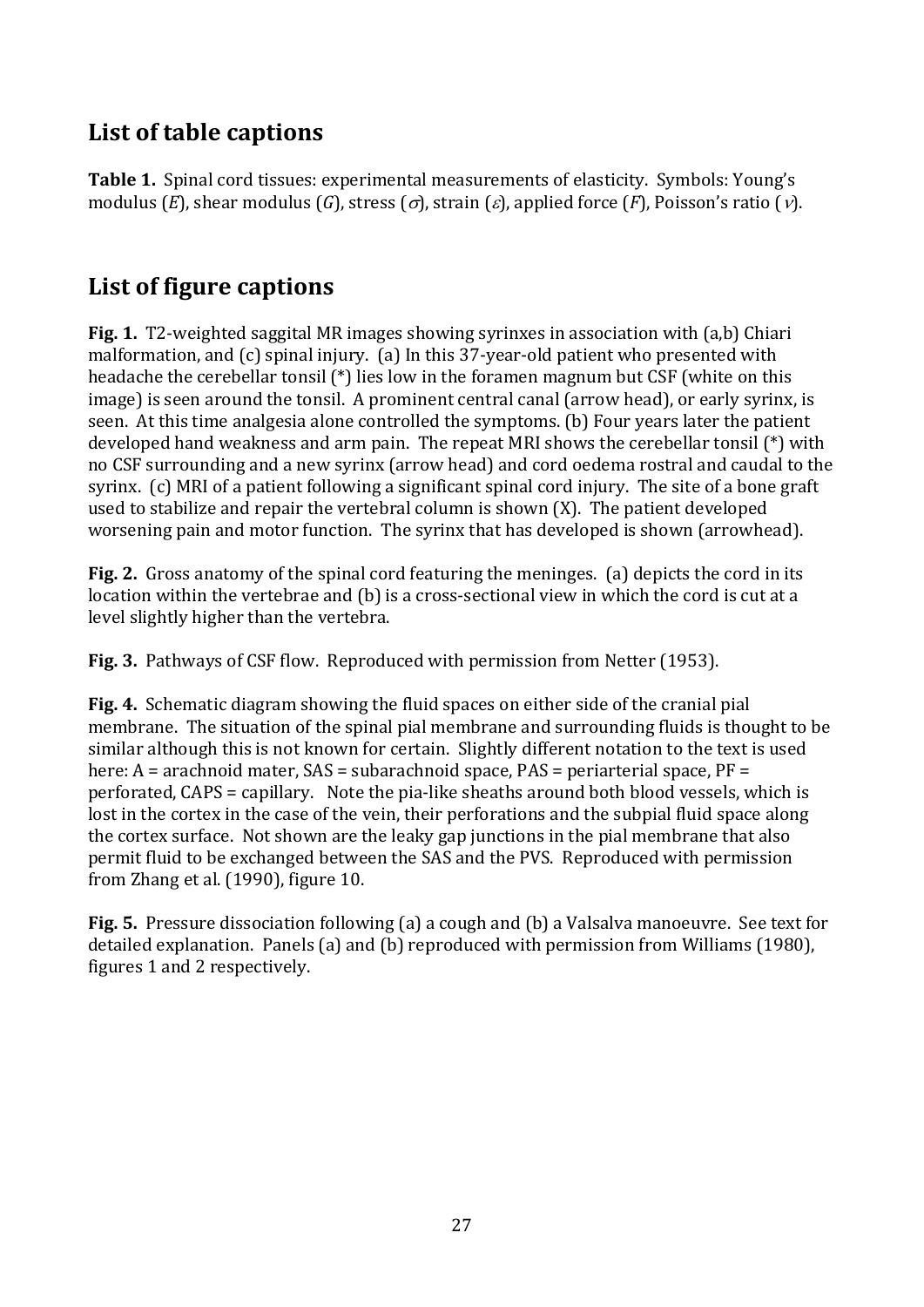**Table 1.** Spinal cord tissues: experimental measurements of elasticity. Symbols: Young's modulus (*E*), shear modulus (*G*), stress (σ), strain (ε), applied force (*F*), Poisson's ratio (ν).

| tissue                     | species         | $E$ (kPa)                             | test direction |                   | test mode   | ref.   |
|----------------------------|-----------------|---------------------------------------|----------------|-------------------|-------------|--------|
| cervical                   | rabbit          | 5±2                                   | transverse     | width 5           | 1D-tension  | (Ozaw  |
| spinal cord                |                 |                                       |                | $\pm 0.5$ mm      |             | a et   |
|                            |                 |                                       |                |                   |             | al.,   |
|                            |                 |                                       |                |                   |             | 2004)  |
| spinal cord                | human           | 89 @                                  | axial          |                   | 1D-tension  | (Mazu  |
|                            |                 | $1s^{-1}$ & $10s^{-1}$                |                |                   |             | chows  |
|                            |                 |                                       |                |                   |             | ki and |
|                            |                 |                                       |                |                   |             | Thiba  |
|                            |                 |                                       |                |                   |             | ult,   |
|                            |                 |                                       |                |                   |             | 2003)  |
| thoracic                   | dog             | $16.8$ (low $\sigma$ ),               | axial          |                   | 1D-tension  | (Tunt  |
| spinal cord                |                 | 11.9 (high $\sigma$ ) <sup>1</sup>    |                |                   |             | uri,   |
|                            |                 |                                       |                |                   |             | 1978)  |
| lumbar                     | rat             | $6.63 \pm 0.75$                       |                | $f = 1$ Hz,       | cylindrical | (Saxe  |
| spinal cord                |                 |                                       |                | 10 cycles         | indentor    | na et  |
|                            |                 |                                       |                |                   |             | al.,   |
|                            |                 |                                       |                |                   |             | 2009)  |
| cord gray                  | cow             | $1660 \pm 160$                        | axial          | $v_{\rm P} = 0.4$ | 1D-tension  | (Ichih |
| matter                     | cervical        | @ $0.05 s^{-1}$                       |                |                   |             | ara et |
|                            |                 |                                       |                |                   |             | al.,   |
|                            |                 |                                       |                |                   |             | 2001)  |
| cord gray                  | rabbit          | $\overline{3}$                        |                |                   | pipette     | Ozaw   |
| matter                     | cervical        |                                       |                |                   | aspiration  | a et   |
|                            |                 |                                       |                |                   |             | al.,   |
|                            |                 |                                       |                |                   |             | 2001)  |
| cord white                 | rabbit          | 3.5                                   |                |                   | pipette     | (Ozaw  |
| matter                     | cervical        |                                       |                |                   | aspiration  | a et   |
|                            |                 |                                       |                |                   |             | al.,   |
|                            |                 |                                       |                |                   |             | 2001)  |
| cord white                 | $_{\text{cow}}$ | $940 \pm 130$                         | axial          | $v_{\rm P} = 0.4$ | 1D-tension  | (Ichih |
| matter                     | cervical        | @ $0.05 s^{-1}$                       |                |                   |             | ara et |
|                            |                 |                                       |                |                   |             | al.,   |
|                            |                 |                                       |                |                   |             | 2001)  |
| cord white                 | guinea          | injury at $\sigma_{\text{von Mises}}$ | transverse     | 0.05              | compression | (Ouya  |
| matter                     | pig abd.        | $\sim$ 2                              |                | mm/s              |             | ng et  |
|                            |                 |                                       |                |                   |             | al.,   |
|                            |                 |                                       |                |                   |             | 2008)  |
| cervical                   | human           | 520-1880                              | axial          |                   | 1D-tension  | (Bilst |
| $\text{cord} + \text{pia}$ |                 | @ $0.04 - 0.24$ s <sup>-1</sup>       |                |                   |             | on     |
|                            |                 |                                       |                |                   |             | and    |
|                            |                 |                                       |                |                   |             | Thiba  |
|                            |                 |                                       |                |                   |             | ult,   |
|                            |                 |                                       |                |                   |             | 1996)  |
| spinal cord                | human           | 1400 @                                | axial          |                   | 1D-tension  | (Mazu  |
| $+$ pia                    |                 | $1s^{-1}$ & $10s^{-1}$                |                |                   |             | chows  |
|                            |                 |                                       |                |                   |             | ki and |
|                            |                 |                                       |                |                   |             | Thiba  |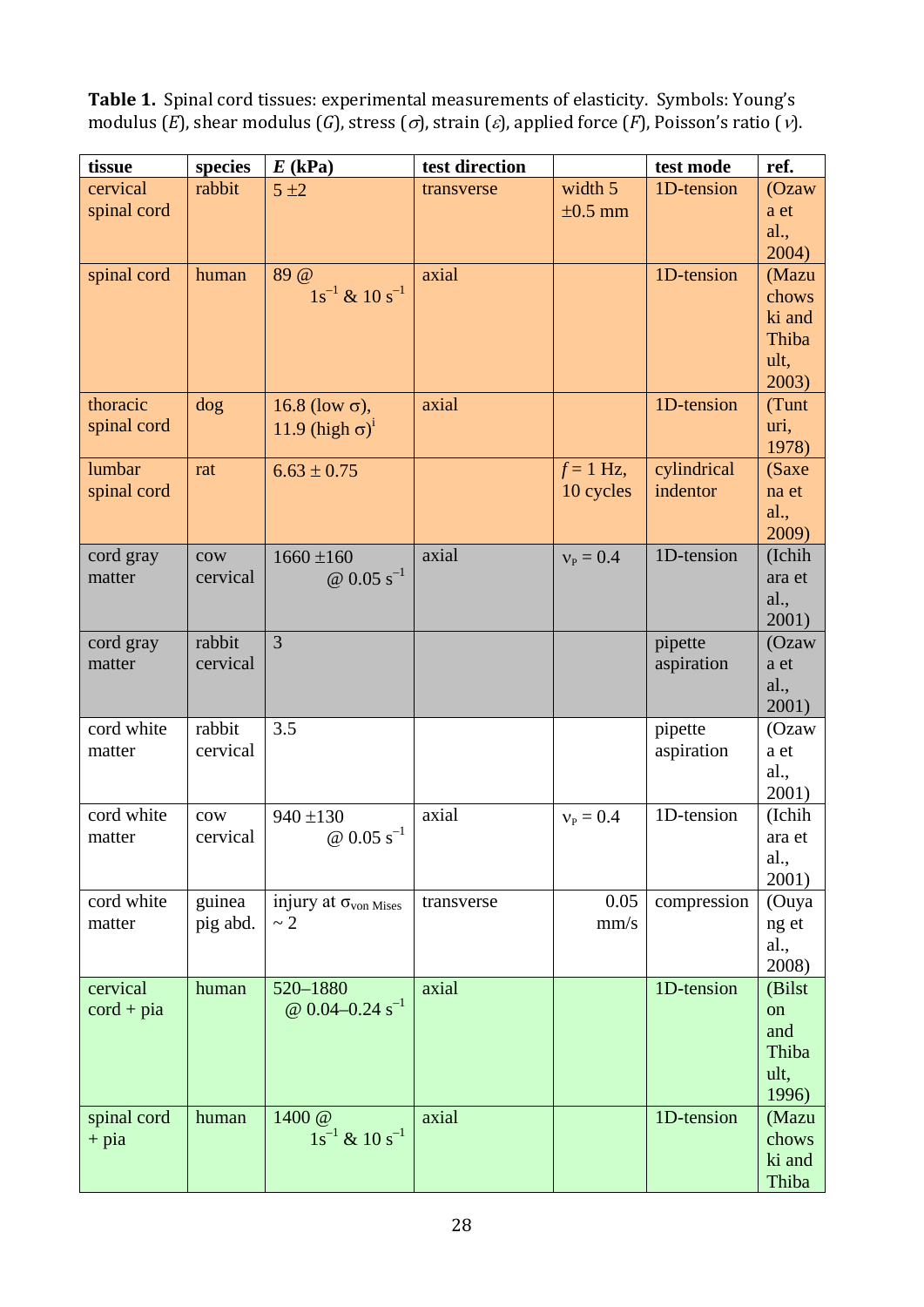|                                         |         |                                          |                            |                   |             | ult,                                |
|-----------------------------------------|---------|------------------------------------------|----------------------------|-------------------|-------------|-------------------------------------|
|                                         |         |                                          |                            |                   |             | 2003)                               |
| spinal cord                             | cow     | 1190 @ $0.24 s^{-1}$                     | axial                      | 1950 after        | 1D-tension  | (Oakl                               |
| $+$ pia                                 |         |                                          |                            | 72 hours          |             | and et                              |
|                                         |         |                                          |                            |                   |             | al.,                                |
|                                         |         |                                          |                            |                   |             | 2006)                               |
| lumbar cord                             | cats    | 230 @ 0.003-                             | axial                      | $n=9$             | 1D-tension  | (Chan                               |
| $+$ pia                                 | in vivo | $0.012 s^{-1}$                           |                            |                   |             | g and                               |
|                                         |         |                                          |                            |                   |             | Hung,                               |
|                                         |         |                                          |                            |                   |             | 1988)                               |
| lumbar cord                             | cats    | $220 - 295$                              | axial                      | $\epsilon$ < 0.05 | 1D-tension  | (Hung                               |
| $+$ pia                                 | in vivo | @ $0.002 s^{-1}$                         |                            | $n=17$            |             | et al.,                             |
|                                         |         |                                          |                            |                   |             | 1981)                               |
| lumbar cord                             | puppies | 265 @ 0.0021-                            | axial                      |                   | 1D-tension  | (Hung                               |
| $+$ pia                                 | in vivo | $0.0035 s^{-1}$                          |                            |                   |             | and                                 |
|                                         |         |                                          |                            |                   |             | Chang                               |
|                                         |         |                                          |                            |                   |             |                                     |
|                                         |         |                                          |                            |                   |             | 1981)                               |
| lumbar cord                             | puppies | 215-295                                  | axial                      | $\epsilon$ < 0.05 | 1D-tension  | (Chan                               |
| $+$ pia                                 | in vivo | @ $0.02$ mm s <sup>-1</sup>              |                            | $n=10$            |             | g et                                |
|                                         |         |                                          |                            |                   |             | al.,                                |
|                                         |         |                                          |                            |                   |             | $1981$ <sup>1</sup><br>$\mathbf{i}$ |
| thorac.                                 | cats    |                                          | transverse                 | 0.002             | compression | (Hung                               |
| $\text{cord}^{\text{iii}} + \text{pia}$ | in vivo | $1-2$ (low $\varepsilon$ ),              |                            | mm/s              |             | et al.,                             |
|                                         |         | $10$ (high ε)                            |                            |                   |             | 1982)                               |
| cervical                                | rabbit  | 2300                                     | circumferential            | thickness         | 1D-tension  | Ozaw                                |
| pia mater                               |         |                                          |                            | $12\pm3 \mu m$    |             | a et                                |
|                                         |         |                                          |                            |                   |             | al.,                                |
|                                         |         |                                          |                            |                   |             | 2004)                               |
| dura mater                              | human   | 172 MPa lumbar,                          | longitudinal               |                   | 1D-tension  | (Tenc                               |
|                                         |         | 129 MPa cervical                         |                            |                   |             | er et                               |
|                                         |         |                                          |                            |                   |             | al.,                                |
|                                         |         |                                          |                            |                   |             | 1985)                               |
| lumbar dura                             | human   | 65-103 MPa                               | longitudinal               |                   | 1D-tension  | (Runz                               |
| mater                                   |         | 4-8 MPa                                  | circumferential            |                   |             | a et                                |
|                                         |         |                                          |                            |                   |             | al.,                                |
|                                         |         |                                          |                            |                   |             | 1999)                               |
| lumbar dura                             | human   | $26.1 - 62 \text{ MPa}^{iv}$             | longitudinal               |                   | 1D-tension  | (Zarzu)                             |
| mater                                   |         | 4.0-14.3 MPa                             | transverse                 |                   |             | r,                                  |
|                                         |         | $F/\varepsilon = 15-27$ kPa <sup>v</sup> |                            |                   |             | 1996)                               |
| lumbar dura<br>mater                    | human   | $F/\epsilon = 0.8 - 3.8$ kPa             | longitudinal<br>transverse |                   | 1D-tension  | (Patin<br>et al.,                   |
|                                         |         |                                          |                            |                   |             | 1993)                               |
| lumbar dura                             | cow     | 27-80 MPa                                | longitudinal               |                   | 1D-tension  | (Runz                               |
| mater                                   |         |                                          |                            |                   |             | a et                                |
|                                         |         |                                          |                            |                   |             | al.,                                |
|                                         |         |                                          |                            |                   |             | 1999)                               |
| spinal dura                             | cow     | $k = 1.2 \text{ MPa}^{vi}$               | longitudinal               |                   | 1D-tension  | (Wilc                               |
| mater                                   |         | $k = 138$ MPa                            | circumferential            |                   |             | ox et                               |
|                                         |         |                                          |                            |                   |             |                                     |
|                                         |         |                                          |                            |                   |             | al.,                                |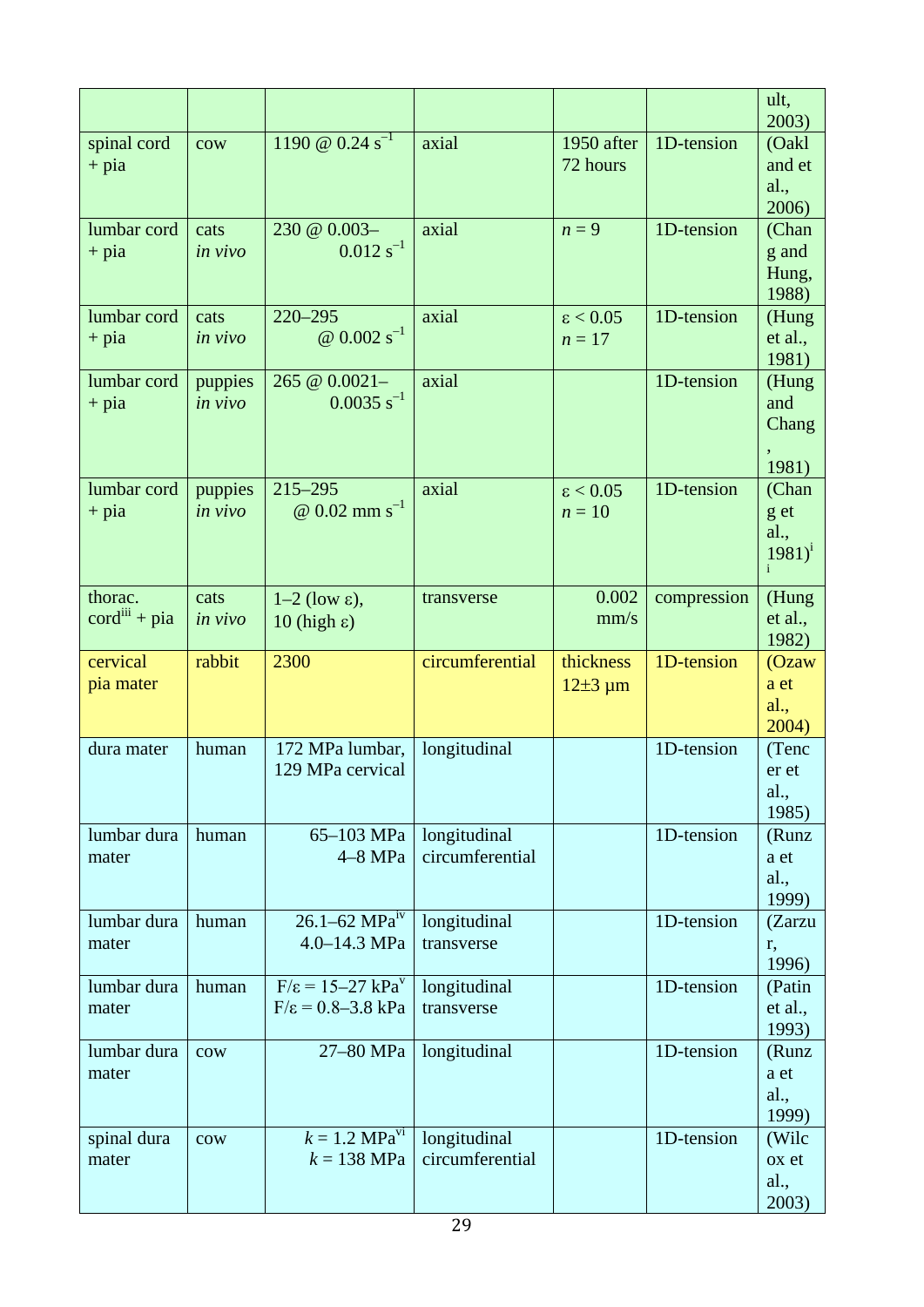| thoraco-    | $\log$  | $0.4 \text{ MPa (low } \sigma)$ , | longitudinal | $\epsilon = 0.14$      | 1D-tension | (Tunt |
|-------------|---------|-----------------------------------|--------------|------------------------|------------|-------|
| lumbar dura |         | 46 MPa (high $\sigma$ )           |              | $\epsilon = 0.18$      |            | uri.  |
|             |         |                                   |              |                        |            | 1977) |
| spinal dura | cat     | 2 MPa                             | longitudinal | $\epsilon < 0.06$      | 1D-tension | (Chan |
| mater       | in vivo |                                   |              | $n=1$                  |            | g and |
|             |         |                                   |              |                        |            | Hung, |
|             |         |                                   |              |                        |            | 1988) |
| spinal dura | rat     | $G = 1.2$ MPa                     | longitudinal | $.0014 \text{ s}^{-1}$ | 1D-tension | (Maik |
| mater       |         |                                   |              | $19.4 s^{-1}$          |            | os et |
|             |         |                                   |              |                        |            | al.,  |
|             |         |                                   |              |                        |            | 2008) |
|             |         |                                   |              |                        |            |       |

<sup>i</sup> The decreasing stiffness was attributed to viscous flow, and was entirely different from the increasing stiffness of

specimens of cord + pia + denticulate ligaments.<br>ii These results are a re-reporting of those given by Hung and Chang [\(1981\)](#page-34-6); the two rows of the table refer to the same data.

<sup>iii</sup> The paper does not mention whether the pia was present or not [\(Hung et al., 1982\)](#page-34-8). Based on the date, and the difficulty of handling pia-less cord, it is assumed that the pia was intact.

 $\frac{d}{dx}$  These are not the elastic modulus figures given by Zarzur [\(1996; Table 2\)](#page-39-6), which are incorrect. Recalculation based on the other data supplied gives much larger figures summarised here.

<sup>v</sup> These figures are not comparable with those in the rest of the column, because "stiffness" is here simply force/strain, without consideration of cross-sectional area.

 $v^i$  *k* is an elastic constant, but not equal to *E*; the relative values indicate the extent of anisotropy (qualitatively opposite [to that measured by Runza et al., 1999\)](#page-37-6).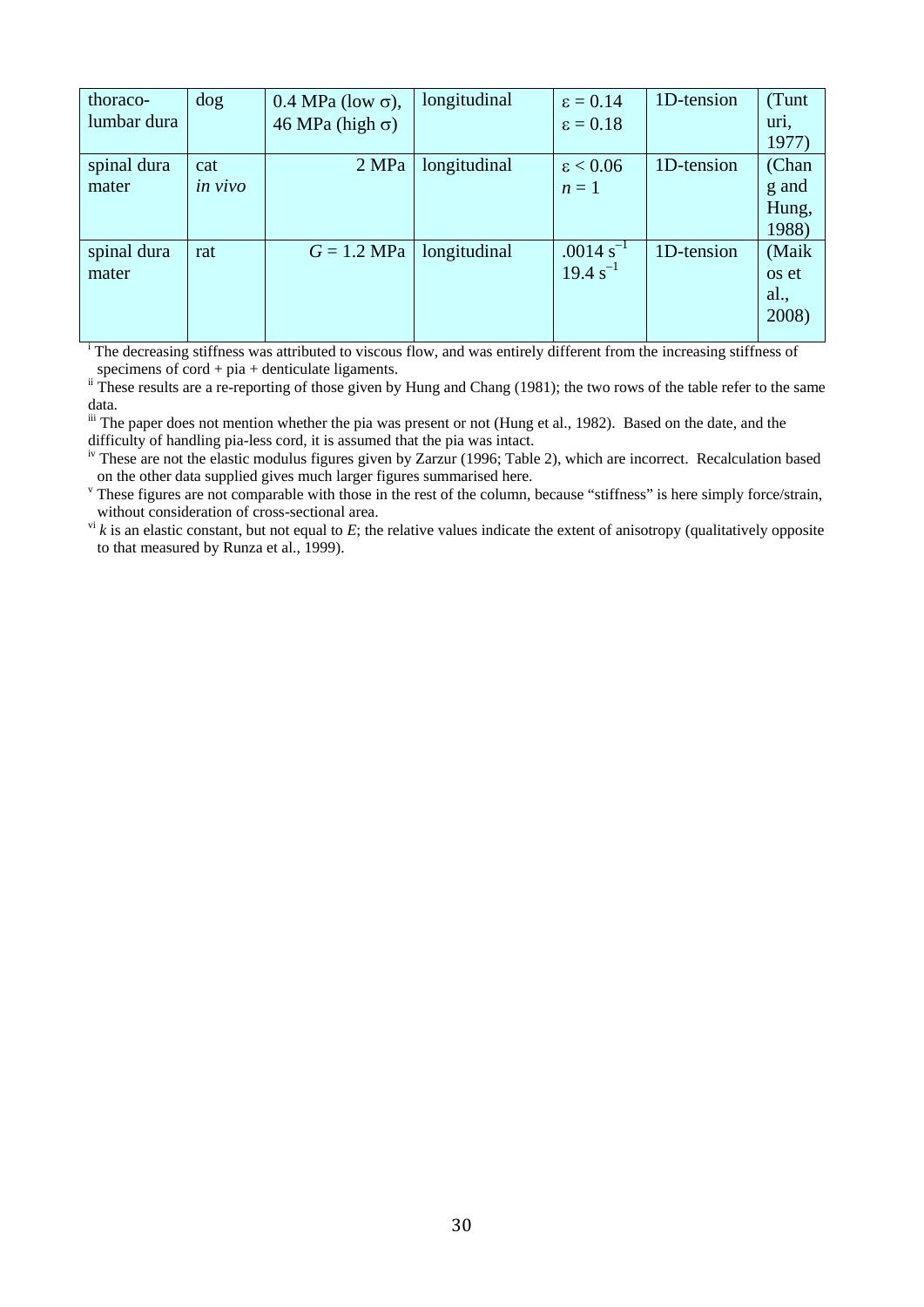# **References**

The Visible Human Project®. U.S. National Library of Medicine.

<span id="page-30-19"></span>2002. Rare Diseases Act of 2002, Public Law 107-280, 116 Stat. 1987.

<span id="page-30-18"></span>2004. Useful information on rare diseases from an EU perspectives, Meeting of the Network of Competent Authorities for Health Information and Knowledge. European Commission, Luxembourg; .

<span id="page-30-2"></span><span id="page-30-1"></span>2006a. Merriam-Webster's Medical Dictionary, 2nd ed. Merriam-Webster, Springfield, MA. 2006b. Stedman's Medical Dictionary, 28th ed. Lippincott Williams and Wilkins, Philadelphia. Ball, M.J., Dayan, A.D., 1972. Pathogenesis of syringomyelia. The Lancet 2, 799–801.

<span id="page-30-8"></span><span id="page-30-7"></span>Barnett, H.J.M., 1973. Syringomyelia associated with spinal arachnoiditis, in: Barnett, H.J.M.,

<span id="page-30-4"></span>Foster, J.B., Hudgson, P. (Eds.), Syringomyelia. W. B. Saunders, London, pp. 220–244. Barshes, N., Demopoulos, A., Engelhard, H.H., 2005. Anatomy and physiology of the leptomeninges and CSF space, in: Abrey, L.E., Chamberlain, M.C., Engelhard, H.H. (Eds.), Leptomeningeal Metastases. Springer Science+Business Media, Inc., New York, pp. 1–16. Bastian, H.C., 1867. On a case of concussion-lesion with extensive secondary degeneration of the spinal cord, followed by general muscular atrophy. Medico-Chirurgical Transactions 50, 499–542.

<span id="page-30-14"></span><span id="page-30-6"></span>Bateman, G.A., 2004. The role of altered impedance in the pathophysiology of normal pressure hydrocephalus, Alzheimer's disease and syringomyelia. Medical Hypotheses 63, 980–985. Bateman, G.A., 2010. The correlations between a proposed pathogenesis of syringomyelia and

<span id="page-30-15"></span>normal pressure hydrocephalus. Neurosurgical Review 33, 505–506.

<span id="page-30-10"></span>Battal, B., Kocaoglu, M., Bulakbasi, N., Husmen, G., Tuba Sanal, H., Tayfun, C., 2011. Cerebrospinal fluid flow imaging by using phase-contrast MR technique. The British Journal of Radiology 84, 758–765.

<span id="page-30-3"></span>Batzdorf, U., Klekamp, J., Johnson, J.P., 1998. A critical appraisal of syrinx cavity shunting procedures. Journal of Neurosurgery 89, 382–388.

<span id="page-30-11"></span><span id="page-30-9"></span>Berkouk, K., Carpenter, P.W., Lucey, A.D., 2003. Pressure wave propagation in fluid-filled coaxial elastic tubes, Part 1: basic theory. Journal of Biomechanical Engineering 125, 852–856. Bertram, C.D., 2009. A numerical investigation of waves propagating in the spinal cord and subarachnoid space in the presence of a syrinx. Journal of Fluids and Structures 25, 1189– 1205.

<span id="page-30-5"></span>Bertram, C.D., 2010. Evaluation by fluid/structure-interaction spinal-cord simulation of the effects of subarachnoid-space stenosis on an adjacent syrinx. Journal of Biomechanical Engineering 132, 061009-061001–061015.

<span id="page-30-16"></span>Bertram, C.D., Bilston, L.E., Stoodley, M.A., 2008. Tensile radial stress in the spinal cord related to arachnoiditis or tethering: a numerical model. Medical and Biological Engineering and Computing 46, 701–707.

<span id="page-30-12"></span>Bertram, C.D., Brodbelt, A.R., Stoodley, M.A., 2005. The origins of syringomyelia: numerical models of fluid/structure interactions in the spinal cord. Journal of Biomechanical Engineering 127, 1099–1109.

<span id="page-30-13"></span><span id="page-30-0"></span>Beulen, B.W.A.M.M., Rutten, M.C.M., van de Vosse, F.N., 2009. A time-periodic approach for fluid-structure interaction in distensible vessels. Journal of Fluids and Structures 25, 954–966. Bilston, L.E., Fletcher, D.F., Brodbelt, A.R., Stoodley, M.A., 2003. Arterial pulsation-driven cerebrospinal fluid motion in the perivascular space: a computational model. Computer Methods in Biomechanics and Biomedical Engineering 6, 235–241.

<span id="page-30-17"></span>Bilston, L.E., Fletcher, D.F., Stoodley, M.A., 2006. Focal spinal arachnoiditis increases subarachnoid space pressure: a computational study. Clinical Biomechanics 21, 579–584.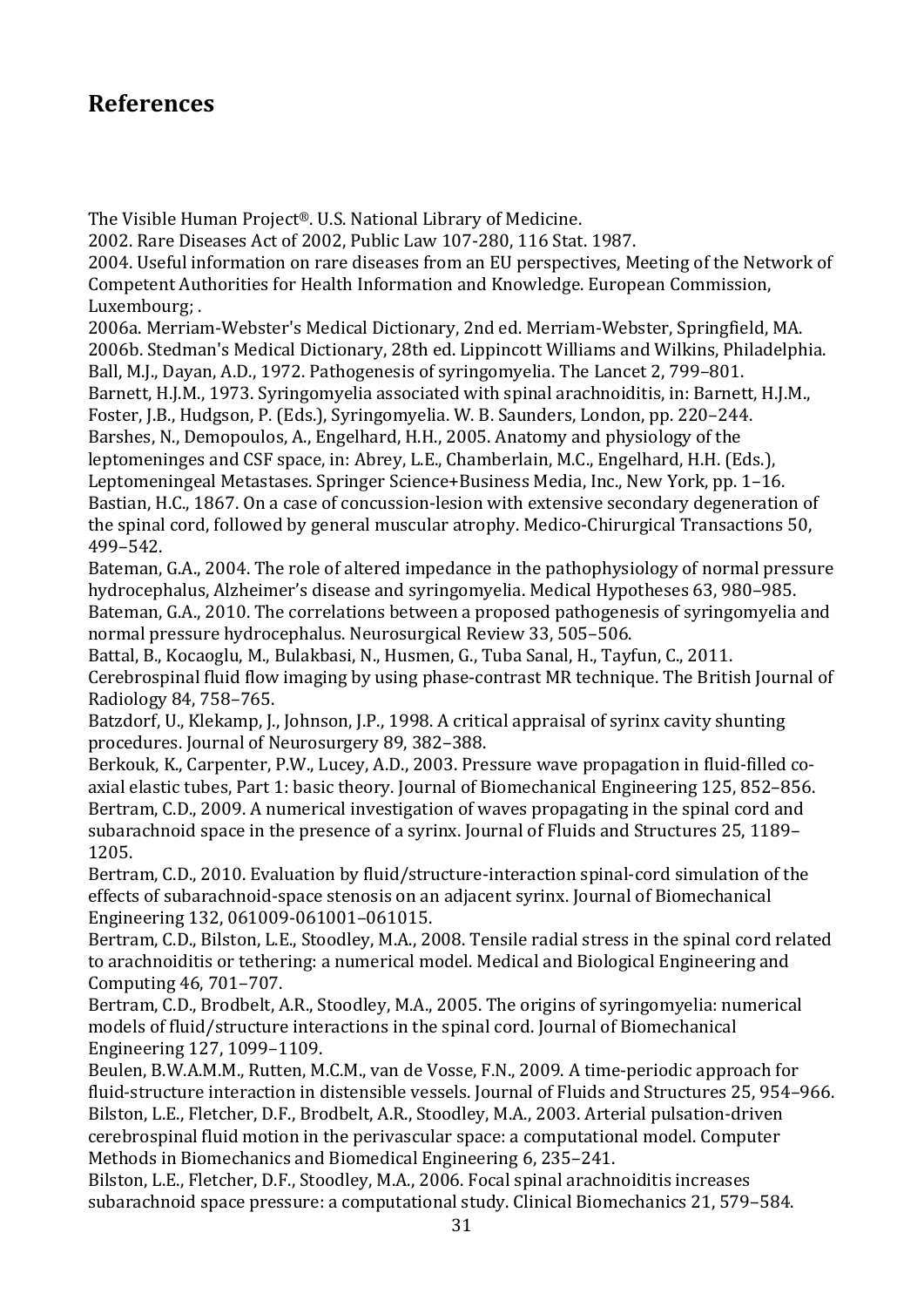<span id="page-31-15"></span>Bilston, L.E., Fletcher, D.F., Stoodley, M.A., 2007. Effect of phase differences between cardiac and CSF pulse on perivascular flow - a computational model with relevance to syringomyelia. British Journal of Neurosurgery 21, 430.

<span id="page-31-16"></span>Bilston, L.E., Stoodley, M.A., Fletcher, D.F., 2010. The influence of the relative timing of arterial and subarachnoid space pulse waves on spinal perivascular cerebrospinal fluid flow as a possible factor in syrinx developments. Journal of Neurosurgery 112, 808–813.

<span id="page-31-5"></span>Bilston, L.E., Thibault, L.E., 1996. The mechanical properties of the human cervical spinal cord in vitro. Annals of Biomedical Engineering 24, 67–74.

<span id="page-31-7"></span>Bloomfield, I.G., Johnson, I.H., Bilston, L.E., 1998. Effects of proteins, blood cells and glucose on the viscosity of cerebrospinal fluid. Pediatric Neurosurgery 28, 246–251.

<span id="page-31-1"></span>Boman, K., Iivanainen, M., 1967. Prognosis of syringomyelia. Acta Neurologica Scandinavica 43, 61–68.

<span id="page-31-8"></span>Bradbury, M., 1993. Anatomy and physiology of CSF, Hydrocephalus. Oxford University Press, pp. 19–47.

<span id="page-31-20"></span>Brewis, M., Poskanzer, D.C., Rolland, C., Miller, H., 1966. Neurological disease in an English city. Acta Neurologica Scandinavica 42, 1–89.

<span id="page-31-6"></span>Brodbelt, A., Stoodley, M., 2007. CSF pathways: a review. British Journal of Neurosurgery 21, 510–520.

<span id="page-31-19"></span>Brodbelt, A., Stoodley, M., Watling, A., Tu, J., Jones, N., 2003a. Fluid flow in an animal model of post-traumatic syringomyelia. European Spine Journal 12, 300–306.

<span id="page-31-0"></span>Brodbelt, A.R., Stoodley, M.A., 2003. Post-traumatic syringomyelia: a review. Journal of Clinical Neuroscience 10, 401–408.

<span id="page-31-18"></span>Brodbelt, A.R., Stoodley, M.A., Watling, A.M., Rogan, C., Tu, J., Brown, C.J., Burke, S., Jones, N.R., 2003b. The role of excitotoxic injury in post-traumatic syringomyelia. Journal of Neurotrauma 20, 883–893.

<span id="page-31-17"></span>Brodbelt, A.R., Stoodley, M.A., Watling, A.M., Tu, J., Burke, S., Jones, N.R., 2003c. Altered subarachnoid space compliance and fluid flow in an animal model of posttraumatic syringomyelia. Spine 28, E413–E419.

<span id="page-31-9"></span>Brugières, P., Idy-Peretti, I., Iffenecker, C., Parker, F., Jolivet, O., Hurth, M., Gaston, A., Bittoun, J., 2000. CSF flow measurement in syringomyelia. American Journal of Neuroradiology 21, 1785–1792.

<span id="page-31-10"></span><span id="page-31-2"></span>Brunner, J.C., 1700. Hydrocephalo, sire hydrope capitis, in: Bonneti, T. (Ed.), Sepulchretum, Miscell. Nat. Curios. III Dec. Ann. I 1688, Ed II, Lib I ed. Cramer & Perachon, Genf, p. 394. Bunck, A.C., Kröger, J.-R., Jüttner, A., Brentrup, A., Fiedler, B., Schaarschmidt, F., Crelier, G.R., Schwindt, W., Heindel, W., Niederstadt, T., Maintz, D., 2011. Magnetic resonance 4D flow characteristics of cerebrospinal fluid at the craniocervical junction and the cervical spinal canal. European Radiology 21, 1788–1796.

<span id="page-31-14"></span><span id="page-31-12"></span>Carpenter, P.W., Berkouk, K., Lucey, A.D., 1999. A theoretical model of pressure wave propagation in the human spinal CSF system. Engineering Mechanics 6, 213–228. Carpenter, P.W., Berkouk, K., Lucey, A.D., 2003. Pressure wave propagation in fluid-filled coaxial elastic tubes, Part 2: mechanisms for the pathogenesis of syringomyelia. Journal of

Biomechanical Engineering 125, 857–863.

<span id="page-31-4"></span>Chang, G.L., Hung, T.K., 1988. An in-vivo measurement and analysis of viscoelastic properties of the spinal cord of cats. Journal of Biomechanical Engineering 110, 115–122.

<span id="page-31-13"></span><span id="page-31-3"></span>Chang, G.L., Hung, T.K., Bleyaert, A., Jannetta, P.J., 1981. Stress--strain measurement of the spinal cord of puppies and their neurological evaluation. Journal of Trauma 21, 807–810. Chang, H.S., Nakagawa, H., 2003. Hypothesis on the pathophysiology of syringomyelia based on simulation of cerebrospinal fluid dynamics. Journal of Neurology, Neurosurgery and Psychiatry 74, 344–347.

<span id="page-31-11"></span>Chang, H.S., Nakagawa, H., 2004. Theoretical analysis of the pathophysiology of syringomyelia associated with adhesive arachnoiditis. Journal of Neurology, Neurosurgery and Psychiatry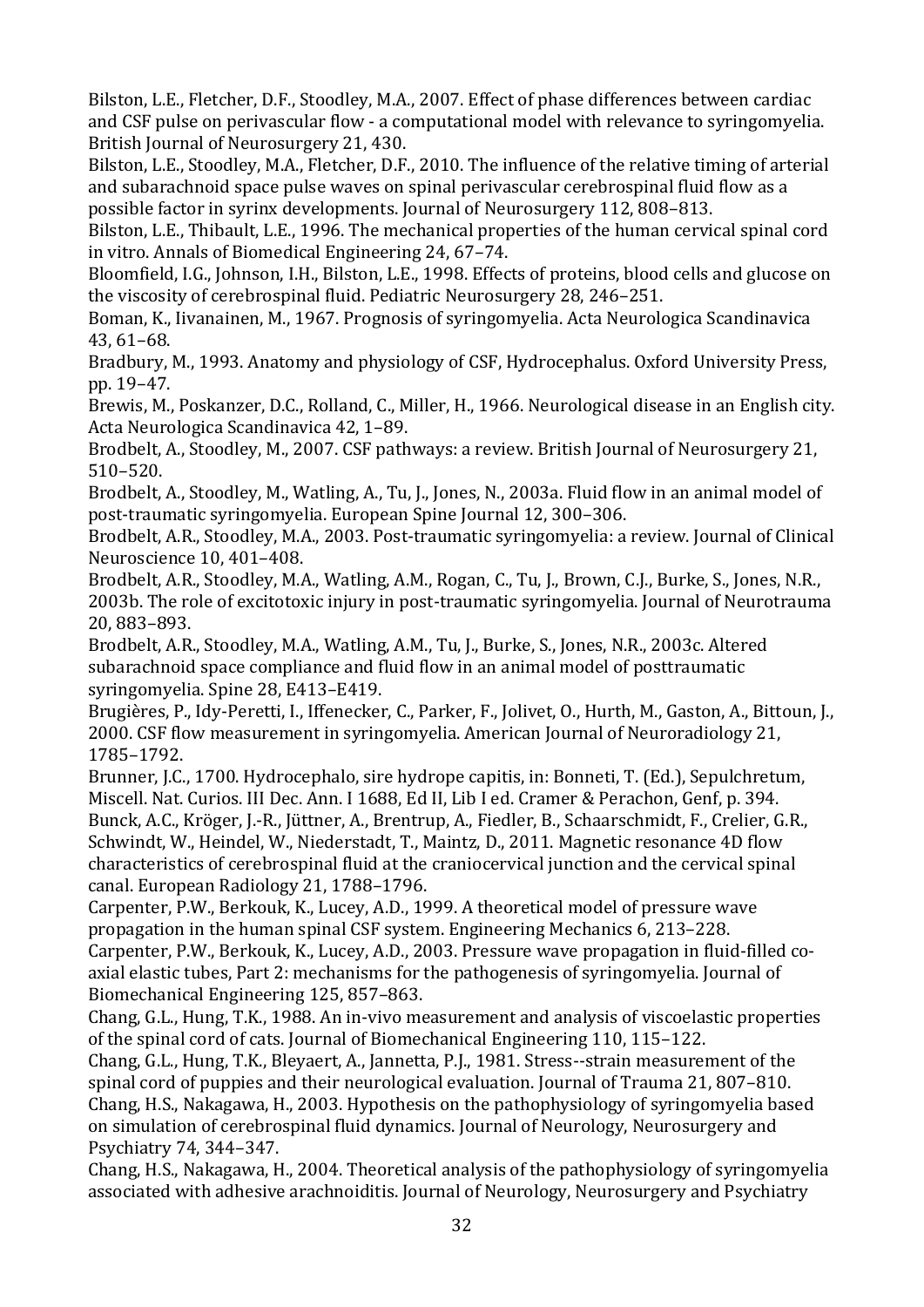75, 754–757.

<span id="page-32-7"></span>Charcot, J.M., Joffroy, A., 1869. Deux cas d'atrophie musculaire progressive avec lésions de la substance grise et des faisceaux antérolatéraux de la moelle épinière. Archives de Physiologie Normale et Pathologique 2, 354–367.

<span id="page-32-1"></span>Chouly, F., Van Hirtum, A., Lagrée, P.-Y., Pelorson, X., Payan, Y., 2008. Numerical and experimental study of expiratory flow in the case of major upper airway obstructions with fluid–structure interaction. Journal of Fluids and Structures 24, 250–269.

<span id="page-32-11"></span>Cirovic, S., 2009. A coaxial tube model of the cerebrospinal fluid pulse propagation in the spinal column. Journal of Biomechanical Engineering 131, 021008-021001–021009. Cirovic, S., Kim, M., 2012. A one-dimensional model of the spinal cerebrospinal-fluid

<span id="page-32-12"></span>compartment. Journal of Biomechanical Engineering 134, 021005-021001−021010.

<span id="page-32-0"></span>Clausen, J.R., Reasor, D.A., Aidun, C.K., 2011. The rheology and microstructure of concentrated non-colloidal suspensions of deformable capsules. Journal of Fluid Mechanics 685, 202–234. Cloyd, M.W., Low, F.N., 1974. Scanning electron microscopy of the subarachnoid space in the dog. I. Spinal cord levels. Journal of Comparative Neurology 153, 325–367.

<span id="page-32-5"></span><span id="page-32-3"></span>Crossman, A., Neary, D., 2001. Neuroanatomy: An Illustrated Colour Text. Churchill Livingstone.

<span id="page-32-16"></span>Davis, C.H.G., Symon, L., 1989. Mechanisms and treatment in post-traumatic syringomyelia. British Journal of Neurosurgery 3, 669–674.

<span id="page-32-17"></span>Do-Dai, D.D., Brooks, M.K., Goldkamp, A., Erbay, S., Bhadelia, R.A., 2010. Magnetic resonance imaging of intramedullary spinal cord lesions: a pictorial review. Current Problems in Diagnostic Radiology 39, 160–185.

<span id="page-32-2"></span>Edgar, R., Quail, P., 1994. Progressive post-traumatic cystic and non-cystic myelopathy. British Journal of Neurosurgery 8, 7–22.

<span id="page-32-19"></span>Ellertsson, A.B., Greitz, T., 1970. The distending force in the production of communicating syringomyelia. The Lancet 1, 1234.

<span id="page-32-14"></span><span id="page-32-13"></span>Elliott, N.S.J., 2012. Syrinx fluid transport: modeling pressure-wave-induced flux across the spinal pial membrane. Journal of Biomechanical Engineering 134, 031006-031001–031009. Elliott, N.S.J., Lockerby, D.A., Brodbelt, A.R., 2009. The pathogenesis of syringomyelia: a reevaluation of the elastic-jump hypothesis. Journal of Biomechanical Engineering 131, 044503- 044501–044506.

<span id="page-32-20"></span>Elliott, N.S.J., Lockerby, D.A., Brodbelt, A.R., 2011. A lumped-parameter model of the cerebrospinal system for investigating arterial-driven flow in posttraumatic syringomyelia. Medical Engineering & Physics 33 874–882.

<span id="page-32-4"></span>England, M.A., Wakeley, J.W., 2006. Color Atlas of the Brain and Spinal Cord: An Introduction to Normal Neuroanatomy. Mosby.

<span id="page-32-15"></span>Enomoto, H., Shibata, T., Ito, A., Harada, T., Satake, T., 1984. Multiple hemangioblastomas accompanied by syringomyelia in the cerebellum and the spinal cord. Surgical Neurology 22, 197–203.

<span id="page-32-18"></span>Fehlings, M.G., Austin, J.W., 2011. Editorial: Posttraumatic syringomyelia. Journal of Neurosurgery: Spine 14, 570–572.

<span id="page-32-9"></span>Fischbein, N.J., Dillon, W.P., Cobbs, C., Weinstein, P.R., 1999. The "presyrinx" state: a reversible myelopathic condition that may precede syringomyelia. American Journal of Neuroradiology 20, 7–20.

<span id="page-32-10"></span>Fischbein, N.J., Dillon, W.P., Cobbs, C., Weinstein, P.R., 2000. The "presyrinx" state: is there a reversible myelopathic condition that may precede syringomyelia? Neurosurgical Focus 8, 1– 13.

<span id="page-32-6"></span>Fricke, B., Andres, K.H., Von During, M., 2001. Nerve fibers innervating the cranial and spinal meninges: morphology of nerve fiber terminals and their structural integration. Microscopy Research and Technique 53, 96-105.

<span id="page-32-8"></span>Gardner, W.J., 1965. Hydrodynamic mechanism of syringomyelia: its relationship to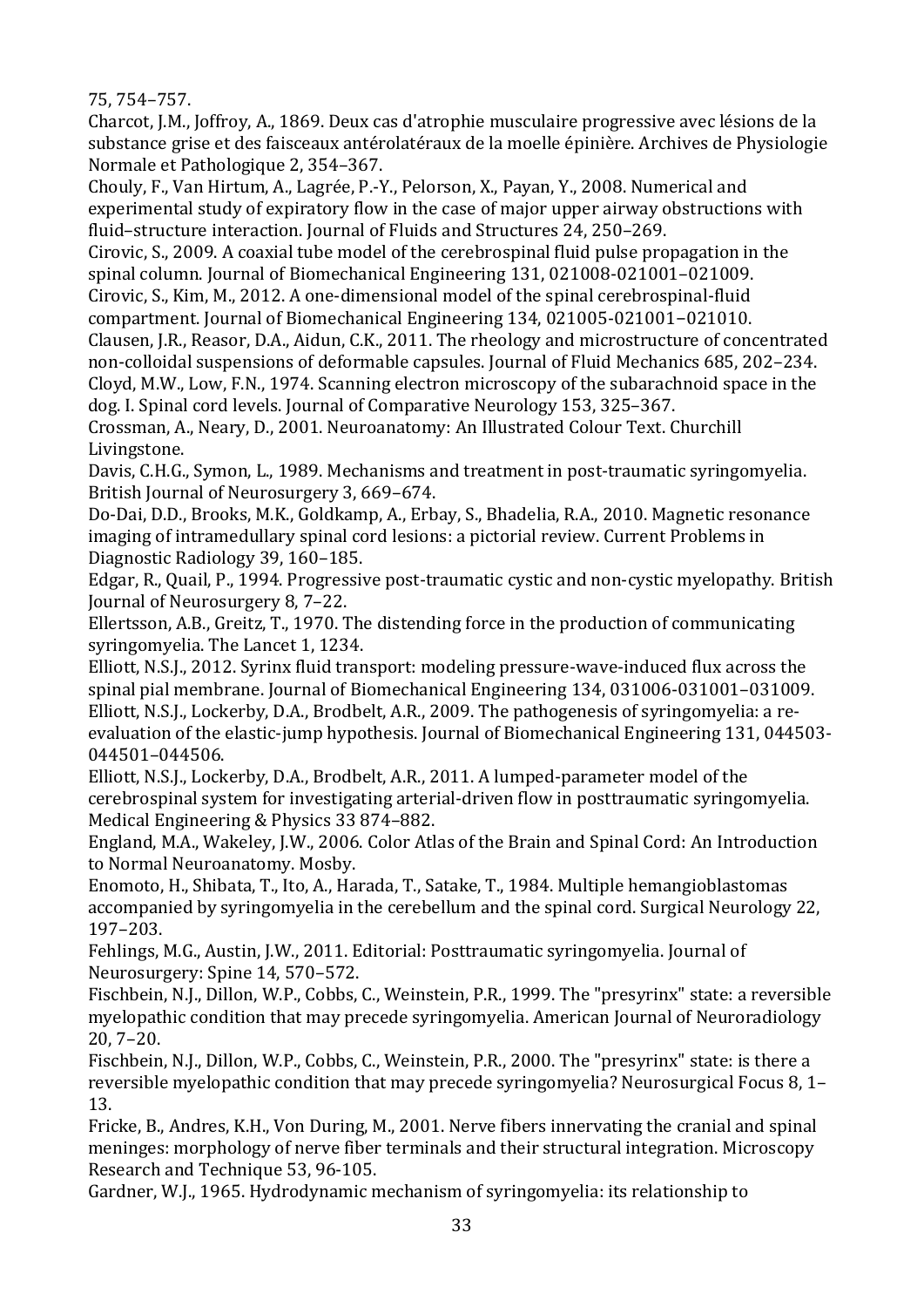myelocele. Journal of Neurology, Neurosurgery and Psychiatry 28, 247–259.

<span id="page-33-8"></span>Gardner, W.J., Angel, J., 1959. The mechanism of syringomyelia and its surgical correction, Clinical Neurosurgery, Proceedings of the Congress of Neurological Surgeons, San Francisco, U.S.A., 1958. The Williams & Wilkins Company, Baltimore, pp. 131–140.

<span id="page-33-7"></span>Gardner, W.J., Goodall, R.J., 1950. The surgical treatment of Arnold-Chiari malformation in adults: an explanation of its mechanism and importance of encephalography in diagnosis. Journal of Neurosurgery 7, 199–206.

<span id="page-33-19"></span><span id="page-33-5"></span>George, T.M., Higginbotham, N.H., 2011. Defining the signs and symptoms of Chiari malformation type I with and without syringomyelia. Neurological Research 33, 240–246. Gillies, G.T., Wilhelm, T.D., Humphrey, J.A.C., Fillmore, H.L., Holloway, K.L., Broaddus, W.C., 2002. A spinal cord surrogate with nanoscale porosity for in vitro simulations of restorative neurosurgical techniques. Nanotechnology 13.

<span id="page-33-17"></span>Gottschalk, A., Schmitz, B., Mauer, U.M., Bornstedt, A., Steinhoff, S., Danz, B., Schlötzer, W., Rasche, V., 2010. Dynamic visualization of arachnoid adhesions in a patient with idiopathic syringomyelia using high-resolution cine magnetic resonance imaging at 3T. Journal of Magnetic Resonance Imaging 32, 218–222.

<span id="page-33-3"></span>Gray, H., 1918. Anatomy of the Human Body. Lea & Febiger, Philadelphia.

<span id="page-33-11"></span>Greitz, D., 1995. CSF-flow at the craniocervical junction: increased systolic and diastolic pressure gradients as the cause of cystic cord lesions, in: Kenéz, J. (Ed.), Imaging of the Craniocervical Junction. Edizione del Centauro, Udine Milano, pp. 19–23.

<span id="page-33-13"></span><span id="page-33-10"></span>Greitz, D., 2006. Unravelling the riddle of syringomyelia. Neurosurgical Review 29, 251–264. Greitz, D., Ericson, K., Flodmark, O., 1999. Pathogenesis and mechanics of spinal cord cysts – a new hypothesis based on magnetic resonance studies of cerebrospinal fluid dynamics. International Journal of Neuroradiology 5, 61–78.

<span id="page-33-12"></span>Greitz, D., Flodmark, O., 2004. Modern concepts of syringohydromyelia. Rivista di Neuroradiologia 17, 360–361.

<span id="page-33-16"></span>Greitz, D., Hannerz, J., 1996. A proposed model of cerebrospinal fluid circulation: Observations with radionuclide cisternography. American Journal of Neuroradiology 17, 431–438. Grotberg, J.B., Jensen, O.E., 2004. Biofluid mechanics in flexible tubes. Annual Review of Fluid Mechanics 36, 121–147.

<span id="page-33-14"></span><span id="page-33-0"></span>Gupta, S., Poulikakos, D., Kurtcuoglu, V., 2008. Analytical solution for pulsatile viscous flow in a straight elliptic annulus and application to the motion of the cerebrospinal fluid. Physics of Fluids 20, 093607-093601–093612.

<span id="page-33-15"></span>Gupta, S., Soellinger, M., Boesiger, P., Poulikakos, D., Kurtcuoglu, V., 2009. Three-dimensional computational modeling of subject-specific cerebrospinal fluid flow in the subarachnoid space. Journal of Biomechanical Engineering 131, 021010-021011–021011.

<span id="page-33-9"></span><span id="page-33-4"></span>Guyton, A.C., Hall, J.E., 2006. Textbook of Medical Physiology. Elsevier Saunders, Philadelphia. Häckel, M., Beneš, V., Mohapl, M., 2001. Simultaneous cerebral and spinal fluid pressure recordings in surgical indications of the Chiari malformation without myelodysplasia. Acta Neurochirurgica 143, 909–918.

<span id="page-33-2"></span>Hall, P., Turner, M., Aichinger, S., Bendick, P., Campbell, R., 1980. Experimental syringomyelia: the relationship between intraventricular and intrasyrinx pressures. Journal of Neurosurgery 52, 812–817.

<span id="page-33-18"></span>Hamada, K., Sudoh, K., Fukaura, H., Yanagihara, T., Hamada, T., Tashiro, K., Isu, T., 1990. [An autopsy case of amyotrophic lateral sclerosis associated with cervical syringomyelia]. No To Shinkei 42, 527–531.

<span id="page-33-6"></span>Harris, P.J., Hardwidge, C., 2010. A porous finite element model of the motion of the spinal cord, in: Constanda, C., Pérez, M.E. (Eds.), Integral Methods in Science and Engineering. Springer, pp. 193–201.

<span id="page-33-1"></span>Heil, M., Hazel, A.L., 2011. Fluid-structure interaction in internal physiological flows. Annual Review of Fluid Mechanics 43, 141–162.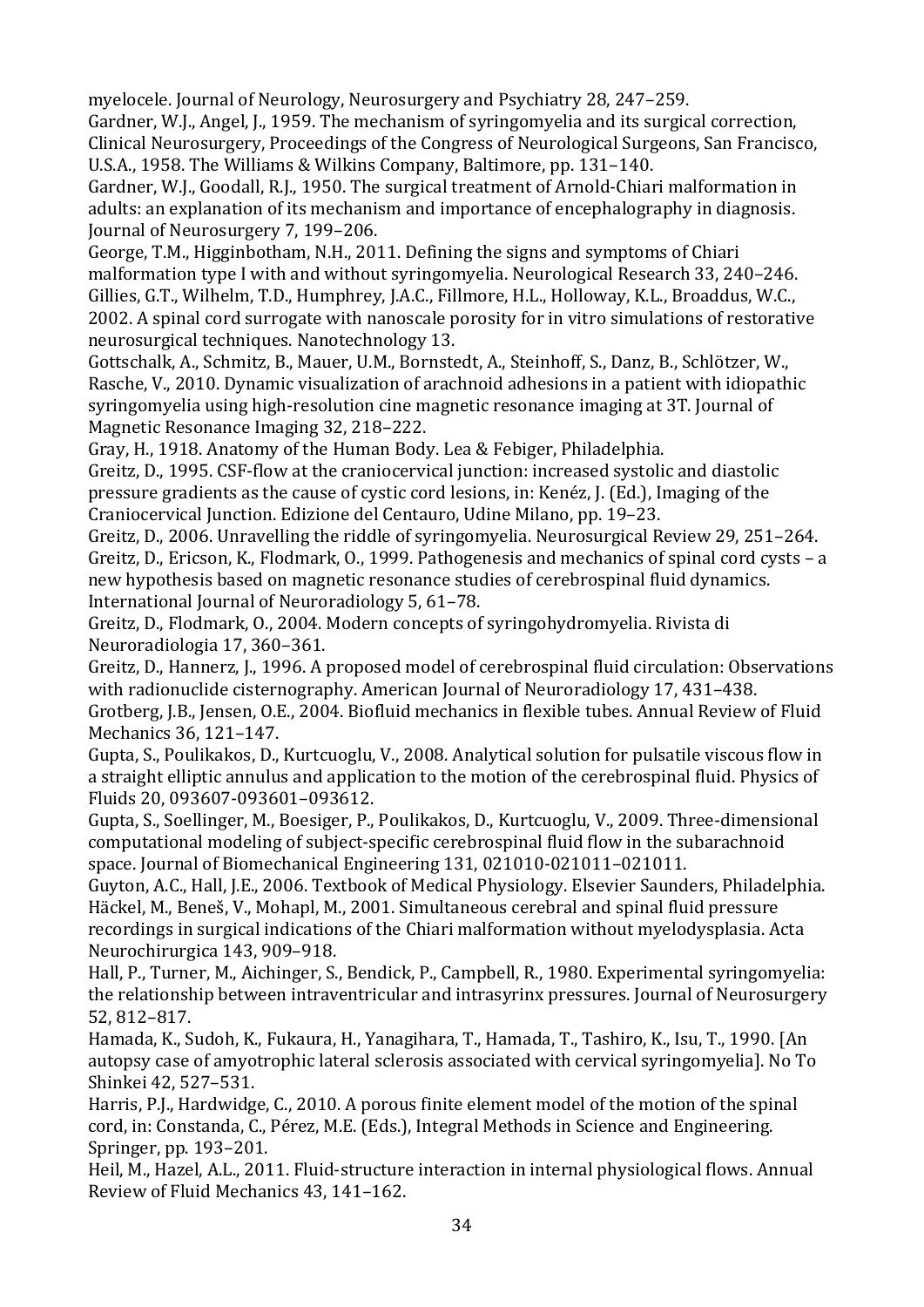<span id="page-34-4"></span>Heiss, J.D., Patronas, N., DeVroom, H.L., Shawker, T., Ennis, R., Kammerer, W., Eidsath, A., Talbot, T., Morris, J., Eskioglu, E., Oldfield, E.H., 1999. Elucidating the pathophysiology of syringomyelia. Journal of Neurosurgery 91, 553–562.

<span id="page-34-15"></span>Hemley, S.J., Tu, J., Stoodley, M.A., 2009. Role of the blood-spinal cord barrier in posttraumatic syringomyelia. Journal of Neurosurgery: Spine 11, 696–704.

<span id="page-34-10"></span>Henry-Feugeas, M.-C., Idy-Peretti, I., Baledent, O., Poncelet-Didon, A., Zannoli, G., Bittoun, J., Schouman-Claeys, E., 2000. Origin of subarachnoid cerebrospinal fluid pulsations: a phasecontrast MR analysis. Magnetic Resonance Imaging 18, 387–395.

<span id="page-34-19"></span><span id="page-34-18"></span>Hentschel, S., Mardal, K.-A., Løvgren, A.E., Linge, S., Haughton, V., 2010. Characterization of cyclic CSF flow in the foramen magnum and upper cervical spinal canal with MR flow imaging and computational fluid dynamics. American Journal of Neuroradiology 31, 997–1002. Hettiarachchi, H.D.M., Hsu, Y., Harris, T.J.j., Penn, R., Linninger, A.A., 2011. The effect of pulsatile flow on intrathecal drug delivery in the spinal canal. Annals of Biomedical Engineering 39, 2592–2602.

<span id="page-34-20"></span><span id="page-34-11"></span>Hinokuma, K., Ohama, E., Oyanagi, K., Kakita, A., Kawai, K., Ikuta, F., 1992. Syringomyelia: a neuropathological study of 18 autopsy cases. Acta Pathologica Japonica 42, 25–34. Hinsdale, G., 1897. Syringomyelia, an Essay to which was Awarded the Alvarenga Prize of the College of Philadelphia for the Year 1895. International Medical Magazine Co., Philadelphia.

<span id="page-34-14"></span>Holmes, G., 1915. The Goulstonian Lectures on spinal injuries of warfare. I. The pathology of acute spinal injury. British Medical Journal 2, 769–774.

<span id="page-34-0"></span>Hoskins, M.H., Kunz, R.F., Bistline, J.E., Dong, C., 2009. Coupled flow–structure–biochemistry simulations of dynamic systems of blood cells using an adaptive surface tracking method. Journal of Fluids and Structures 25, 936–953.

<span id="page-34-2"></span><span id="page-34-1"></span>Howe, M.S., McGowan, R.S., 2009. Analysis of flow-structure coupling in a mechanical model of the vocal folds and the subglottal system. Journal of Fluids and Structures 25, 1299–1317. Humphrey, J.D., 2003. Continuum biomechanics of soft biological tissues. Proceedings of the Royal Society of London: A 459, 3–46.

<span id="page-34-6"></span>Hung, T.K., Chang, G.L., 1981. Biomechanical and neurological response of the spinal cord of a puppy to uniaxial tension. Journal of Biomechanical Engineering 103, 43–47.

<span id="page-34-7"></span>Hung, T.K., Chang, G.L., Chang, J.L., Albin, M.S., 1981. Stress-strain relationship and neurological sequelae of uniaxial elongation of the spinal cord of cats. Surgical Neurology 15, 471–476.

<span id="page-34-8"></span>Hung, T.K., Lin, H.S., Bunegin, L., Albin, M.S., 1982. Mechanical and neurological response of cat spinal cord under static loading. Surgical Neurology 17, 213–217.

<span id="page-34-9"></span>Ichihara, K., Taguchi, T., Shimada, Y., Sakuramoto, I., Kawano, S., Kawai, S., 2001. Gray matter of the bovine cervical spinal cord is mechanically more rigid and fragile than the white matter. Journal of Neurotrauma 18, 361–367.

<span id="page-34-12"></span>Joffroy, A., Achard, C., 1887. De la myélite cavitaire (observations; réflexions; pathogénie des cavités). Archives de Physiologie Normale et Pathologique 3, 435–472.

<span id="page-34-5"></span>Johanson, C.E., 2008. Choroid plexus—cerebrospinal fluid circulatory dynamics: impact on brain, growth, metabolism, and repair, in: Conn, P.E. (Ed.), Neuroscience in Medicine, 3rd ed. Human Press, Totown, NJ, USA.

<span id="page-34-17"></span>Josephson, A., Greitz, D., Klason, T., Olson, L., Spenger, C., 2001. A spinal thecal sac constriction model supports the theory that induced pressure gradients in the cord cause edema and cyst formation. Neurosurgery 48, 636–646.

<span id="page-34-16"></span>Kalata, W., Martin, B.A., Oshinski, J.N., Jerosch-Herold, M., Royston, T.J., Loth, F., 2009. MR measurement of cerebrospinal fluid velocity wave speed in the spinal canal. IEEE Transactions on Biomedical Engineering 56, 1765–1768.

<span id="page-34-13"></span>Kasantikul, V., Netsky, M.G., James, A.E., 1979. Relation of age and cerebral ventricle size to central canal in man. Journal of Neurosurgery 51, 85–93.

<span id="page-34-3"></span>Klekamp, J., 2002. The pathophysiology of syringomyelia – historical overview and current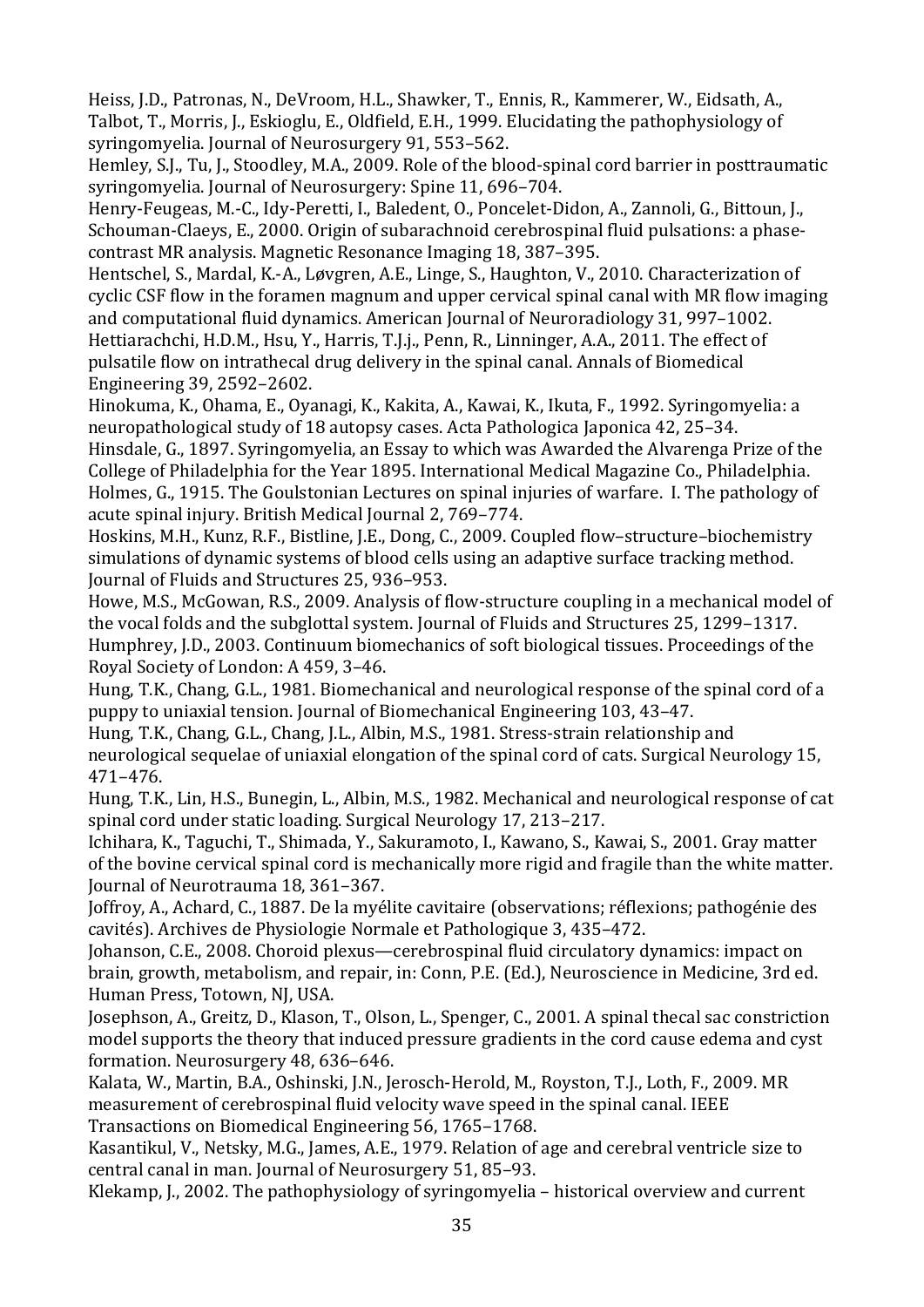concept. Acta Neurochirurgica 144, 649–664.

<span id="page-35-1"></span>Klekamp, J., 2009. Syringomyelia, in: Sindou, M. (Ed.), Practical Handbook of Neurosurgery. Springer Vienna, pp. 1260–1276.

<span id="page-35-2"></span>Klekamp, J., Samii, M., 2002. Syringomyelia: Diagnosis and Treatment, 1st ed. Springer-Verlag, Berlin.

<span id="page-35-20"></span>Koyanagi, I., Houkin, K., 2010. Pathogenesis of syringomyelia associated with Chiari type 1 malformation: review of evidences and proposal of a new hypothesis. Neurosurgical Review 33, 271–285.

<span id="page-35-21"></span>Lederhaus, S.C., Pritz, M.B., Pribram, F.W., 1988. Septation in syringomyelia and its possible clinical significance. Neurosurgery 22, 1064–1067.

<span id="page-35-3"></span>Levine, D.N., 2004. The pathogenesis of syringomyelia associated with lesions at the foramen magnum: a critical review of existing theories and proposal of a new hypothesis. Journal of the Neurological Sciences 220, 3–21.

<span id="page-35-18"></span><span id="page-35-11"></span>Lichtenstein, B.W., 1943. Cervical syringomyelia and syringomyelia-like states associated with Arnold-Chiari deformity and platybasia. Archives of Neurology and Psychiatry 49, 881–894. Linge, S.O., Haughton, V., Løvgren, A.E., Mardal, K.A., Langtangen, H.P., 2010. CSF flow dynamics at the craniovertebral junction studied with an idealized model of the subarachnoid space and computational flow analysis. American Journal of Neuroradiology 31, 185–192. Lockey, P., Poots, G., Williams, B., 1975. Theoretical aspects of the attenuation of pressure pulses within cerebrospinal-fluid pathways. Medical and Biological Engineering 13, 861–869. Lohle, P.N.M., Wurzer, H.A.L., Hoogland, P.H., Seelen, P.J., Go, K.G., 1994. The pathogenesis of syringomyelia in spinal cord ependymoma. Clinical Neurology and Neurosurgery 96, 323–

<span id="page-35-15"></span><span id="page-35-14"></span>326.

<span id="page-35-19"></span><span id="page-35-8"></span>Loth, F., Yardimci, M.A., Alperin, N., 2001. Hydrodynamic modelling of cerebrospinal fluid motion within the spinal cavity. Journal of Biomechanical Engineering 123, 71–79. Mack, J., Squier, W., Eastman, J.T., 2009. Anatomy and development of the meninges: implications for subdural collections and CSF circulation. Pediatric Radiology 39, 200–210. Maikos, J.T., Elias, R.A.I., Shreiber, D.I., 2008. Mechanical properties of dura mater from the rat

<span id="page-35-7"></span>brain and spinal cord. Journal of Neurotrauma 25, 38–51.

<span id="page-35-0"></span>Margaris, K.A., Black, R.A., 2012. Modelling the lymphatic system: challenges and opportunities. Journal of the Royal Society Interface 9, 601–612.

<span id="page-35-4"></span>Marieb, E.N., 2000. Human Anatomy and Physiology. Benjamin Cummings.

<span id="page-35-17"></span><span id="page-35-9"></span>Marmarou, A., Shulman, K., LaMorgese, J., 1975. Compartmental analysis of compliance and outflow resistance of the cerebrospinal fluid system. Journal of Neurosurgery 43, 523–534. Martin, B.A., Labuda, R., Royston, T.J., Oshinski, J.N., Iskandar, B., Loth, F., 2010. Spinal subarachnoid space pressure measurements in an in vitro spinal stenosis model: implications on syringomyelia theories. Journal of Biomechanical Engineering 132, 111007-111001– 111011.

<span id="page-35-16"></span>Martin, B.A., Loth, F., 2009. The influence of coughing on cerebrospinal fluid pressure in an *in vitro* syringomyelia model with spinal subarachnoid space stenosis. Cerebrospinal Fluid Research 6, (18 pages).

<span id="page-35-10"></span>Martin, B.A., Reymond, P., Novy, P., Baledent, O., Stergiopoulos, N., 2012. A coupled hydrodynamic model of the cardiovascular and cerebrospinal fluid system. American Journal of Physiology: Heart and Circulatory Physiology 302, H1492–H1509.

<span id="page-35-5"></span>Martin, J.H., 2003. Neuroanatomy: Text and Atlas. McGraw Hill.

<span id="page-35-13"></span>Martinez-Arizala, A., Mora, R.J., Madsen, P., Green, B.A., Hayashi, N., 1995. Dorsal spinal venous occlusion in the rat. Journal of Neurotrauma 12, 199–208.

<span id="page-35-6"></span>Mazuchowski, E.L., Thibault, L.E., 2003. Biomechanical properties of the human spinal cord and pia mater, ASME Summer Bioengineering Conference. American Society of Mechanical Engineers, Florida, pp. 1205–1206.

<span id="page-35-12"></span>McGrath, J.T., 1965. Spinal dysraphism in the dog with comments on syringomyelia.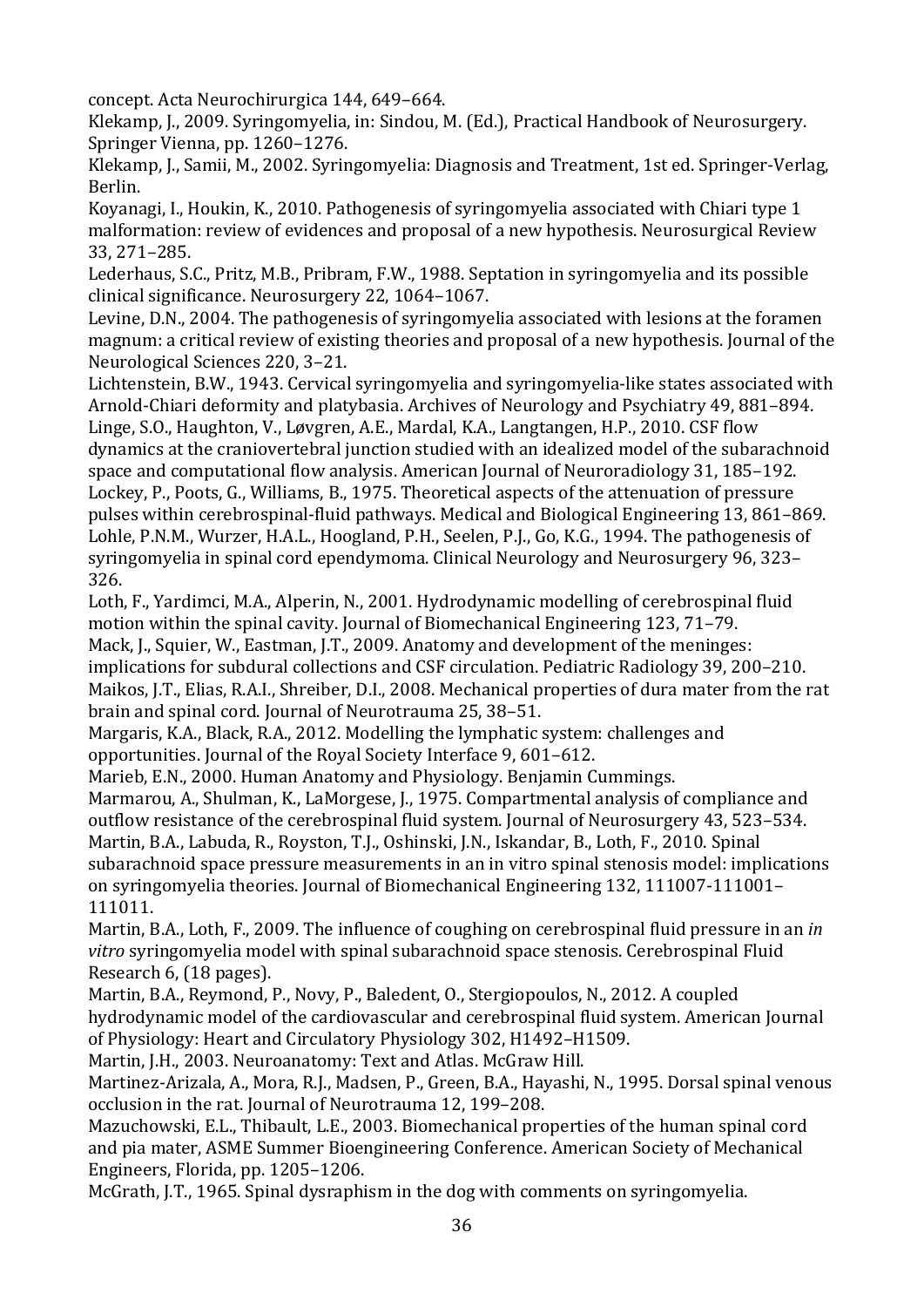Pathologia Veterinaria 2, 1–36.

<span id="page-36-18"></span>Milhorat, T.H., Capocelli, A.L., Anzil, A.P., Kotzen, R.M., Milhorat, R.H., 1995. Pathological basis of spinal cord cavitation in syringomyelia: analysis of 105 autopsy cases. Journal of Neurosurgery 82, 802–812.

<span id="page-36-4"></span>Milhorat, T.H., Capocelli, A.L., Kotzen, R.M., Bolognese, P., Heger, I.M., Cottrell, J.E., 1997. Intramedullary pressure in syringomyelia: clinical and pathophysiological correlates of syrinx distension. Neurosurgery 41, 1102–1110.

<span id="page-36-3"></span>Milhorat, T.H., Chou, M.W., Trinidad, E.M., Kula, R.W., Mandell, M., Wolpert, C., Speer, M.C., 1999. Chiari I malformation redefined: clinical and radiographic findings for 364 symptomatic patients. Neurosurgery 44, 1005–1017.

<span id="page-36-12"></span>Milhorat, T.H., Kotzen, R.M., Anzil, A.P., 1994. Stenosis of central canal of spinal cord in man: incidence and pathological findings in 232 autopsy cases. Journal of Neurosurgery 80, 716– 722.

<span id="page-36-14"></span>Morgagni, G.B., 1769. Of the hydrocephalus, and watry tumours of the spine, The Seats and Causes of Disease as Investigated by Anatomy (1761, tr. Alexander B). Miller & Candell Publishers, London, pp. Letter XII, Article 9, 255–257.

<span id="page-36-2"></span>Moriwaki, F., Tashiro, K., Tachibana, S., Yada, K., 1995. [Epidemiology of syringomyelia in Japan—the nationwide survey]. Rinsho Shinkeigaku 35, 1395–1397.

<span id="page-36-0"></span>Nash, M.P., Hunter, P.J., 2000. Computational mechanics of the heart. Journal of Elasticity 61, 113–141.

<span id="page-36-19"></span>Netter, F.H., 1953. The nervous system, in: Netter, F.H. (Ed.), The Ciba Collection of Medical Illustrations. Ciba Pharmaceutical Products, New Jersey, p. 44.

<span id="page-36-10"></span>Nicholas, D.S., Weller, R.O., 1988. The fine anatomy of the human spinal meninges. Journal of Neurosurgery 69, 276–282.

<span id="page-36-5"></span>Nicholson, C., 1999. Structure of extracellular space and physiochemical properties of molecules governing drug movement in brain and spinal cord, in: Yaksh, T.L. (Ed.), Spinal Drug Delivery. Elsevier Science, Amsterdam, pp. 253–269.

<span id="page-36-11"></span><span id="page-36-8"></span>Nolte, J., 2002. The Human Brain: An Introduction to its Functional Anatomy. Mosby, St. Louis. Oakland, R.J., Hall, R.M., Wilcox, R.K., Barton, D.C., 2006. The biomechanical response of spinal cord tissue to uniaxial loading. Proceedings of the Institution of Mechanical Engineers, Part H: Journal of Engineering in Medicine 220, 489-492.

<span id="page-36-17"></span>Odéen, H., Uppman, M., Markl, M., Spottiswoode, B.S., 2011. Assessing cerebrospinal fluid flow connectivity using 3D gradient echo phase contrast velocity encoded MRI. Physiological Measurement 32, 407–421.

<span id="page-36-16"></span>Oldfield, E.H., Muraszko, K., Shawker, T.H., Patronas, N.J., 1994. Pathophysiology of syringomyelia associated with Chiari I malformation of the cerebellar tonsils. Implications for diagnosis and treatment. Journal of Neurosurgery 80, 3–15.

<span id="page-36-15"></span>Ollivier D'Angers, C.P., 1827. Traité de la moelle épinière et de ses maladies: contenant l'histoire anatomique, physiologique et pathologique de ce centre nerveux chez l'homme. Chez Crevot, Paris.

<span id="page-36-9"></span>Ouyang, H., Galle, B., Li, J., Nauman, E., Shi, R., 2008. Biomechanics of spinal cord injury: a multimodal investigation using ex vivo guinea pig spinal cord white matter. Journal of Neurotrauma 25, 19–29.

<span id="page-36-6"></span>Ozawa, H., Matsumoto, T., Ohashi, T., Sato, M., Kokubun, S., 2001. Comparison of spinal cord gray matter and white matter softness: measurement by pipette aspiration method. Journal of Neurosurgery: Spine 95, 221–224.

<span id="page-36-7"></span>Ozawa, H., Matsumoto, T., Ohashi, T., Sato, M., Kokubun, S., 2004. Mechanical properties and function of the spinal pia mater. Journal of Neurosurgery (Spine) 1, 122–127.

<span id="page-36-1"></span>Païdoussis, M.P., 2004. Fluid-Structure Interactions – Slender Structures and Axial Flow, Volume 2. Elsevier Academic Press, London.

<span id="page-36-13"></span>Park, E.-H., Dombrowski, S., Luciano, M., Zurakowski, D., Madsen, J.R., 2010. Alterations of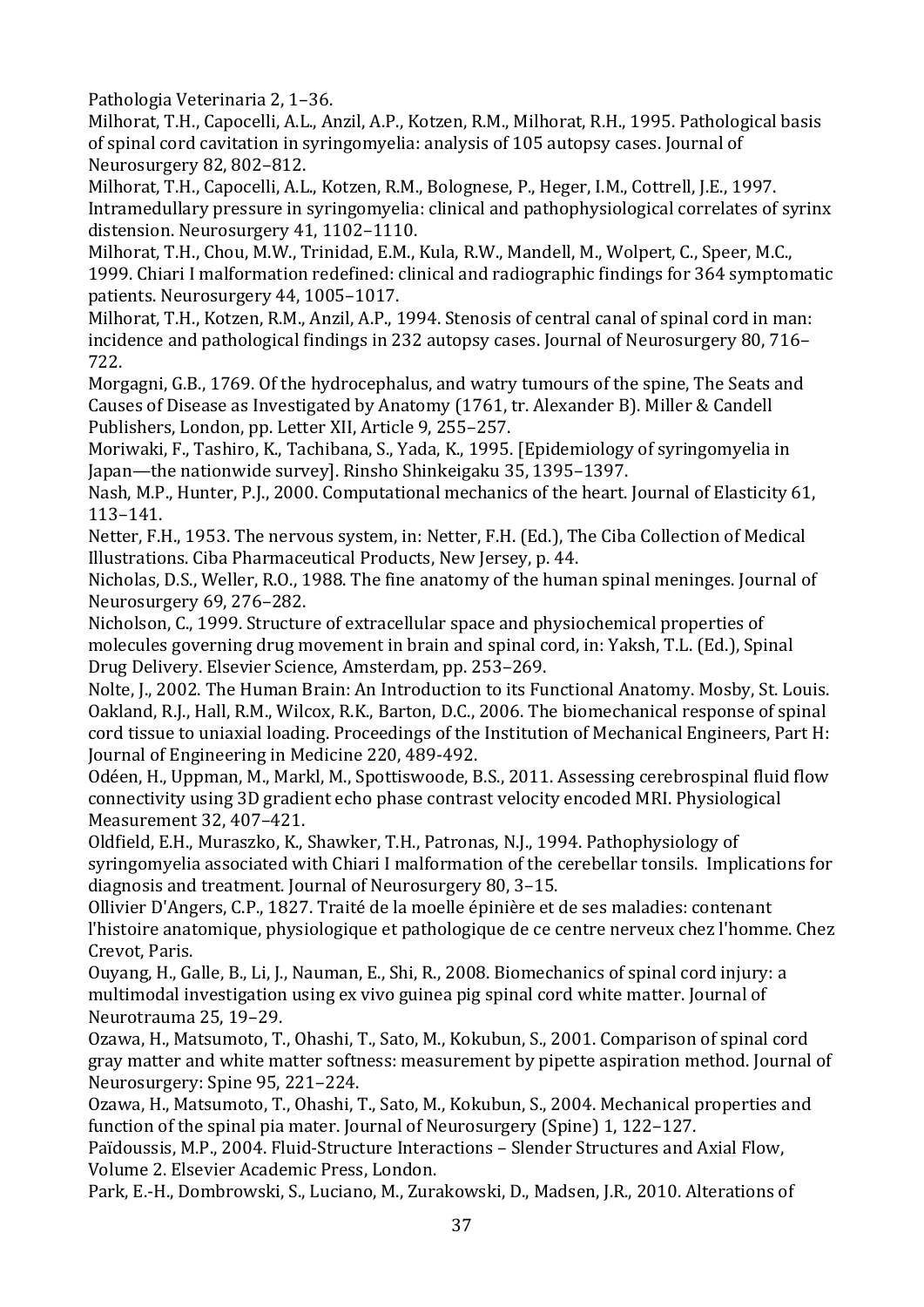pulsation absorber characteristics in experimental hydrocephalus. Journal of Neurosurgery: Pediatrics 6, 159–170.

<span id="page-37-8"></span>Parkinson, D., 1991. Human spinal arachnoid septa, trabeculae, and "rogue strands". American Journal of Anatomy 192, 498–509.

<span id="page-37-5"></span>Patin, D.J., Eckstein, E.C., Harum, K., Pallares, V.S., 1993. Anatomic and biomechanical properties of human lumbar dura mater. Anesthesia and Analgesia 76, 535–540.

<span id="page-37-11"></span>Persson, C., Summers, J., Hall, R.M., 2011. The importance of fluid-structure interaction in spinal trauma models. Journal of Neurotrauma 28, 113–125.

<span id="page-37-17"></span><span id="page-37-0"></span>Peskin, C.S., 2002. The immersed boundary method. Acta Numerica 11, 479–517. Pillay, P.K., Awad, I.A., Little, J.R., Hahn, J.F., 1991. Symptomatic Chiari malformation in adults: a new classification based on magnetic resonance imaging with clinical and prognostic significance. Neurosurgery 28, 639–645.

<span id="page-37-10"></span>Redzic, Z.B., Preston, J.E., Duncan, J.A., Chodobski, A., Szmydynger-Chodobska, J., 2005. The choroid plexus-cerebrospinal fluid system: from development to aging, in: Schatten, G.P. (Ed.), Current Topics in Developmental Biology. Academic Press.

<span id="page-37-3"></span>Reina, M.A., Casasola, O.D.L., Villanueva, M.C., Lopez, A., Maches, F., De Andres, J.A., 2004. Ultrastructural findings in human spinal pia mater in relation to subarachnoid anesthesia. Anesthesia and Analgesia 98, 1479–1485.

<span id="page-37-9"></span>Rennels, M.L., Gregory, T.F., Blaumanis, O.R., Fujimoto, K., Grady, P.A., 1985. Evidence for a 'paravascular' fluid circulation in the mammalian central nervous system, provided by the rapid distribution of tracer protein throughout the brain from the subarachnoid space. Brain Research 326, 47–63.

<span id="page-37-13"></span>Rice-Edwards, J.M., 1977. A pathological study of syringomyelia. Journal of Neurology, Neurosurgery and Psychiatry 40, 198.

<span id="page-37-12"></span>Riley, H.A., 1930. Syringomyelia or myelodysplasia. The Journal of Nervous and Mental Disease 72, 1–27.

<span id="page-37-15"></span>Roldan, A., Weiben, O., Haughton, V., Osswald, T., Chester, N., 2009. Characterization of CSF hydrodynamics in the presence and absence of tonsillar ectopia by means of computational flow analysis. American Journal of Neuroradiology 30, 941–946.

<span id="page-37-18"></span>Roosen, N., Dahlhaus, P., Lumenta, C.B., Lins, E., Stork, W., Gahlen, D., Bock, W.J., 1988. Magnetic resonance (MR) imaging in the management of primary and secondary syringomyelic cavities, and of other cystic lesions of the spinal cord. Acta Neurochirurgica Supplement (Wien) 43, 13–16.

<span id="page-37-6"></span>Runza, M., Pietrabissa, R., Mantero, S., Albani, A., Quaglini, V., Contro, R., 1999. Lumbar dura mater biomechanics: experimental characterization and scanning electron microscopy observations. Anesthesia and Analgesia 88, 1317–1321.

<span id="page-37-4"></span>Saadoun, S., Papadopoulos, M.C., 2010. Aquaporin-4 in brain and spinal cord oedema. Neuroscience 168, 1036–1046.

<span id="page-37-1"></span>Sakushima, K., Tsuboi, S., Yabe, I., Hida, K., Terae, S., Uehara, R., Nakano, I., Sasak, H., 2011. Nationwide survey on the epidemiology of syringomyelia in Japan. Journal of the Neurological Sciences 313, 147–152.

<span id="page-37-14"></span>Samii, M., Klekamp, J., 1994. Surgical results of 100 intramedullary tumors in relation to accompanying syringomyelia. Neurosurgery 35, 865–873.

<span id="page-37-2"></span>Sanan, A., van Loveren, H.R., 1999. The arachnoid and the myth of Arachne. Neurosurgery 45, 152–157.

<span id="page-37-16"></span>Santini, F., Wetzel, S.G., Bock, J., Markl, M., Scheffler, K., 2009. Time-resolved three-dimensional (3D) phase-contrast (PC) balanced steady-state free precession (bSSFP). Magnetic Resonance in Medicine 62, 966–974.

<span id="page-37-7"></span>Saxena, T., Gilbert, J.L., Hasenwinkel, J.M., 2009. A versatile mesoindentation system to evaluate the micromechanical properties of soft, hydrated substrates on a cellular scale. Journal of Biomedical Materials Research Part A 90, 1206–1217.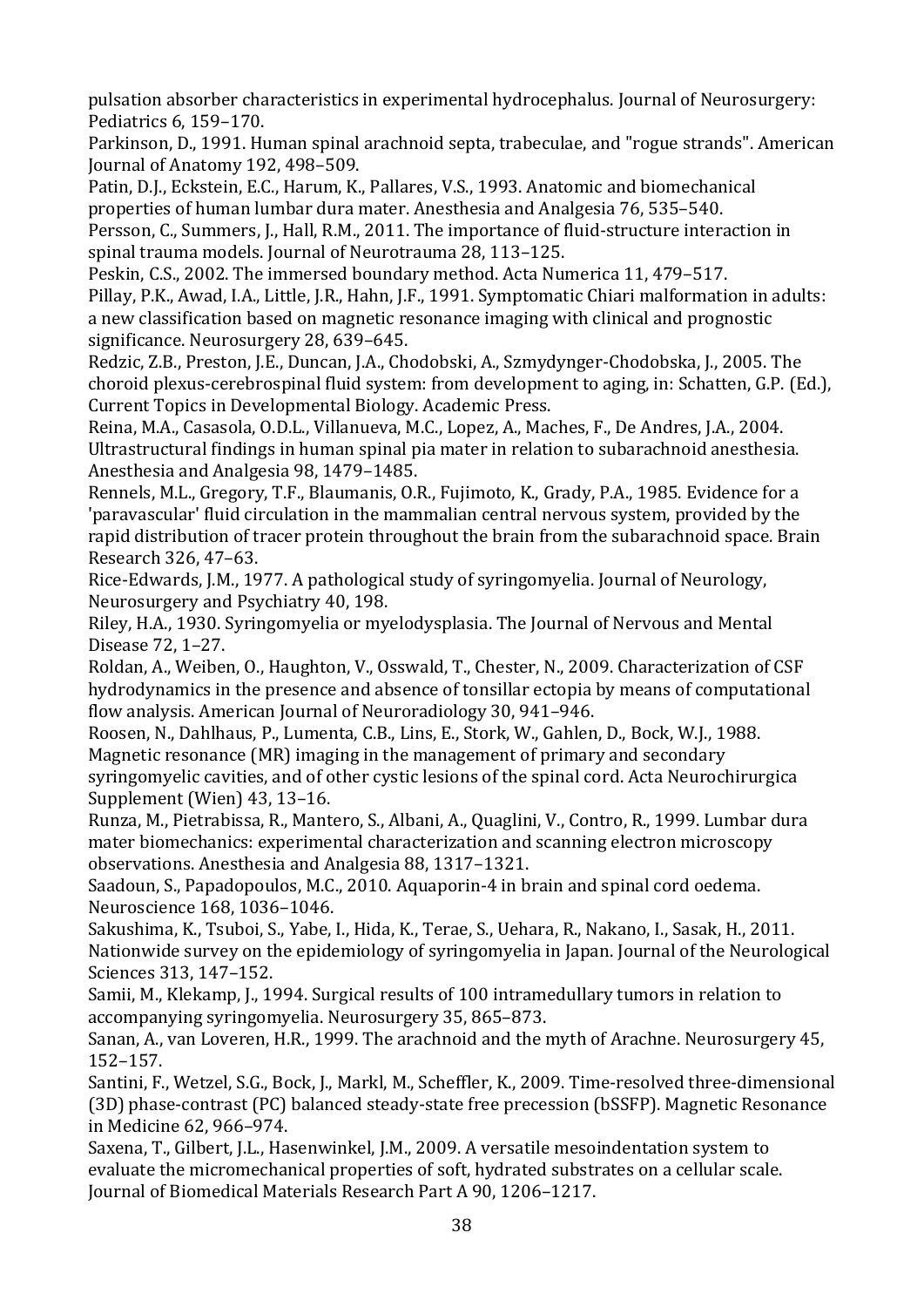<span id="page-38-13"></span>Shaffer, N., Martin, B.A., Loth, F., 2011. Cerebrospinal fluid hydrodynamics in type I Chari malformation. Neurological Research 33, 247–260.

<span id="page-38-7"></span>Smillie, A., Sobey, I., Molnar, Z., 2005. A hydroelastic model of hydrocephalus. Journal of Fluid Mechanics 539, 417–442.

<span id="page-38-5"></span>Sparrey, C.J., Keaveny, T.M., 2011. Compression behavior of porcine spinal cord white matter. Journal of Biomechanics 44, 1078–1082.

<span id="page-38-21"></span>Speer, M.C., Enterline, D.S., Mehltretter, L., Hammock, P., Joseph, J., Dickerson, M., Ellenbogen, R.G., Milhorat, T.H., Hauser, M.A., George, T.M., 2003. Chiari type I malformation with or without syringomyelia: prevalence and genetics. Journal of Genetic Counseling 12, 297–311. Stettler, J.C., Fazle Hussain, A.K.M., 1986. On transition of the pulsatile pipe flow. Journal of Fluid Mechanics 170, 169–197.

<span id="page-38-14"></span><span id="page-38-1"></span>Stockman, H.W., 2006. Effect of anatomical fine structure on the flow of cerebrospinal fluid in the spinal subarachnoid space. Journal of Biomechanical Engineering 128, 106–114.

<span id="page-38-15"></span>Stockman, H.W., 2007. Effect of anatomical fine structure on the dispersion of solutes in the spinal subarachnoid space. Journal of Biomechanical Engineering 129, 666–675.

<span id="page-38-16"></span>Stoodley, M.A., Brown, S.A., Brown, C.J., Jones, N.R., 1997. Arterial pulsation-dependent perivascular cerebrospinal fluid flow into the central canal in the sheep spinal cord. Journal of Neurosurgery 86, 686–693.

<span id="page-38-17"></span>Stoodley, M.A., Gutschmidt, B., Jones, N.R., 1999. Cerebrospinal fluid flow in an animal model of noncommunicating syringomyelia. Neurosurgery 44, 1065–1077.

<span id="page-38-18"></span><span id="page-38-8"></span>Stoodley, M.A., Jones, N.R., Brown, C.J., 1996. Evidence for rapid fluid flow from the subarachnoid space into the spinal cord central canal in the rat. Brain Research 707, 155–164. Stoodley, M.A., Jones, N.R., Yang, L., Brown, C.J., 2000. Mechanisms underlying the formation and enlargement of noncommunicating syringomyelia: experimental studies. Neurosurgical Focus 8, 1–7.

<span id="page-38-12"></span>Storer, K.P., Toh, J., Stoodley, M.A., Jones, N.R., 1998. The central canal of the human spinal cord: a computerised 3-D study. Journal of Anatomy 192, 565–572.

<span id="page-38-2"></span>Sweetman, B., Linninger, A.A., 2011. Cerebrospinal fluid flow dynamics in the central nervous system. Annals of Biomedical Engineering 39, 484–496.

<span id="page-38-9"></span>Takizawa, H., Gabra-Sanders, T., Miller, J.D., 1986. Spectral analysis of the CSF pulse wave at different locations in the craniospinal axis. Journal of Neurology, Neurosurgery and Psychiatry 49, 1135–1141.

<span id="page-38-11"></span>Tarlov, I.M., Klinger, H., Vitale, S., 1953. Spinal cord compression studies. Experimental techniques to produce acute and gradual compression. Archives of Neurology and Psychiatry 70, 813–819.

<span id="page-38-10"></span>Tauber, E.S., Langworthy, O.R., 1935. A study of syringomyelia and the formation of cavities in the spinal cord. Journal of Nervous and Mental Disease 81, 245–264.

<span id="page-38-4"></span>Tencer, A.F., Allen, B.L., Ferguson, R.L., 1985. A biomechanical study of thoracolumbar spinal fractures: part III. mechanical properties of the dura and its tethering ligaments. Spine 10, 741–747.

<span id="page-38-19"></span>Tu, J., Liao, J., Stoodley, M.A., Cunningham, A.M., 2010. Differentiation of endogenous progenitors in an animal model of post-traumatic syringomyelia. Spine 35, 1116–1121.

<span id="page-38-20"></span><span id="page-38-6"></span>Tu, J., Liao, J., Stoodley, M.A., Cunningham, A.M., 2011. Reaction of endogenous progenitor cells in a rat model of posttraumatic syringomyelia. Journal of Neurosurgery: Spine 14, 573–582. Tubbs, R.S., Salter, G., Grabb, P.A., Oakes, W.J., 2001. The denticulate ligament: anatomy and functional significance. Journal of Neurosurgery 94, 271–275.

<span id="page-38-0"></span>Tully, B., Ventikos, Y., 2011. Cerebral water transport using multiple-network poroelastic theory: application to normal pressure hydrocephalus. Journal of Fluid Mechanics 667, 188– 215.

<span id="page-38-3"></span>Tunturi, A.R., 1977. Elasticity of the spinal cord dura in the dog. Journal of Neurosurgery 47, 391–396.